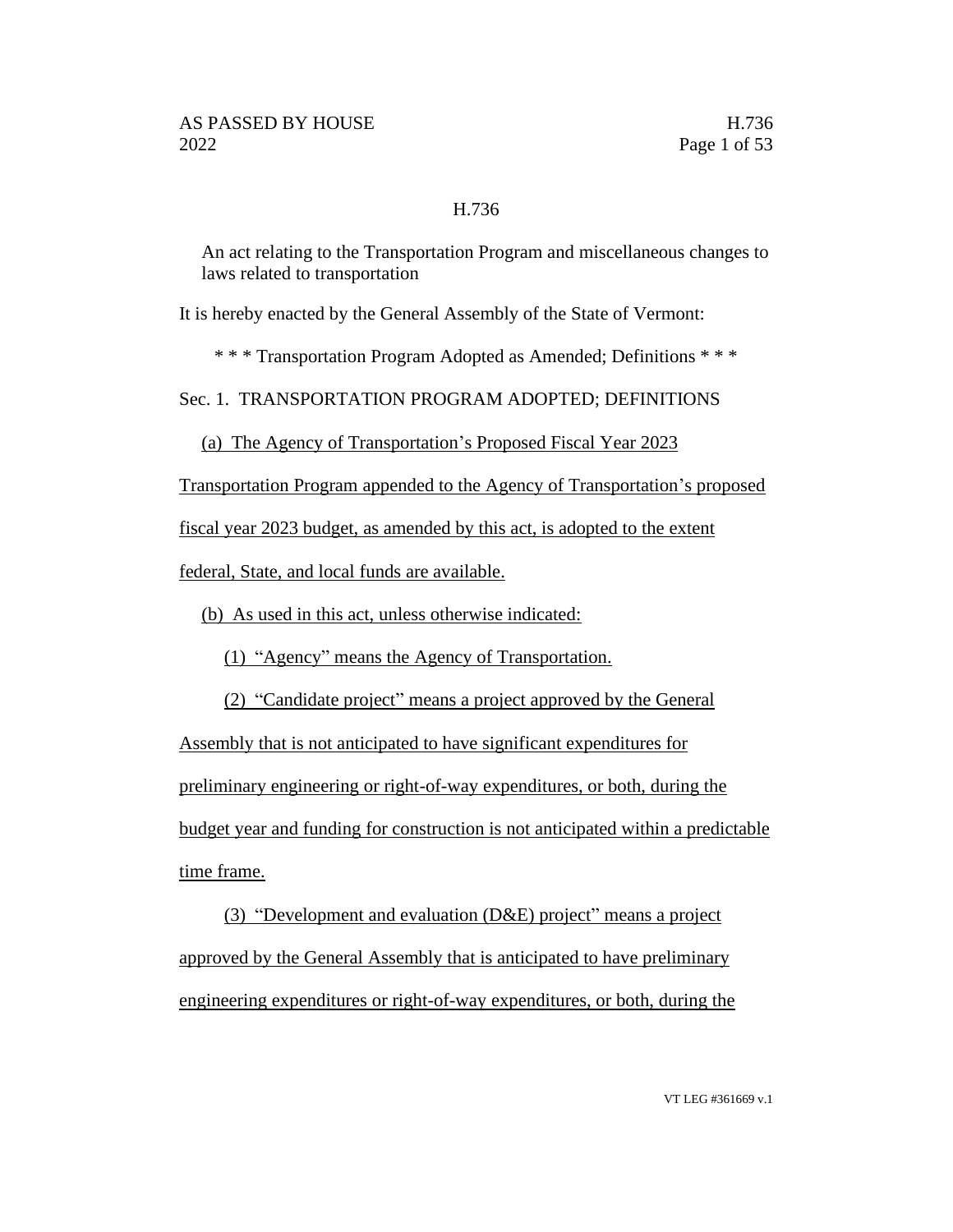budget year and that the Agency is committed to delivering to construction on a timeline driven by priority and available funding.

(4) "Electric vehicle supply equipment (EVSE)" has the same meaning as in 30 V.S.A. § 201.

(5) "Front-of-book project" means a project approved by the General Assembly that is anticipated to have construction expenditures during the budget year or the following three years, or both, with expected expenditures shown over four years.

(6) "Level 1 charger" or "level 1 EVSE" means EVSE that plugs directly into a standard 120-volt AC outlet and supplies an average output of 1.3 to 2.4 kilowatts.

(7) "Level 2 charger" or "level 2 EVSE" means galvanically connected EVSE with a single-phase input voltage range from 208 to 240 volts AC and a maximum output current less than or equal to 80 amperes AC.

(8) "Level 3 charger," "level 3 EVSE," or "direct-current fast charger

(DCFC)," means EVSE that uses dedicated direct current (DC) to provide energy to a plug-in electric vehicle.

(9) "Secretary" means the Secretary of Transportation.

(10) "TIB funds" means monies deposited in the Transportation

Infrastructure Bond Fund in accordance with 19 V.S.A. § 11f.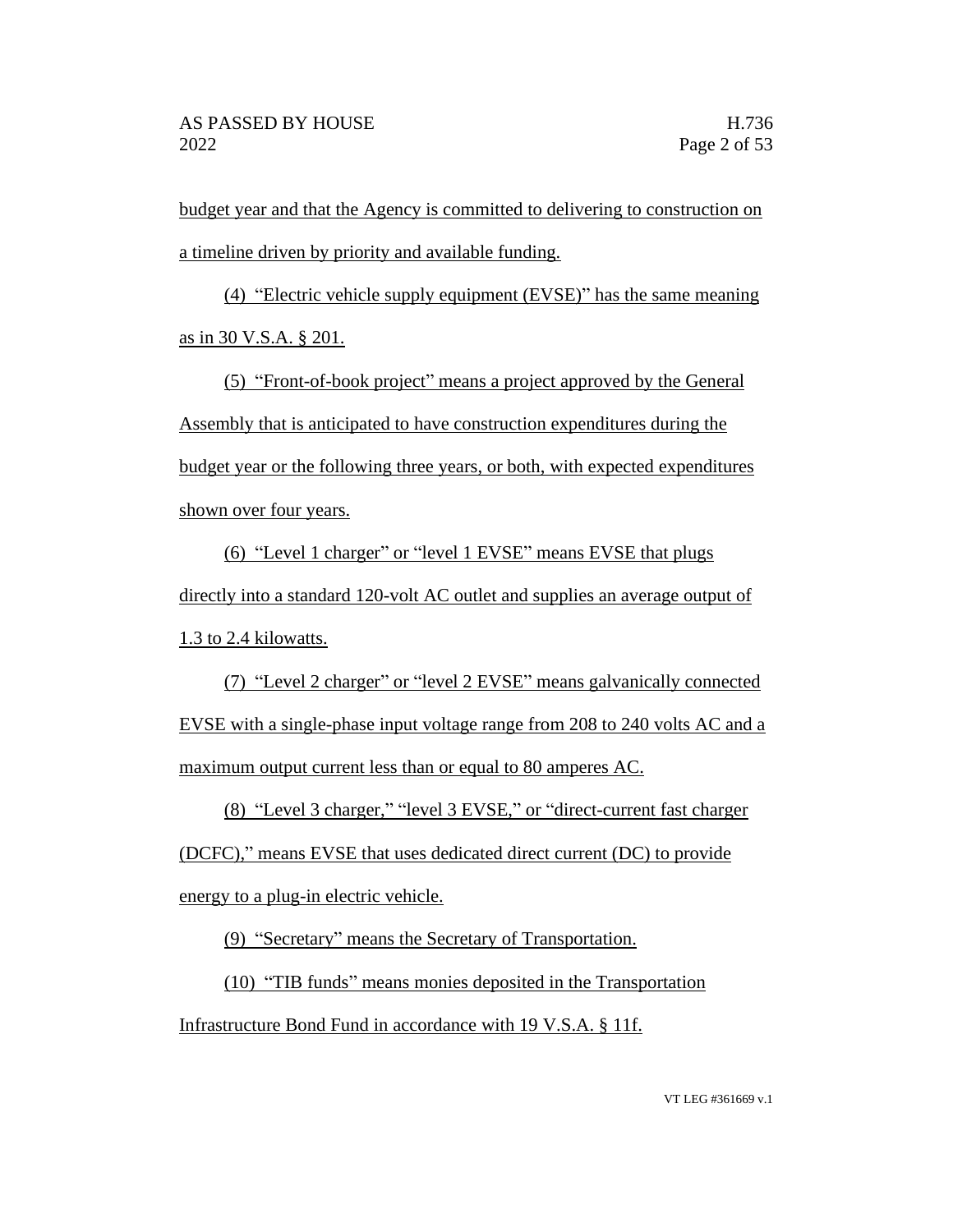(11) The table heading "As Proposed" means the Proposed Transportation Program referenced in subsection (a) of this section; the table heading "As Amended" means the amendments as made by this act; the table heading "Change" means the difference obtained by subtracting the "As Proposed" figure from the "As Amended" figure; and the terms "change" or "changes" in the text refer to the project- and program-specific amendments, the aggregate sum of which equals the net "Change" in the applicable table heading.

\* \* \* Electric Vehicle Supply Equipment (EVSE) Infrastructure \* \* \*

# \* \* \* Investments in EVSE \* \* \*

# Sec. 2. INVESTMENTS IN ELECTRIC VEHICLE SUPPLY EQUIPMENT INFRASTRUCTURE

(a) State highway network. The Agency of Transportation is authorized to spend up to \$6,250,000.00 as appropriated in the fiscal year 2023 budget to install level 3 EVSE along the State highway network consistent with the goals established in 2021 Acts and Resolves No. 55, Sec. 30, as amended by Sec. 3 of this act. This authorization shall be used by the Agency to purchase and install level 3 EVSE or to provide grants for persons to purchase and install level 3 EVSE, or both.

(b) Purpose. The purpose of the expenditures authorized in subsection (a) of this section is to respond to negative economic impacts to the tourism,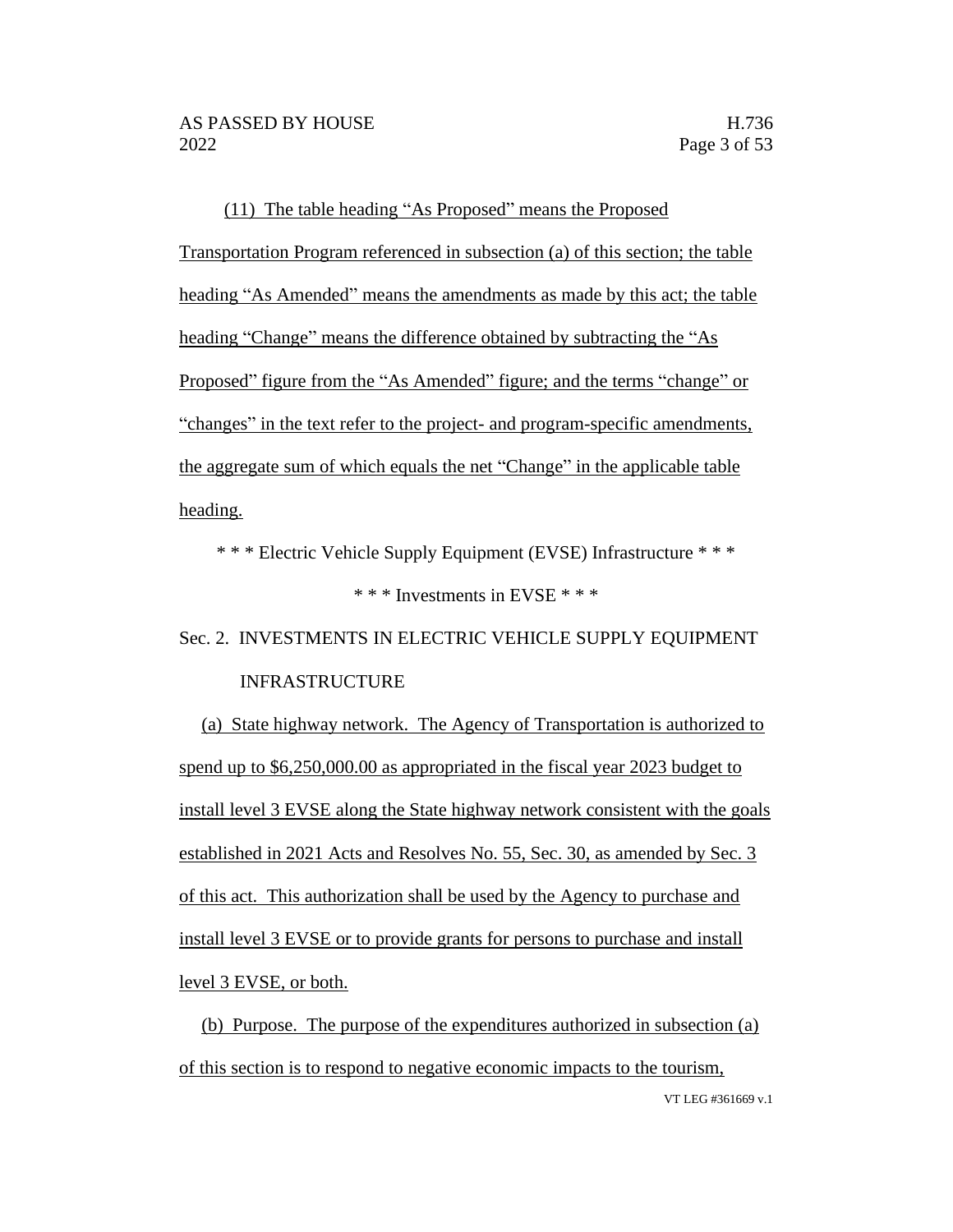travel, and hospitality industries caused by the COVID-19 public health emergency.

(c) Administration expenses. Unless prohibited by federal or State law, the Agency of Transportation may use up to 15 percent of the total amount that is distributed in grant awards, if any, under subsection (a) of this section for costs associated with administering and promoting any State-run electric vehicle supply equipment grant programs, including translation and interpretation service, community outreach, and education.

(d) Carryforward; deployment in fiscal year 2023.

(1) Notwithstanding any other provision of law and subject to the approval of the Secretary of Administration, appropriations to support the authorizations under this section remaining unexpended on June 30, 2023 shall be carried forward and designated for the same expenditures in the subsequent fiscal year.

(2) Every reasonable effort shall be made to obligate and deploy the monies authorized for expenditure under this section in fiscal year 2023 in order to achieve a pace of EVSE deployment necessary to meet the emissions reduction requirements of 10 V.S.A. § 578(a) and the recommendations of the Climate Action Plan (CAP) issued under 10 V.S.A. § 592.

VT LEG #361669 v.1 (e) Outreach and marketing. The Agency of Transportation shall ensure that there is sufficient outreach and marketing, including the use of translation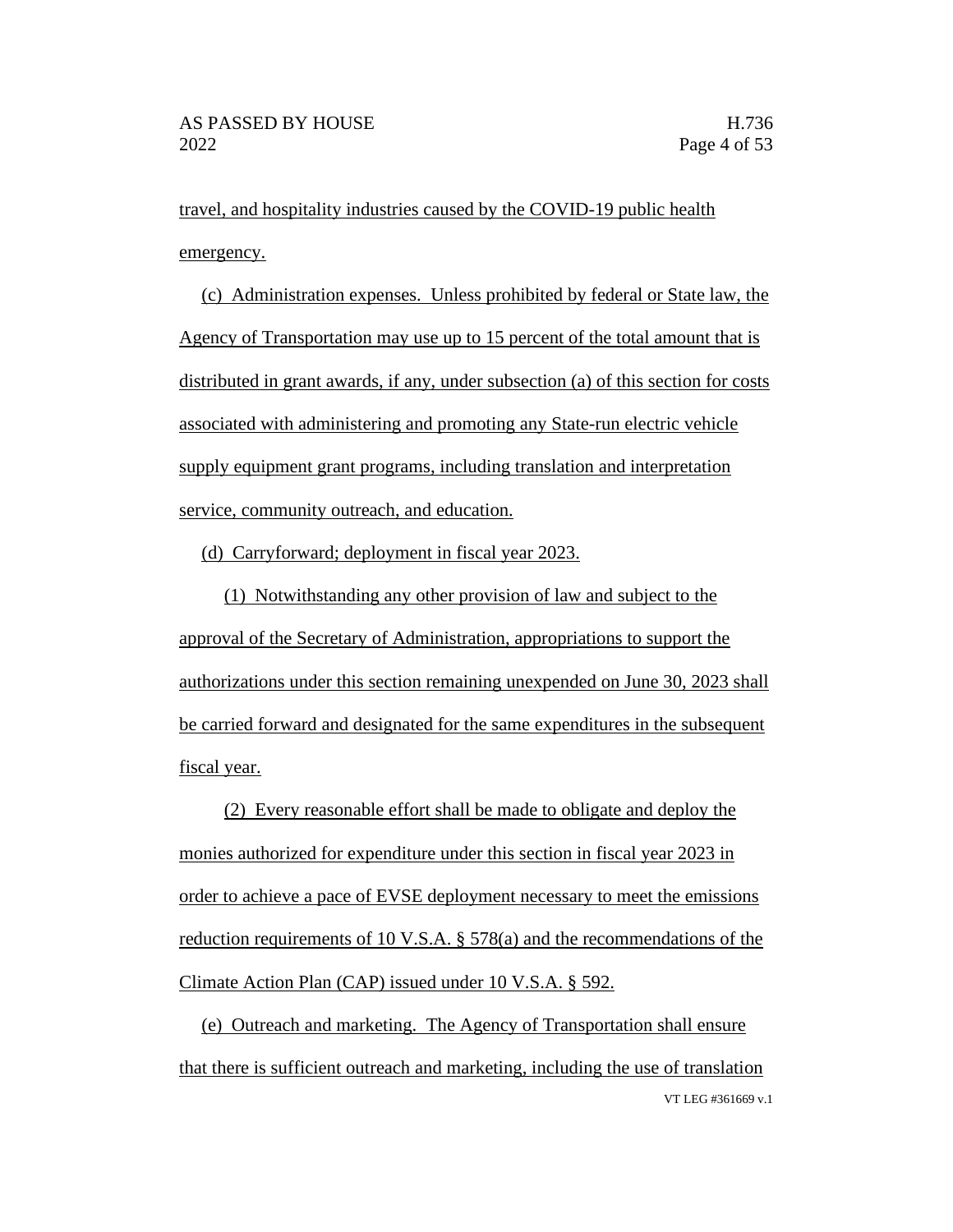and interpretation services, of any EVSE grant program implemented pursuant to subsection (a) of this section so that Vermonters who can secure financial assistance under one of the EVSE grant programs can easily learn about and how to apply for an EVSE grant.

\* \* \* EVSE Goals \* \* \*

Sec. 3. 2021 Acts and Resolves No. 55, Sec. 30 is amended to read:

Sec. 30. EVSE NETWORK IN VERMONT; REPORT OF ANNUAL MAP

(a) It shall be the goal of the State to have, as practicable, a level 3 EVSE charging port available to the public within:

(1) five miles one mile of every exit of the Dwight D. Eisenhower

National System of Interstate and Defense Highways within the State; and

- (2) 50 25 miles of another level 3 EVSE charging port available to the public along a State highway, as defined in 19 V.S.A. § 1(20).
- (b) Notwithstanding 2 V.S.A. § 20(d), the Agency of Transportation shall file an up-to-date map showing the locations of all level 3 EVSE available to the public within the State with the House and Senate Committees on Transportation not later than January 15 each year until the goal identified in subsection (a) of this section is met.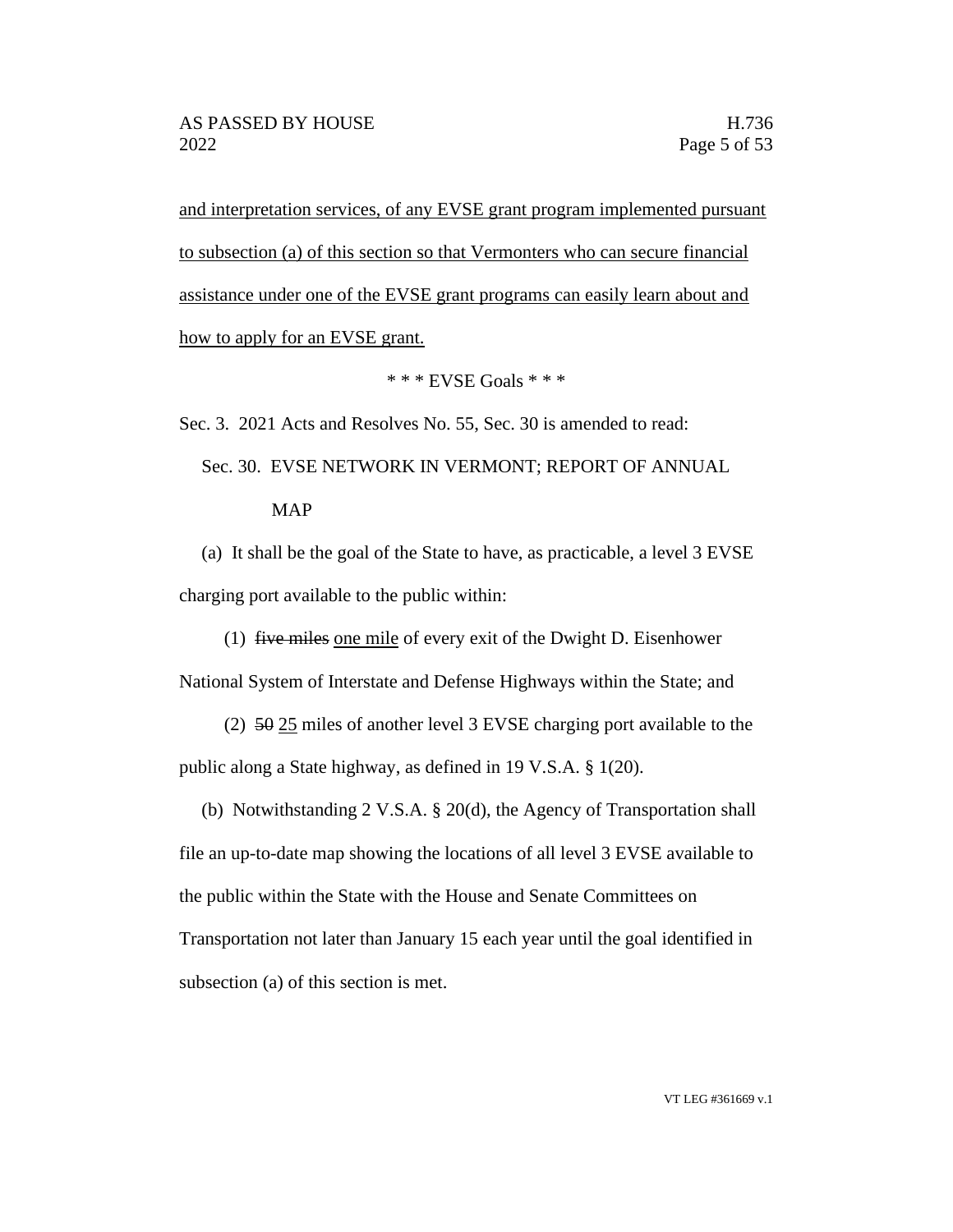\* \* \* Vehicle Incentive Programs \* \* \*

#### Sec. 4. VEHICLE INCENTIVE PROGRAMS

(a) Incentive Program for New PEVs. The Agency is authorized to spend up to \$12,000,000.00 as appropriated in the fiscal year 2023 budget on the Incentive Program for New PEVs established in 2019 Acts and Resolves No. 59, Sec. 34, as amended.

(b) MileageSmart. The Agency is authorized to spend up to \$3,000,000.00 as appropriated in the fiscal year 2023 budget on MileageSmart as established in 2019 Acts and Resolves No. 59, Sec. 34, as amended.

(c) Replace Your Ride Program. The Agency is authorized to spend up to \$3,000,000.00 as appropriated in the fiscal year 2023 budget on the Replace Your Ride Program established in 2021 Acts and Resolves No. 55, Sec. 27, as amended.

(d) eBike Incentive Program. The Agency is authorized to spend up to \$1,000,000.00 as appropriated in the fiscal year 2023 budget on an eBike Incentive Program to provide \$200.00 incentives for the purchase of electric bicycles, as defined in 23 V.S.A. § 4(46), to Vermonters who self-certify as to meeting any incentive tier under the income eligibility criteria for the Incentive Program for New PEVs.

VT LEG #361669 v.1 (e) eRecreation Incentive Program. The Agency is authorized to spend up to \$1,000,000.00 as appropriated in the fiscal year 2023 budget on an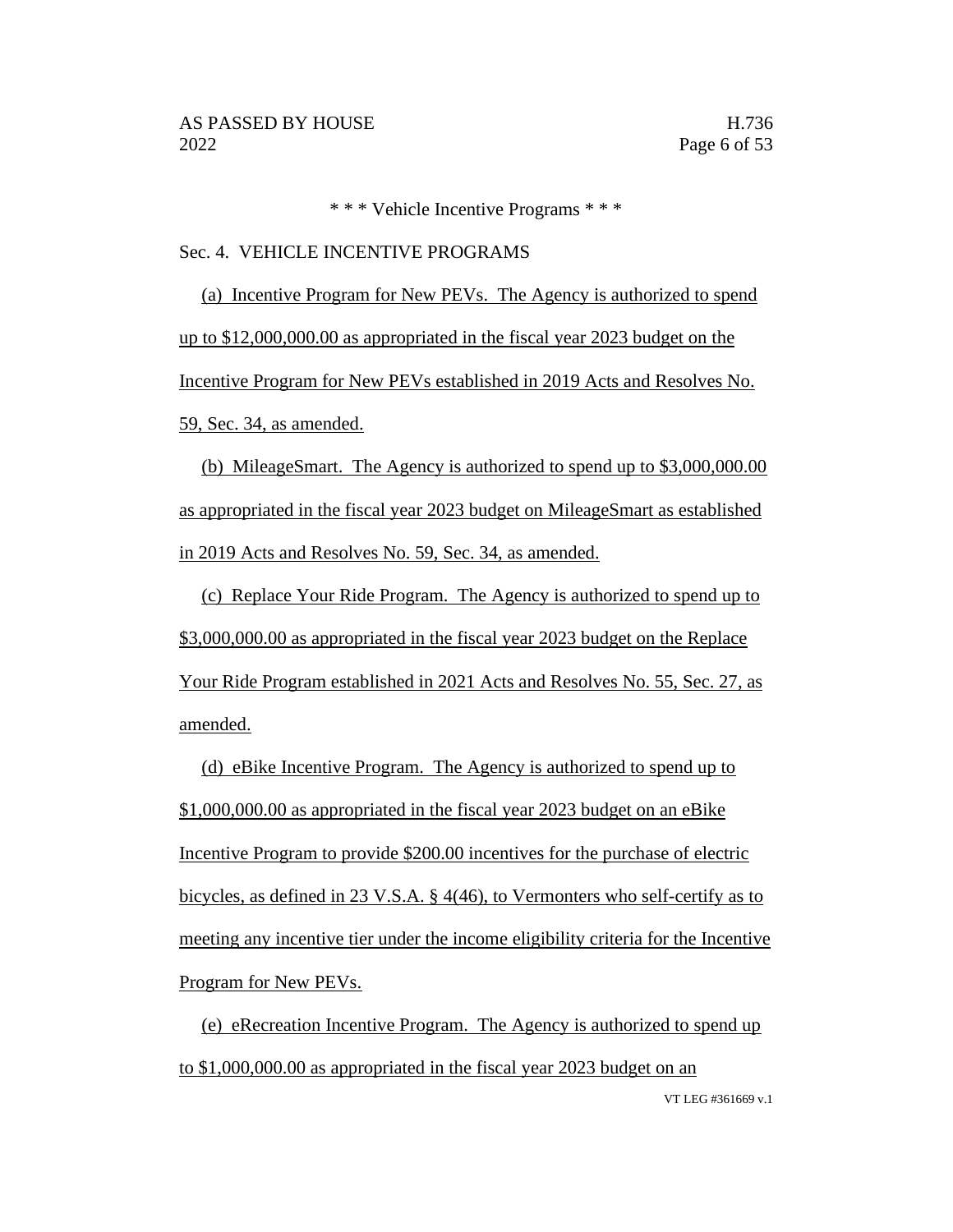eRecreation Incentive Program to provide incentives for the purchase of allterrain vehicles, as defined in 23 V.S.A. § 3501, and snowmobiles, as defined in 23 V.S.A. § 3201, that do not contain an internal combustion engine as manufactured and sold.

(f) Administration expenses. Unless prohibited by federal or State law, the Agency may use up to 15 percent of any single authorization in subsections (a)–(e) and an additional \$2,000,000.00 as appropriated in the fiscal year 2023 budget for costs associated with administering and promoting the vehicle incentive programs, including on the Agency's existing partnership with Drive Electric Vermont, which shall support the expansion of the PEV market in the State through the provision of stakeholder coordination, policy engagement, consumer education and outreach, infrastructure development, and technical assistance, and translation and interpretation service, community outreach, and education.

(g) Carryforward; deployment in fiscal year 2023.

(1) Notwithstanding any other provision of law and subject to the approval of the Secretary of Administration, appropriations to support the authorizations under this section remaining unexpended on June 30, 2023 shall be carried forward and designated for the same expenditures in the subsequent fiscal year.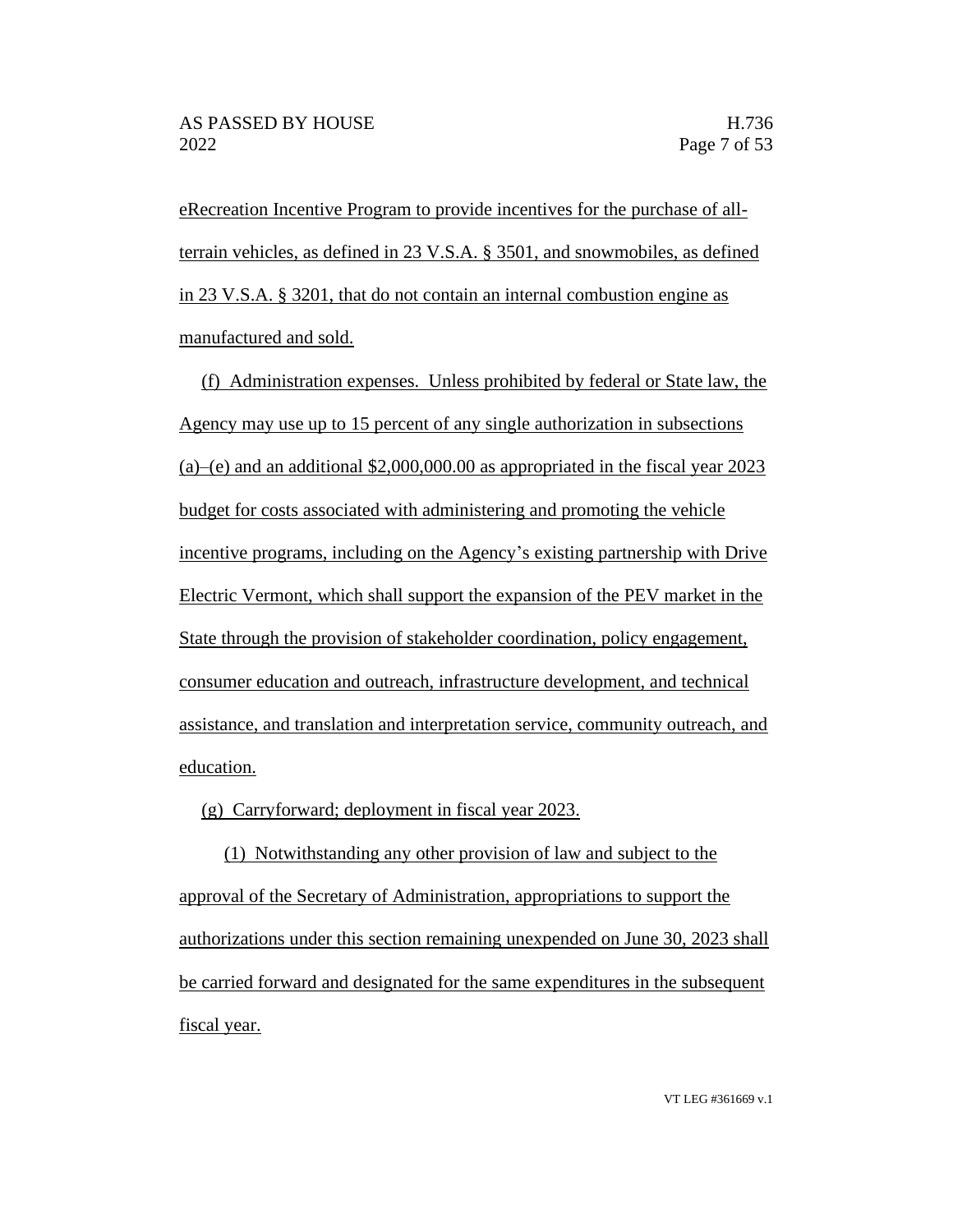(2) Every reasonable effort shall be made to obligate and deploy the monies authorized for expenditure under this section in fiscal year 2023 in order to achieve a pace of plug-in electric vehicle deployment necessary to meet the emissions reduction requirements of 10 V.S.A. § 578(a) and the recommendations of the Climate Action Plan (CAP) issued under 10 V.S.A. § 592.

(h) Outreach and marketing. The Agency, in consultation with Drive Electric Vermont and the Vermont Vehicle and Automotive Distributors Association, shall ensure that there is sufficient outreach and marketing, including the use of translation and interpretation services, of the Incentive Program for New PEVs, MileageSmart, and Replace Your Ride so that Vermonters who are eligible under one or more of the incentive programs can easily learn how to secure as many incentives as are available.

Sec. 5. 2019 Acts and Resolves No. 59, Sec. 34(b), as amended by 2020 Acts and Resolves No. 121, Sec. 14, 2020 Acts and Resolves No. 154, Sec. G.112, 2021 Acts and Resolves No. 3, Sec. 56, and 2021 Acts and Resolves No. 55, Sec. 19 is further amended to read:

VT LEG #361669 v.1 (b) Electric vehicle incentive program. An incentive program for Vermont residents to purchase and lease new PEVs shall structure PEV purchase and lease incentive payments by income to help Vermonters benefit from electric driving, including Vermont's most vulnerable. The program shall be known as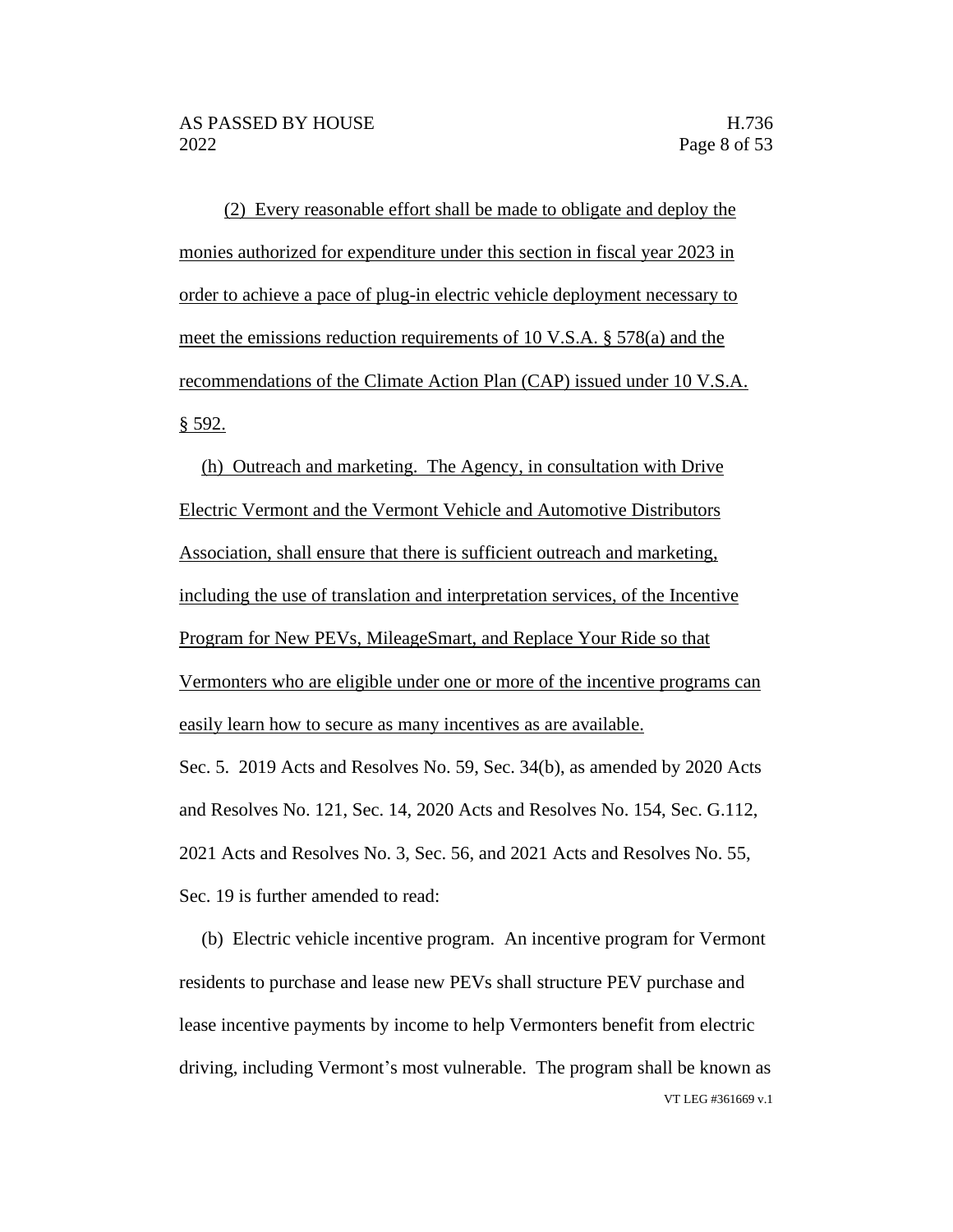the Incentive Program for New PEVs. Specifically, the Incentive Program for New PEVs shall:

\* \* \*

(5) apply to manufactured PEVs with a Base Manufacturer's Suggested Retail Price (MSRP) of \$40,000.00 \$45,000.00 or less; and

\* \* \*

Sec. 6. [Deleted.]

\* \* \* Bridge Formula Program; Off-System Bridges \* \* \*

Sec. 7. BRIDGE FORMULA PROGRAM; OFF-SYSTEM BRIDGES; REPEAL

(a) Findings. The General Assembly finds that:

(1) the Infrastructure Investment and Jobs Act, Pub. L. No. 117-58

(IIJA) provides Vermont with \$225,000,000.00 in Bridge Formula Program

funding for federal fiscal years 2022 through 2026;

(2) the Bridge Formula Program funds are to be used for the

preservation and replacement of bridges;

(3) as part of the Bridge Formula Program, states are required to allocate a minimum of 15 percent of the funding to address off-system bridge needs, where off-system bridges are those that are located along roadways off the federal aid system;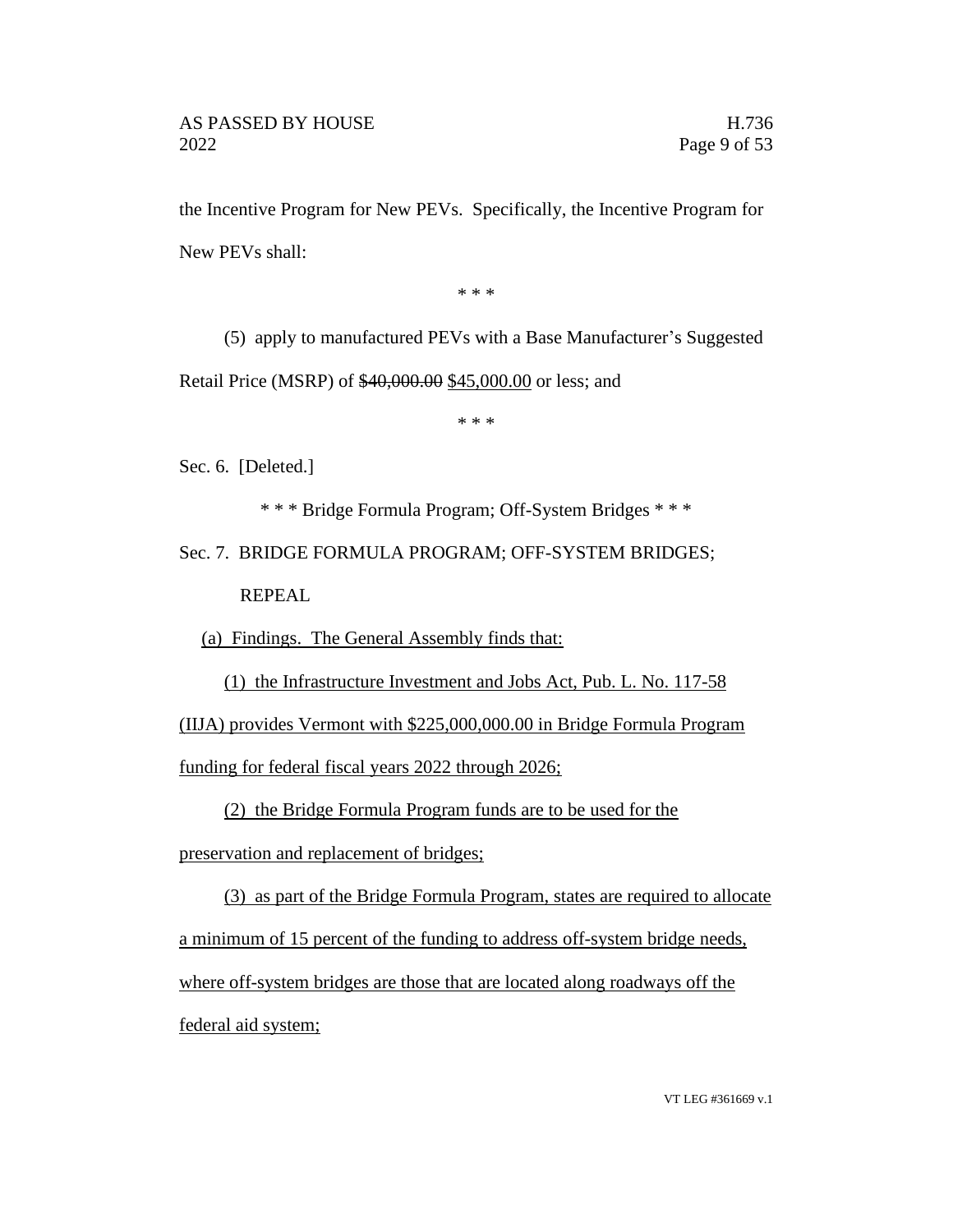(4) in Vermont, roadways off the federal aid system are primarily owned and maintained by municipalities; and

(5) under the IIJA, the federal share of funding for municipally owned off-system bridges is 100 percent.

(b) Priority implementation. In order to implement and allocate the Bridge Formula Program funding, the Agency of Transportation is directed to simultaneously:

(1)(A) Fund at 100 percent federal share the construction phase of all off-system bridges in the Fiscal Year 2023 Transportation Program for Town Highway Bridges that:

(i) were not authorized for federal funds for the construction phase of the pending project prior to the Fiscal Year 2023 Transportation Program; and

(ii) are either listed as a front-of-book project or development and evaluation (D&E) project in the Fiscal Year 2023 Transportation Program.

(B) The engineering (PE) and right-of-way (ROW) phases of projects to be funded at 100 percent federal share under subdivision (A) of this subdivision (1) shall continue to be funded at 80 percent federal, 10 percent State, and 10 percent municipal.

VT LEG #361669 v.1 (2)(A) In the Fiscal Year 2023 through 2029 Transportation Programs, fund the construction phase of off-system covered bridges and off-system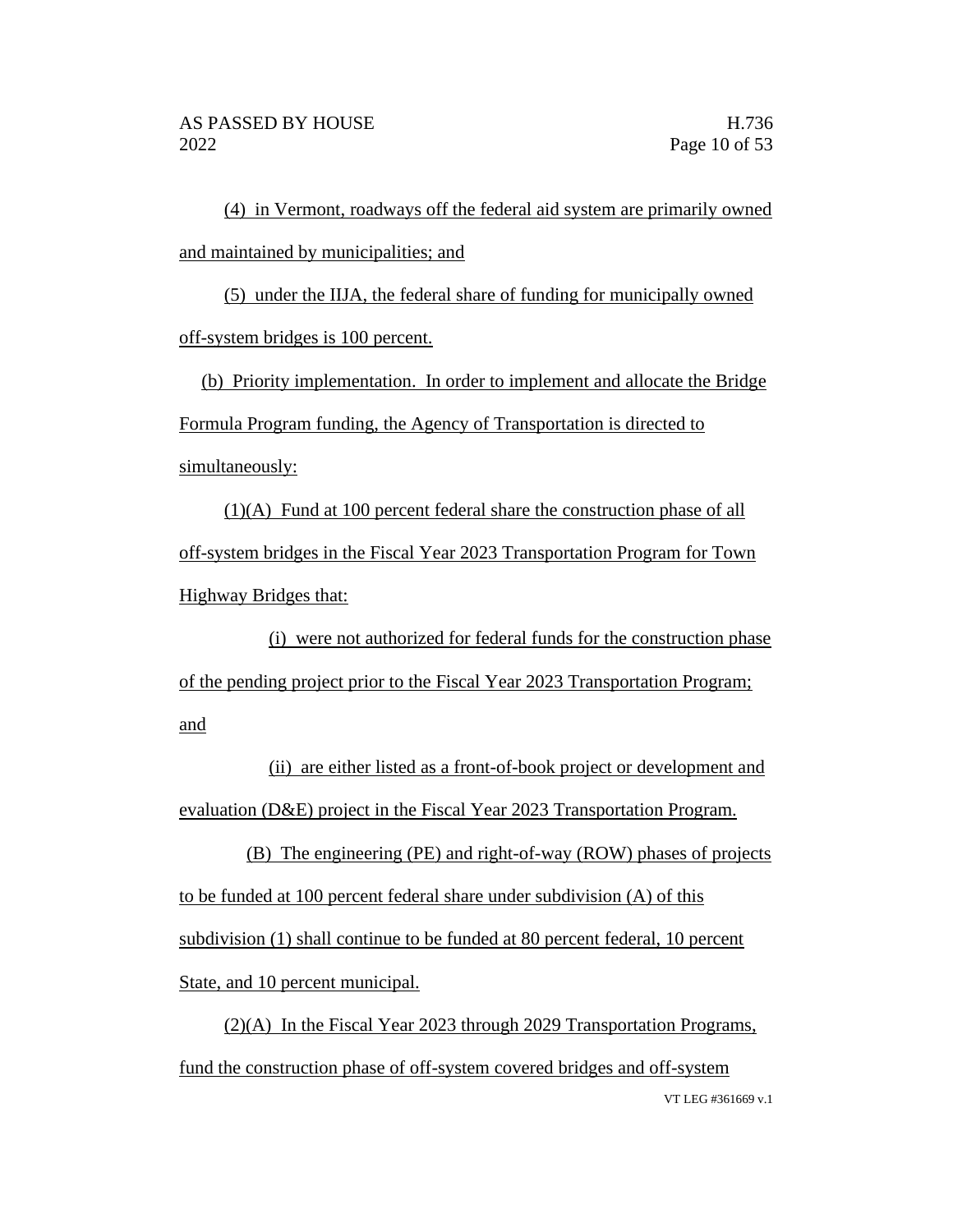historic truss bridges within the Transportation Programs for Town Highway Bridges based on the prioritization of covered bridges and historic truss bridges under the prioritization process outlined in 19 V.S.A.  $\S$  10g(l) at 100 percent federal share.

(B) The engineering (PE) and right-of-way (ROW) phases of projects to be funded at 100 percent federal share under subdivision (A) of this subdivision (2) shall continue to be funded at 80 percent federal, 10 percent State, and 10 percent municipal.

(c) Secondary implementation. Should funding through the federal Bridge Formula Program remain available following the implementation delineated under subsection (b) of this section, town highway bridges shall be advanced based on the prioritization process outlined in 19 V.S.A. § 10g(l).

(d) Repeal. This section is repealed on October 1, 2029, at the conclusion of the authorized implementation period for the IIJA.

Sec. 8. TOWN HIGHWAY BRIDGE PROGRAM

(a) Within the Agency of Transportation's Proposed Fiscal Year 2023 Transportation Program for Town Highway Bridges, authorized spending for the construction phase of the following projects is amended to be 100 percent federal pursuant to Sec.  $6(b)(1)(A)$  and  $(2)(A)$  of this act:

(1) Clarendon BO 1443(55);

(2) Hartford BO 1444(60);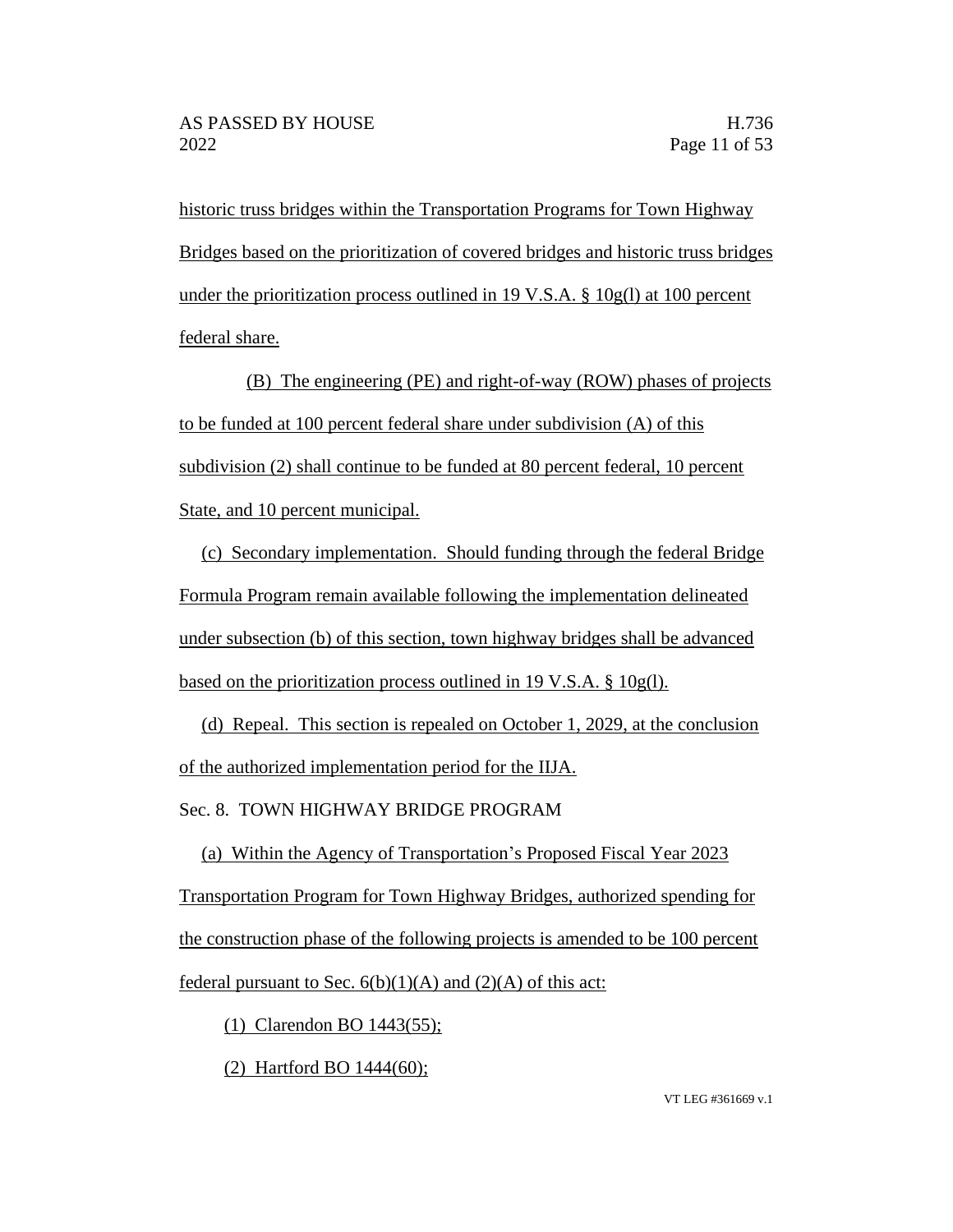(3) Ludlow Village BO 1443(52);

(4) Poultney BO 1443(53);

(5) Stowe BO 1446(37);

(6) Stowe BO 1446(39);

(7) Statewide Preservation Easement Paint Program; and

(8) Statewide Rehabilitation of Covered Bridges.

(b) Within the Agency of Transportation's Proposed Fiscal Year 2023

Transportation Program for Town Highway Bridges, authorized spending is amended as follows:

| FY23             | <b>As Proposed</b> | <b>As Amended</b> | <b>Change</b>  |
|------------------|--------------------|-------------------|----------------|
| Other            | 350,000            | 350,000           | $\overline{0}$ |
| <b>PE</b>        | 4,294,487          | 4,294,487         | $\overline{0}$ |
| <b>ROW</b>       | 355,000            | 355,000           | $\overline{0}$ |
| Construction     | 25,314,700         | 25,314,700        | $\overline{0}$ |
| Total            | 30,314,187         | 30,314,187        | $\overline{0}$ |
| Sources of funds |                    |                   |                |
| <b>TIB</b>       | 2,402,455          | 2,402,455         | $\overline{0}$ |
| <b>State</b>     | 1,919,899          | 1,230,817         | $-689,082$     |
| Federal          | 24, 251, 350       | 25,529,514        | 1,278,164      |
| Local            | 1,740,483          | 1,151,401         | $-589,082$     |
| Total            | 30,314,187         | 30,314,187        | 0              |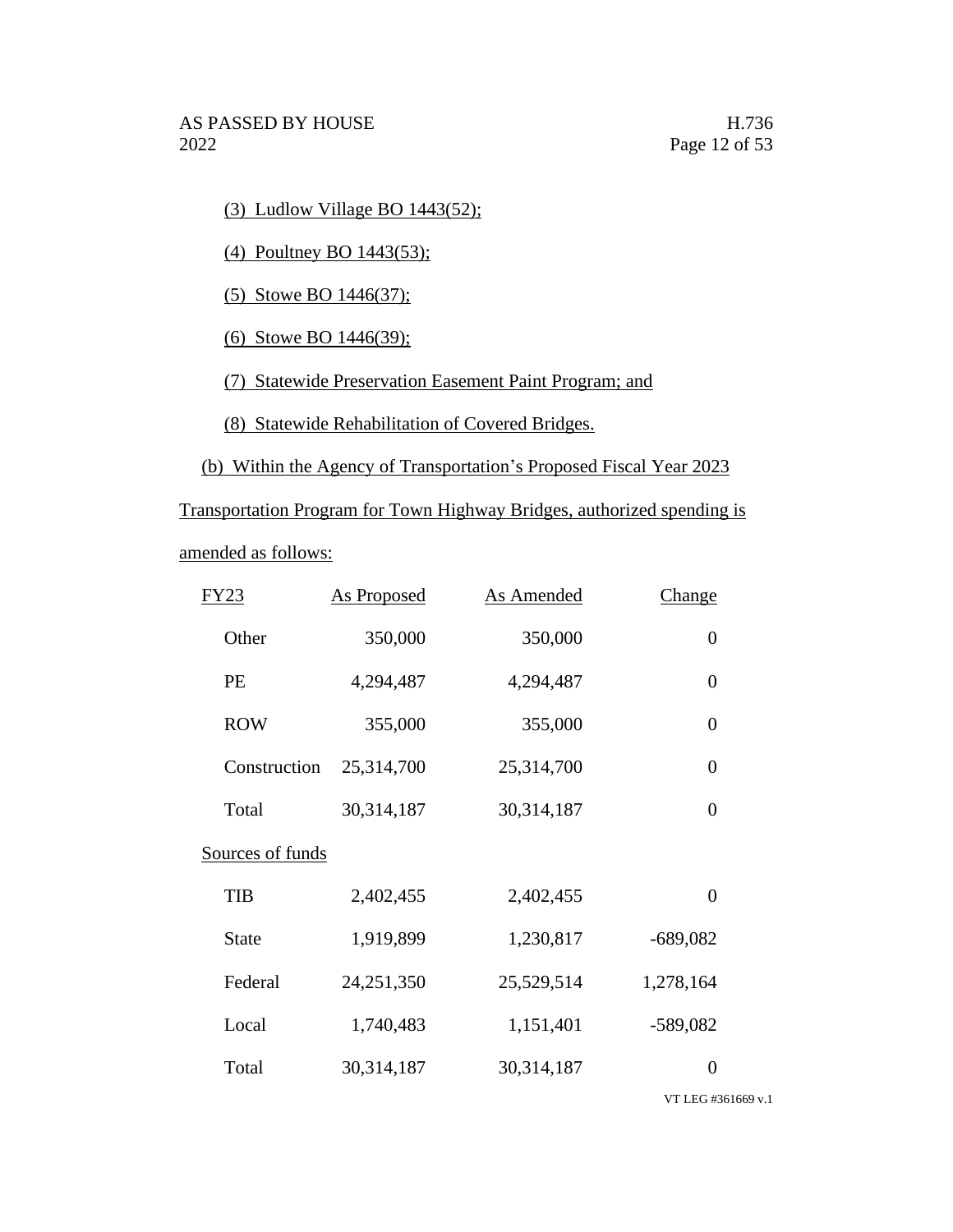(c) Within the Agency of Transportation's Proposed Fiscal Year 2023

Transportation Program, the following covered bridges projects are added to

the candidate list for Town Highway Bridges:

(1) Belvidere (Bridge No. 12 on Town Highway 3);

(2) Charlotte (Bridge No. 27 on Town Highway 9);

(3) Chelsea (Bridge No. 46 on Town Highway 68);

(4) Hartland (Bridge No. 22 on Town Highway 15);

(5) Lyndon (Bridge No. 33 on Town Highway 58);

(6) Northfield (Bridge No. 10 on Town Highway 3);

(7) Northfield (Bridge No. 11 on Town Highway 3);

(8) Northfield (Bridge No. 15 on Town Highway 3);

(9) Troy (Bridge No. 8 on Town Highway 12); and

(10) Weathersfield (Bridge No. 83 on Town Highway 65).

(d) Within the Agency of Transportation's Proposed Fiscal Year 2023

Transportation Program, the following metal truss bridges projects are added to

the candidate list for Town Highway Bridges:

(1) Berlin (Bridge No. 27 on Town Highway 61);

(2) Bridgewater (Bridge No. 26 on Town Highway 34);

(3) Enosburg (Bridge No. 45 on Town Highway 42);

(4) Lincoln (Bridge No. 46 on Town Highway 6);

(5) Moretown (Bridge No. 42 on Town Highway 39);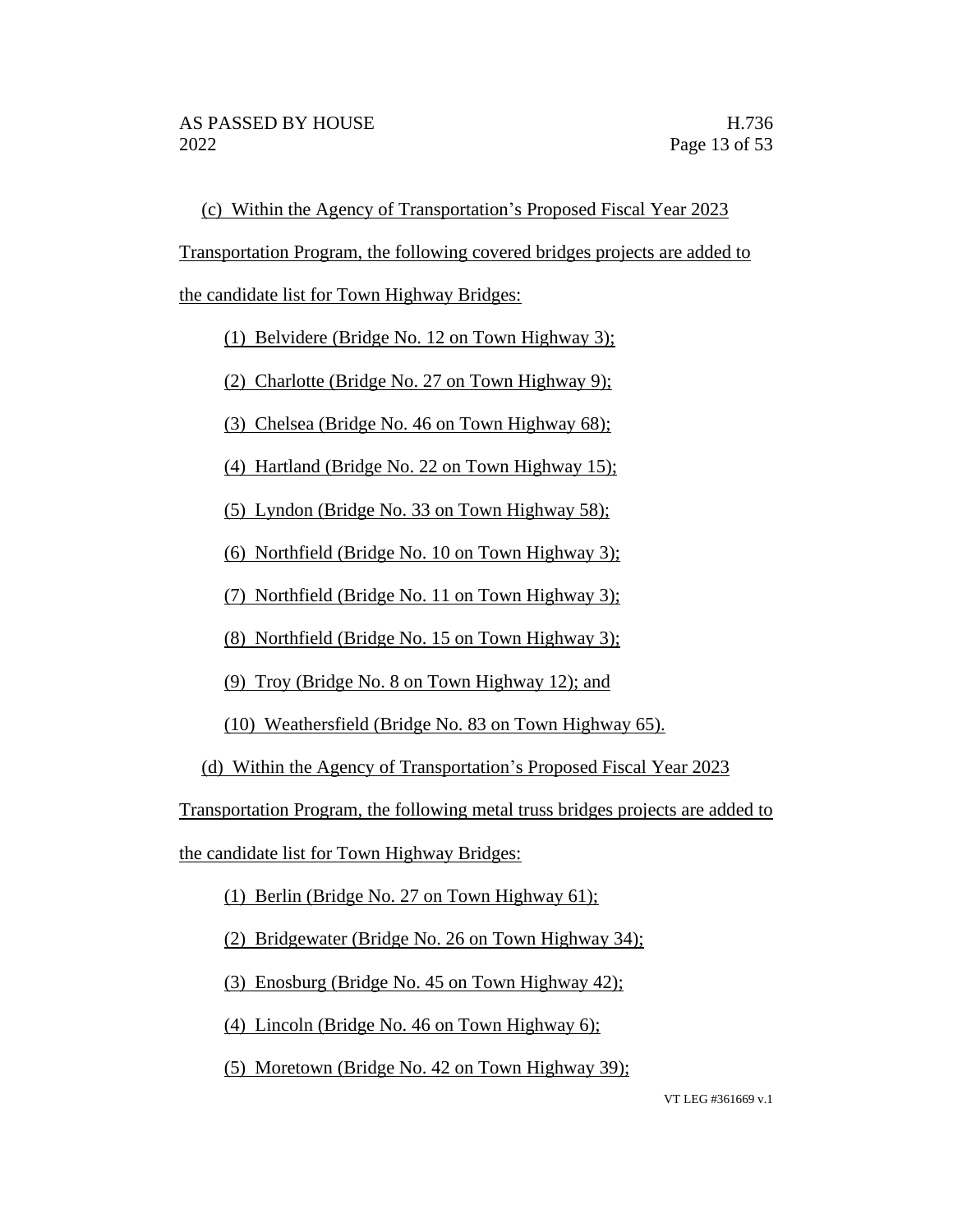(6) Newfane (Bridge No. 49 on Town Highway 26);

- (7) Northfield (Bridge No. 65 on Town Highway 57);
- (8) Royalton (Bridge No. 30 on Town Highway 6); and
- (9) Sheldon (Bridge No. 20 on Town Highway 22).
	- \* \* \* Amendments to Fiscal Year 2023 Authorizations \* \* \*

# Sec. 9. PROGRAM DEVELOPMENT

Within the Agency of Transportation's Proposed Fiscal Year 2023

Transportation Program for Program Development Administration, authorized

spending is amended as follows:

| <b>FY23</b>      | As Proposed | As Amended | Change    |
|------------------|-------------|------------|-----------|
| Person. Svcs.    | 23,753,701  | 23,753,701 | 0         |
| Operat. Exp.     | 9,039,403   | 8,985,192  | $-54,211$ |
| <b>Grants</b>    | 286,000     | 286,000    | $\theta$  |
| Total            | 33,079,104  | 33,024,893 | $-54,211$ |
| Sources of funds |             |            |           |
| State            | 25,074,132  | 25,019,921 | $-54,211$ |
| Federal          | 7,929,972   | 7,929,972  | 0         |
| Inter Unit       | 75,000      | 75,000     | 0         |
| Total            | 33,079,104  | 33,024,893 | $-54,211$ |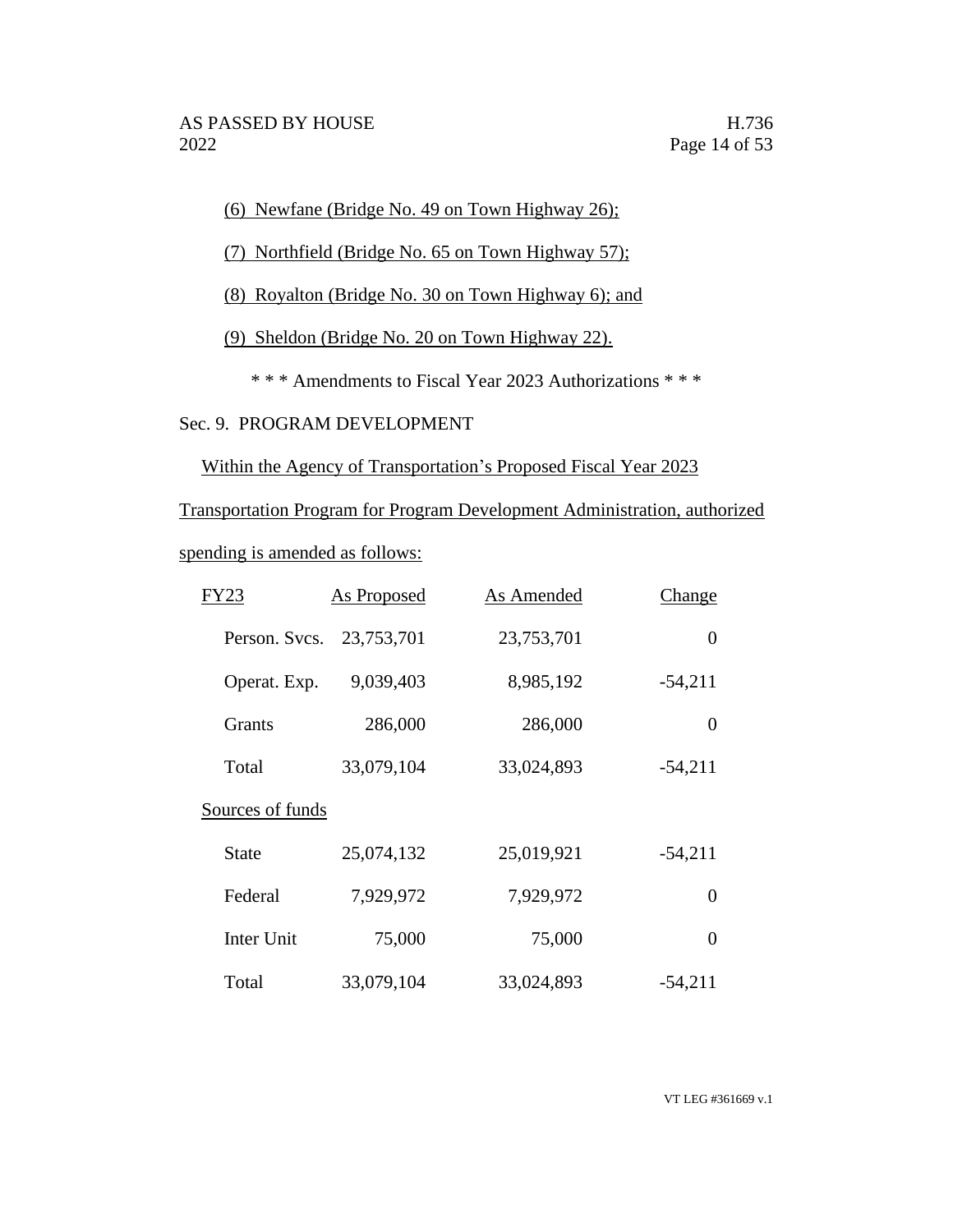# Sec. 10. TOWN HIGHWAY AID

Within the Agency of Transportation's Proposed Fiscal Year 2023

Transportation Program for Town Highway Aid, authorized spending is

amended as follows:

| FY23             | As Proposed | As Amended | Change |
|------------------|-------------|------------|--------|
| Grants           | 27,783,413  | 27,837,624 | 54,211 |
| Total            | 27,783,413  | 27,837,624 | 54,211 |
| Sources of funds |             |            |        |
| State            | 27,783,413  | 27,837,624 | 54,211 |
| Total            | 27,783,413  | 27,837,624 | 54,211 |

Sec. 11. POLICY AND PLANNING

Within the Agency of Transportation's Proposed Fiscal Year 2023

Transportation Program for Policy and Planning, authorized spending is amended as follows:

| <b>FY23</b>      | <b>As Proposed</b> | As Amended | Change        |
|------------------|--------------------|------------|---------------|
| Person, Sycs.    | 4,767,663          | 4,767,663  | 0             |
| Operat. Exp.     | 1,035,700          | 1,035,700  | 0             |
| <b>Grants</b>    | 7,389,725          | 10,784,247 | 3,394,522     |
| Total            | 13,193,088         | 16,587,610 | 3,394,522     |
| Sources of funds |                    |            |               |
| State            | 3,217,573          | 3,217,573  | $\mathcal{L}$ |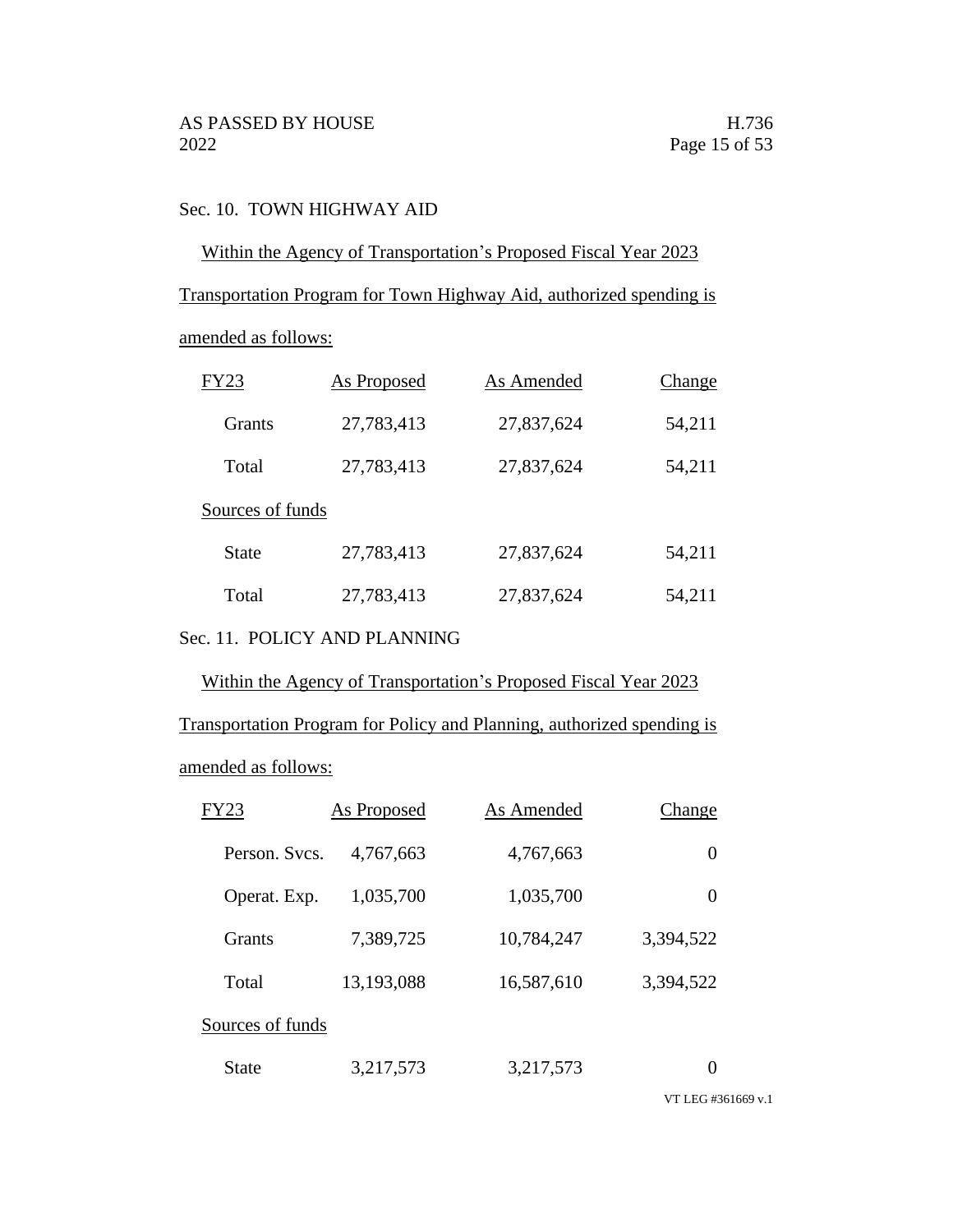| Federal    | 9,920,240  | 13,314,762 | 3,394,522 |
|------------|------------|------------|-----------|
| Inter Unit | 55,275     | 55,275     | $\Omega$  |
| Total      | 13,193,088 | 16,587,610 | 3,394,522 |

# Sec. 12. TOWN HIGHWAY STRUCTURES

Within the Agency of Transportation's Proposed Fiscal Year 2023

Transportation Program for Town Highway Structures, authorized spending is

# amended as follows:

| FY23             | As Proposed | As Amended | Change  |
|------------------|-------------|------------|---------|
| <b>Grants</b>    | 6,333,500   | 7,200,000  | 866,500 |
| Total            | 6,333,500   | 7,200,000  | 866,500 |
| Sources of funds |             |            |         |
| <b>State</b>     | 6,333,500   | 7,200,000  | 866,500 |
| Total            | 6,333,500   | 7,200,000  | 866,500 |

# Sec. 13. TOWN HIGHWAY CLASS 2 ROADWAY

Within the Agency of Transportation's Proposed Fiscal Year 2023

Transportation Program for Town Highway Class 2 Roadway, authorized

# spending is amended as follows:

| FY23   | As Proposed | As Amended | Change  |
|--------|-------------|------------|---------|
| Grants | 7,648,750   | 8,600,000  | 951,250 |
| Total  | 7,648,750   | 8,600,000  | 951,250 |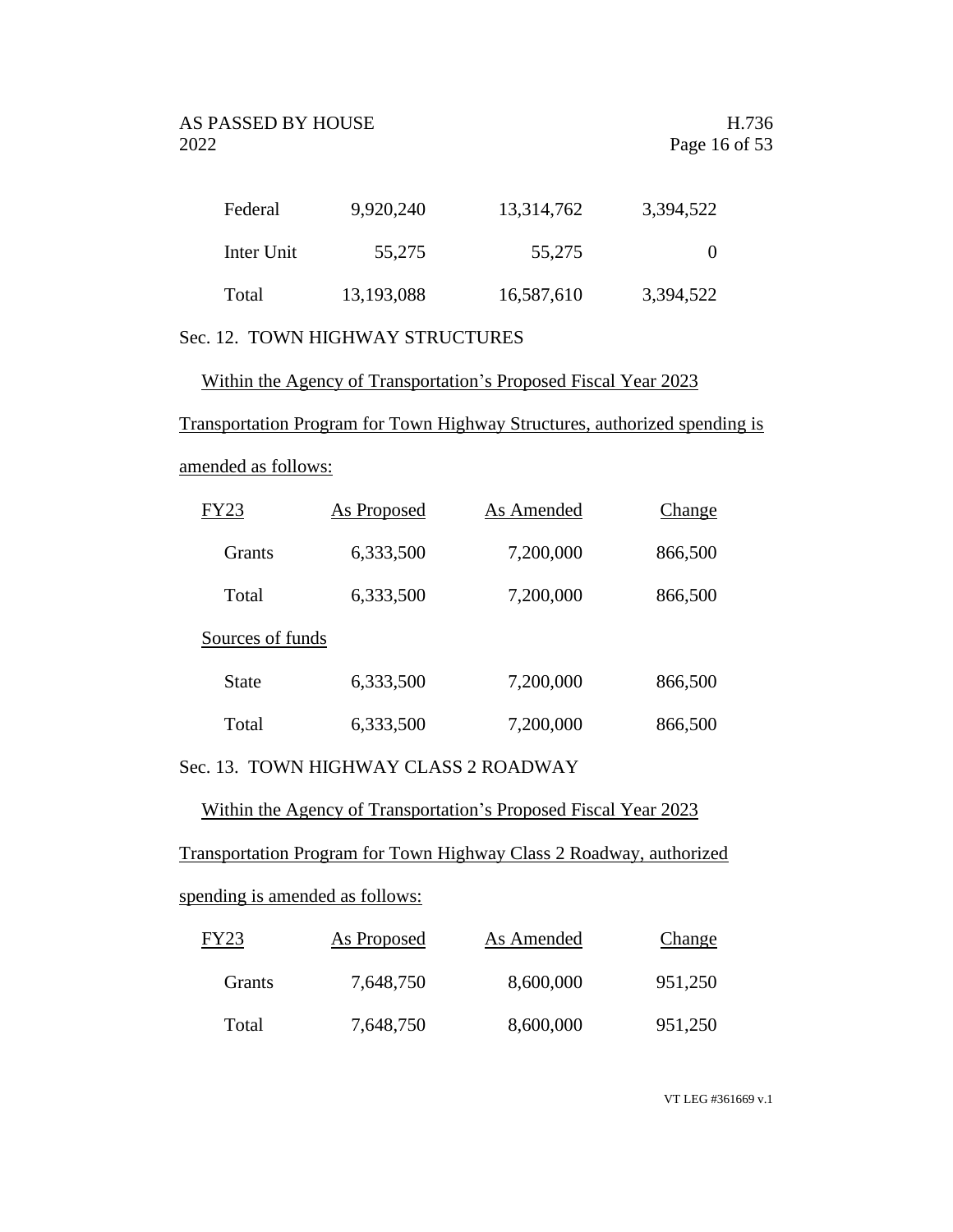#### Sources of funds

| State | 7,648,750 | 8,600,000 | 951,250 |
|-------|-----------|-----------|---------|
| Total | 7,648,750 | 8,600,000 | 951,250 |

# Sec. 14. HIGHWAY MAINTENANCE

Within the Agency of Transportation's Proposed Fiscal Year 2023

#### Transportation Program for Maintenance, authorized spending is amended as

## follows:

| FY23             | As Proposed | As Amended  | Change       |
|------------------|-------------|-------------|--------------|
| Person. Svcs.    | 44,709,478  | 44,709,478  | $\theta$     |
| Operat. Exp.     | 61,554,303  | 58,492,635  | $-3,061,668$ |
| Total            | 106,263,781 | 103,202,113 | $-3,061,668$ |
| Sources of funds |             |             |              |
| State            | 105,517,966 | 102,456,298 | $-3,061,668$ |
| Federal          | 645,815     | 645,815     | 0            |
| Inter Unit       | 100,000     | 100,000     | $\Omega$     |
| Total            | 106,263,781 | 103,202,113 | $-3,061,668$ |

## Sec. 14a. ONE-TIME APPROPRIATION; DMV IT PROJECT

# Within the Agency of Transportation's Proposed Fiscal Year 2023 Transportation Program, in one-time appropriations, the number "20,250,000"

VT LEG #361669 v.1 is struck out for "All Exp," "Total," "Transportation Fund," and "Total" and replaced with the number "0" so as to indicate that there is no appropriation to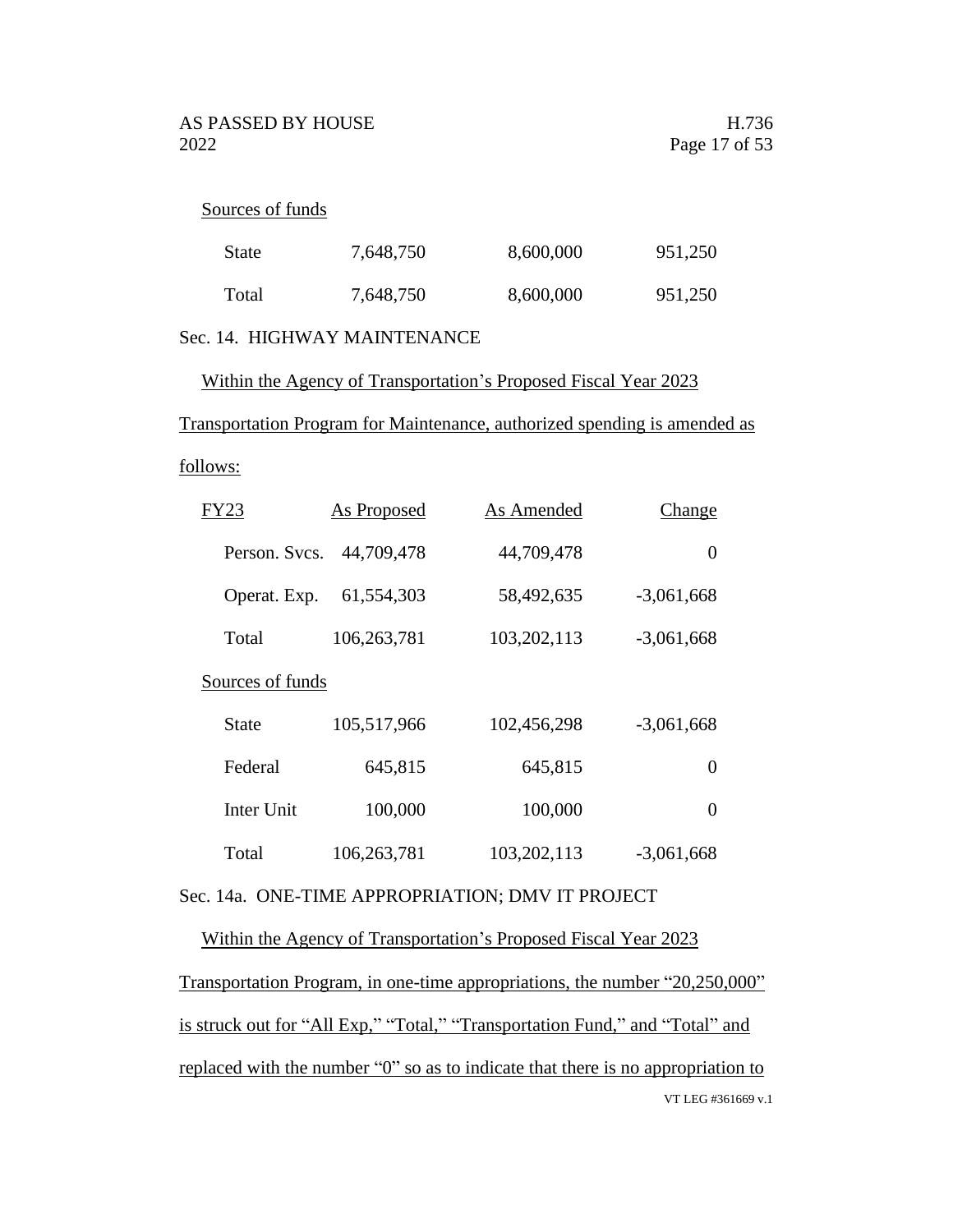the Department of Motor Vehicles for the DMV Core System Modernization

Phase II project, and a note is added to read as follows: "The fiscal year 2023

budget bill appropriates \$20,250,000 from the American Rescue Plan Act

(ARPA) – Coronavirus State Fiscal Recovery Funds to the Agency of Digital

Services for the DMV Core System Modernization Phase II project."

\* \* \* Mobility and Transportation Innovation Grant Program \* \* \*

Sec. 15. MOBILITY AND TRANSPORTATION INNOVATION GRANT PROGRAM

(a) Project addition. The following project is added to the Agency of

Transportation's Proposed Fiscal Year 2023 Transportation Program for Public

Transit: Mobility and Transportation Innovation (MTI) Grant Program.

(b) Authorization. Spending authority for Mobility and Transportation

Innovation (MTI) Grant Program is authorized as follows:

| <b>FY23</b>      | <b>As Proposed</b> | As Amended                                                         | <b>Change</b> |
|------------------|--------------------|--------------------------------------------------------------------|---------------|
| <b>Grants</b>    | $\overline{0}$     | 500,000                                                            | 500,000       |
| Total            | 0                  | 500,000                                                            | 500,000       |
| Sources of funds |                    |                                                                    |               |
| State            | $\overline{0}$     | 500,000                                                            | 500,000       |
| Total            | $\overline{0}$     | 500,000                                                            | 500,000       |
|                  |                    | (a) Incurrentation The Assures of Transmontation shall continue to |               |

(c) Implementation. The Agency of Transportation shall continue to

administer the Mobility and Transportation Innovation (MTI) Grant Program,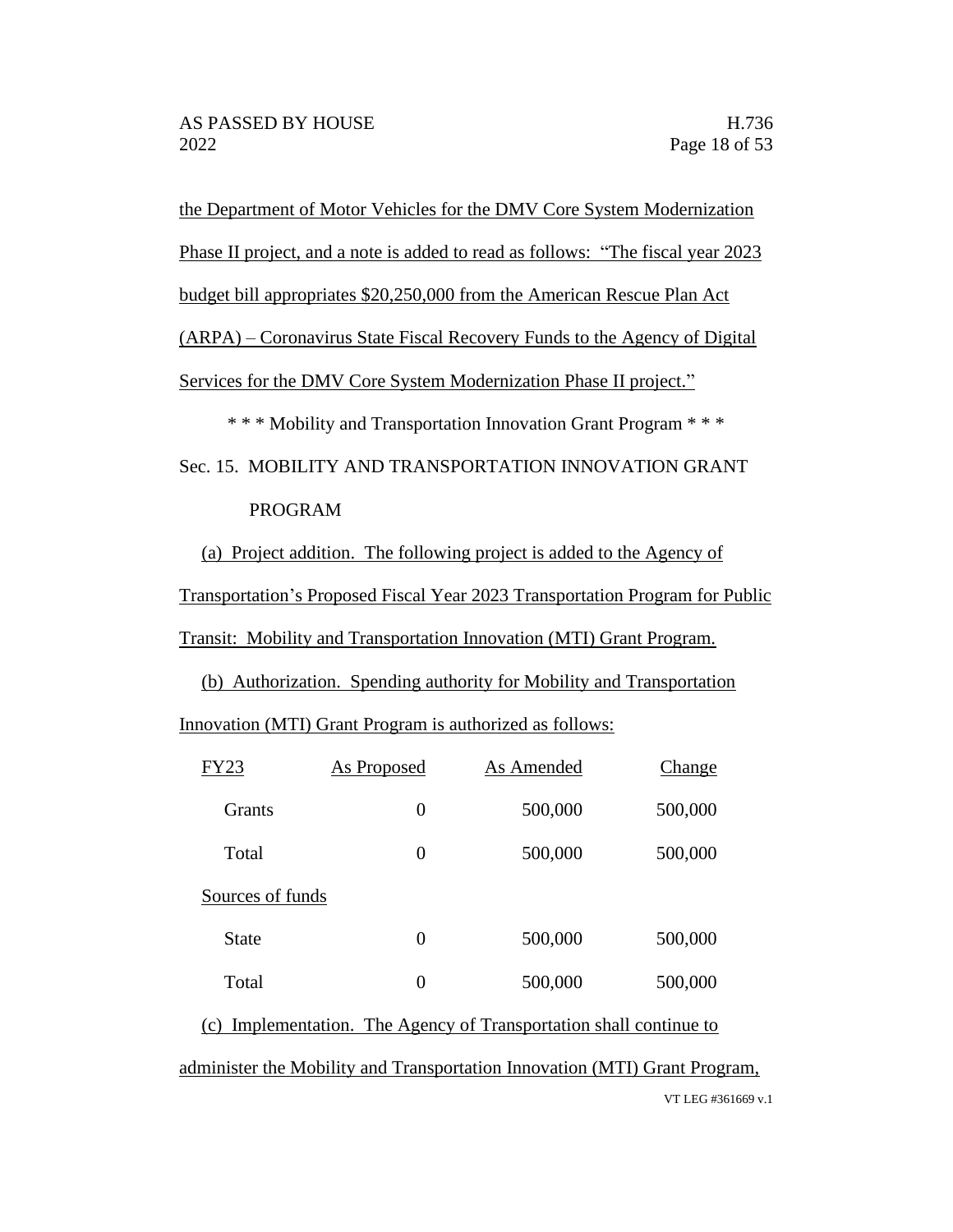which was created pursuant to 2020 Acts and Resolves No. 121, Sec. 16. The Program shall continue to support micro-transit projects that improve both mobility and access to services for transit-dependent Vermonters, reduce the use of single-occupancy vehicles, and reduce greenhouse gas emissions.

(d) Other funding sources for micro transit. Nothing in this section shall limit the authority of the Agency to fund the implementation or operation of micro-transit programs using other funding sources.

(e) Conversion of fixed route service. The Agency may assist public transit providers with converting fixed-route service to micro-transit service, including in the preservation of Federal Transit Administration monies.

\* \* \* Zero-Fare Public Transit \* \* \*

Sec. 16. ZERO-FARE PUBLIC TRANSIT

(a) Project addition. The following project is added to the Agency of Transportation's Proposed Fiscal Year 2023 Transportation Program for Public Transit: Zero-Fare Public Transit for Fiscal Year 2023.

(b) Authorization. Spending authority for Zero-Fare Public Transit for Fiscal Year 2023 is authorized as follows:

| FY23  | As Proposed | As Amended | Change    |
|-------|-------------|------------|-----------|
| Other | 0           | 1,433,000  | 1,433,000 |
| Total | 0           | 1,433,000  | 1,433,000 |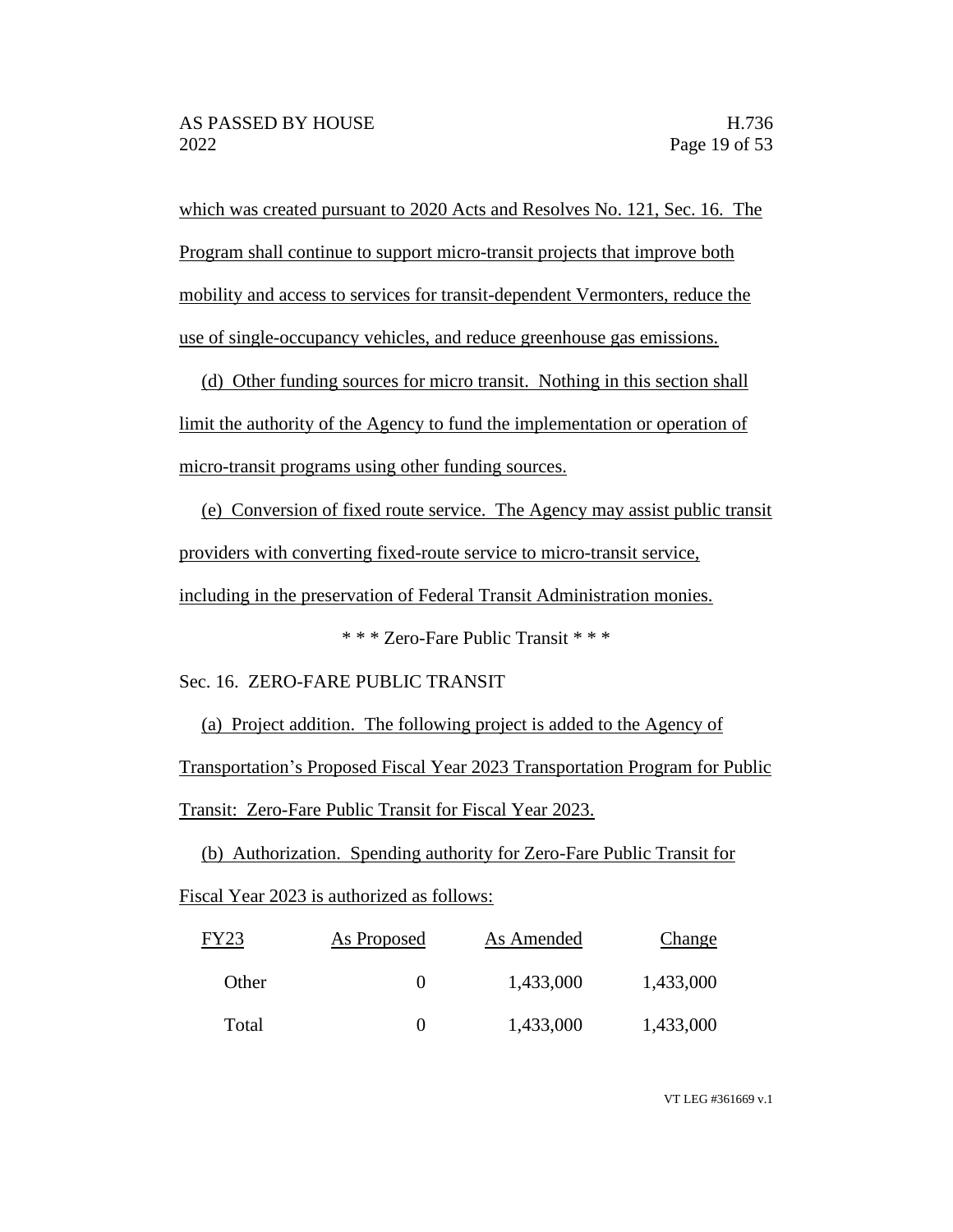#### Sources of funds

| State                                                                              | 0 | 1,433,000 | 1,433,000 |  |  |
|------------------------------------------------------------------------------------|---|-----------|-----------|--|--|
| Total                                                                              | 0 | 1,433,000 | 1,433,000 |  |  |
| (c) Implementation. The Agency shall ensure that public transit operated           |   |           |           |  |  |
| by transit agencies that are eligible to receive grant funds pursuant to 49 U.S.C. |   |           |           |  |  |
| § 5307 or 5311, or both, in the State on routes other than LINK Express Routes     |   |           |           |  |  |
| shall be operated on a zero-fare basis during fiscal year 2023.                    |   |           |           |  |  |

(d) Report. On or before January 31, 2023, the Agency of Transportation shall file a written report with the House and Senate Committees on Transportation that:

(1) shows changes in public transit ridership, by county and type of service, in fiscal years 2020, 2021, and 2022 and in fiscal year 2023 through the end of the second quarter; and

(2) estimates the amount of funding needed to continue to provide zerofare service on transit operated by public transit agencies that are eligible to receive grant funds pursuant to 49 U.S.C. § 5307 or 5311, or both, broken out by county and type of service in fiscal year 2024.

\* \* \* Proposed Fiscal Year 2024 Transportation Program;

Carbon Reduction Program \* \* \*

Sec. 17. PROPOSED FISCAL YEAR 2024 TRANSPORTATION

PROGRAM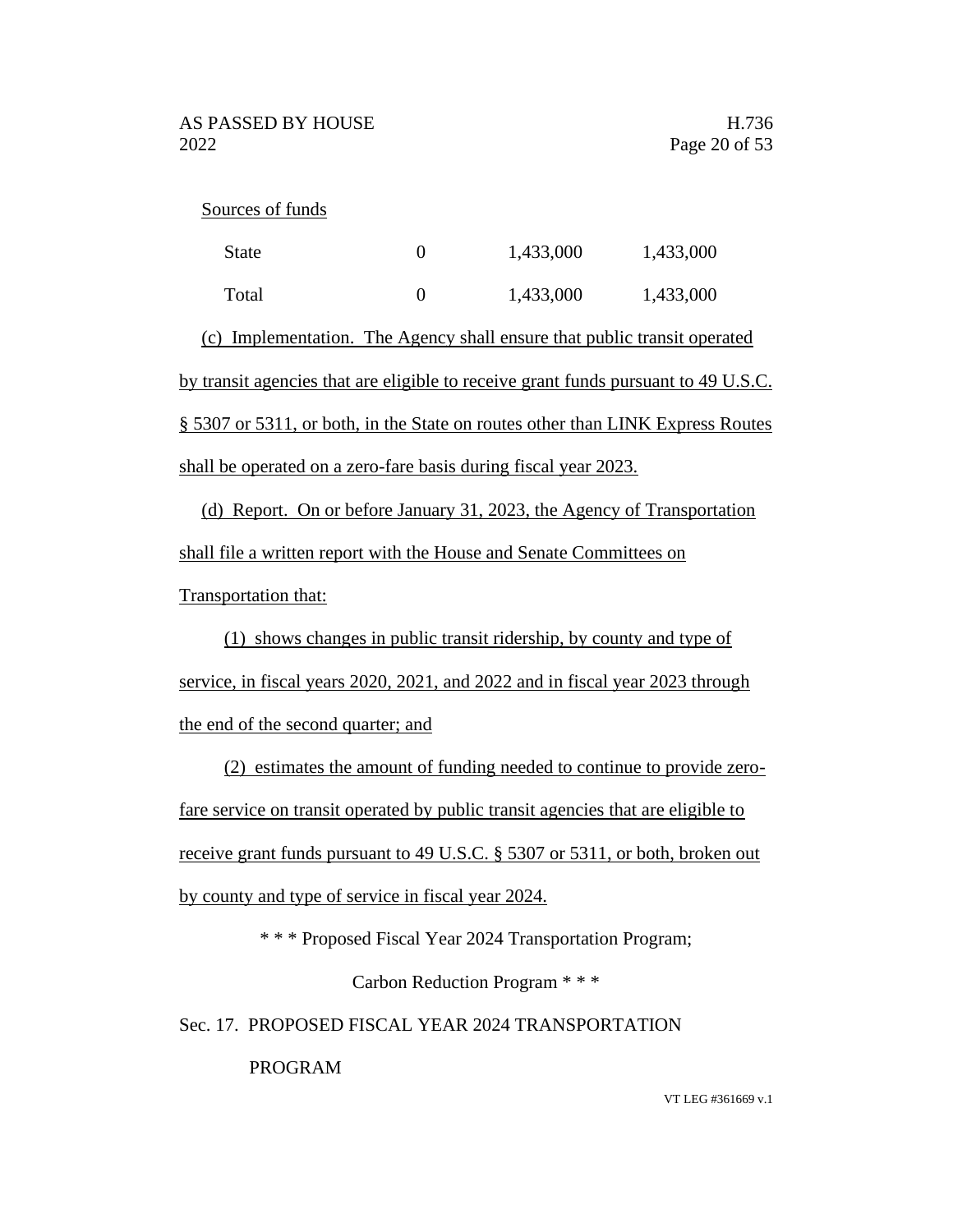The Agency of Transportation, in consultation with the Vermont Climate Council, shall ensure that within the Agency of Transportation's Proposed Fiscal Year 2024 Transportation Program all federal monies that are available to the State under the Carbon Reduction Program, codified at 23 U.S.C. § 175, in federal fiscal years 2022, 2023, and 2024 are allocated toward projects that align with the recommendations of the Climate Action Plan (CAP) issued under 10 V.S.A. § 592.

\* \* \* Transportation Alternatives Grant Program \* \* \* Sec. 18. 19 V.S.A. § 38 is amended to read:

## § 38. TRANSPORTATION ALTERNATIVES GRANT PROGRAM

 $(a)$ ,  $(b)$  [Repealed.]

(c) The Transportation Alternatives Grant Program is created. The Grant Program shall be administered by the Agency, and shall be funded in the amount provided for in 23 U.S.C. § 133(h), less the funds set aside for the Recreational Trails Program. Awards shall be made to eligible entities as defined under 23 U.S.C. § 133(h), and awards under the Grant Program shall be limited to the activities authorized under federal law and shall not exceed \$300,000.00 per grant allocation.

(d) Eligible entities awarded a grant must provide all funds required to match federal funds awarded for a Transportation Alternatives project. All grant awards shall be decided and awarded by the Agency.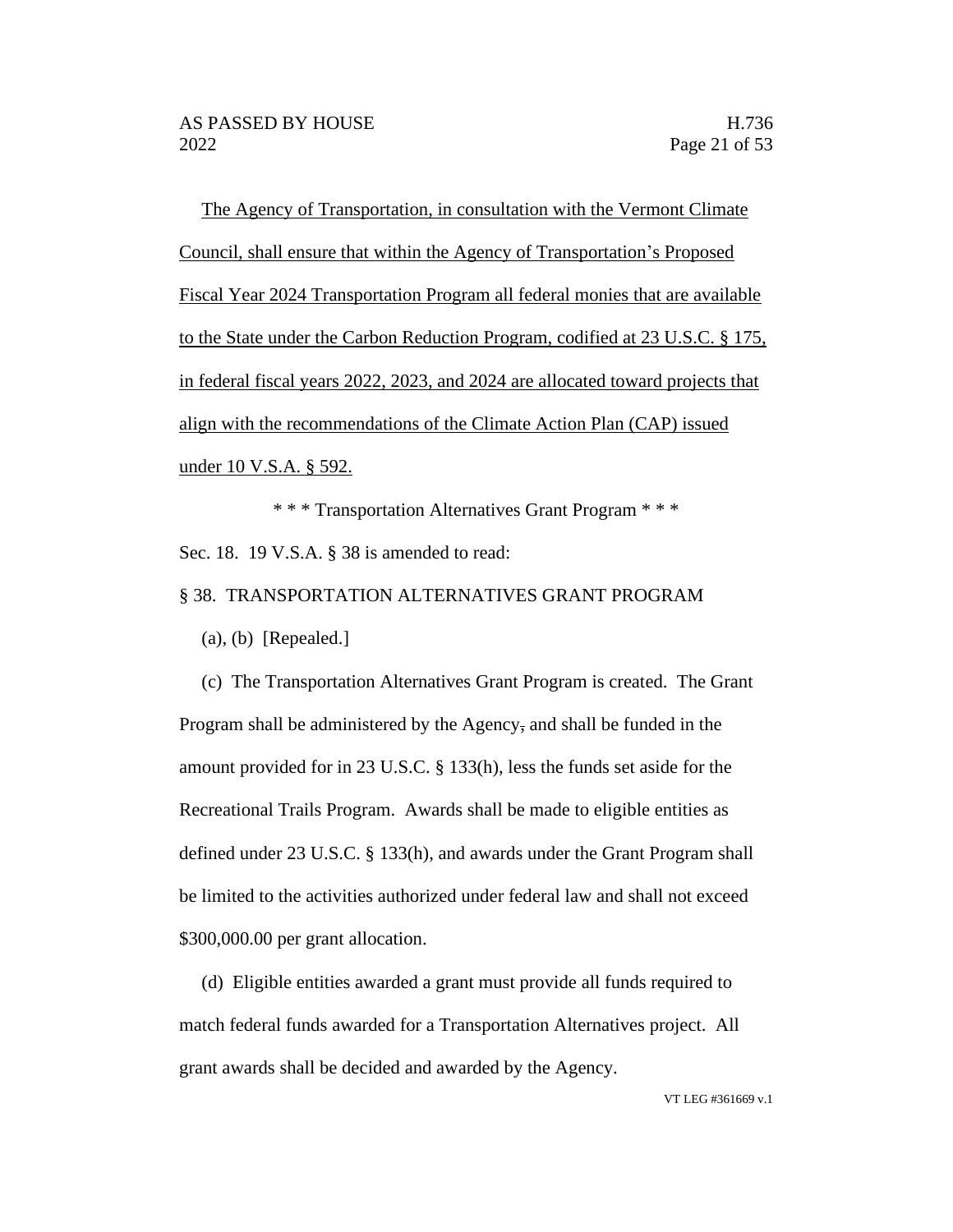\* \* \*

 $(f)(1)$  In fiscal years 2018 and 2019, all Grant Program funds shall be reserved for municipalities for environmental mitigation projects relating to stormwater and highways, including eligible salt and sand shed projects.

(2) In fiscal years 2020 and 2021, Grant Program funds shall be awarded for any eligible activity and in accordance with the priorities established in subdivision (4) of this subsection.

(3) In fiscal year 2022 2024 and thereafter, \$1,100,000.00 50 percent of Grant Program funds, or such lesser sum if all eligible applications amount to less than \$1,100,000.00 50 percent of Grant Program funds, shall be reserved for municipalities for environmental mitigation projects relating to stormwater and highways, including eligible salt and sand shed projects and the balance of Grant Program funds shall be awarded for any eligible activity and in accordance with the priorities established in subdivision (2) of this subsection.

(4)(2) Regarding Grant Program funds awarded in fiscal years 2020 and 2021, and the balance of Grant Program funds not reserved for environmental mitigation projects in fiscal year 2022 and thereafter, in In evaluating applications for Transportation Alternatives grants, the Agency shall give preferential weighting to projects involving as a primary feature a bicycle or pedestrian facility. The degree of preferential weighting and the circumstantial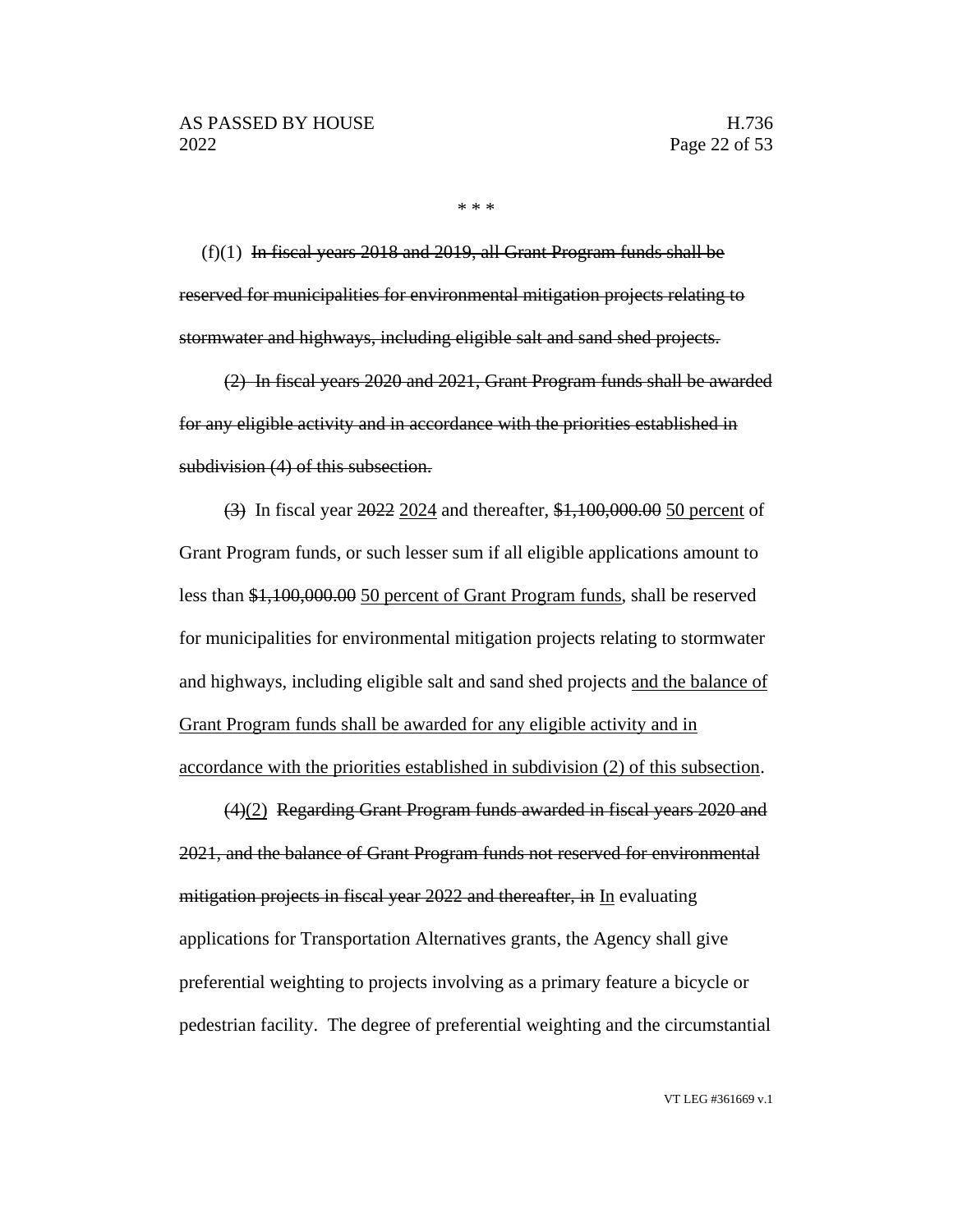factors sufficient to overcome the weighting shall be in the complete discretion of the Agency.

\* \* \*

\* \* \* Amendments to the 2021 Transportation Bill \* \* \*

\* \* \* Electric Bicycle Incentives Administrative Costs \* \* \*

Sec. 19. 2021 Acts and Resolves No. 55, Sec. 2(8)(D) and (E) are amended to read:

(D) Replace Your Ride Program. Sec. 27 of this act creates a new program to be known as the Replace Your Ride Program, which will be the State's program to incentivize Vermonters to remove older low-efficiency vehicles from operation and switch to modes of transportation that produce fewer greenhouse gas emissions, and authorizes up to \$1,500,000.00 \$1,495,000.00 for incentives under the Program and capped startup and administrative costs.

(E) Electric bicycle incentives. Sec. 28 of this act authorizes up to \$50,000.00 \$55,000.00 for \$200.00 incentives for the purchase of an electric bicycle and capped administrative costs.

Sec. 20. 2021 Acts and Resolves No. 55, Sec. 27(d) is amended to read:

VT LEG #361669 v.1 (d) Authorization. In fiscal year 2022, the Agency is authorized to spend up to \$1,500,000.00 \$1,495,000.00 in one-time Transportation Fund monies on the Replace Your Ride Program established under this section, with up to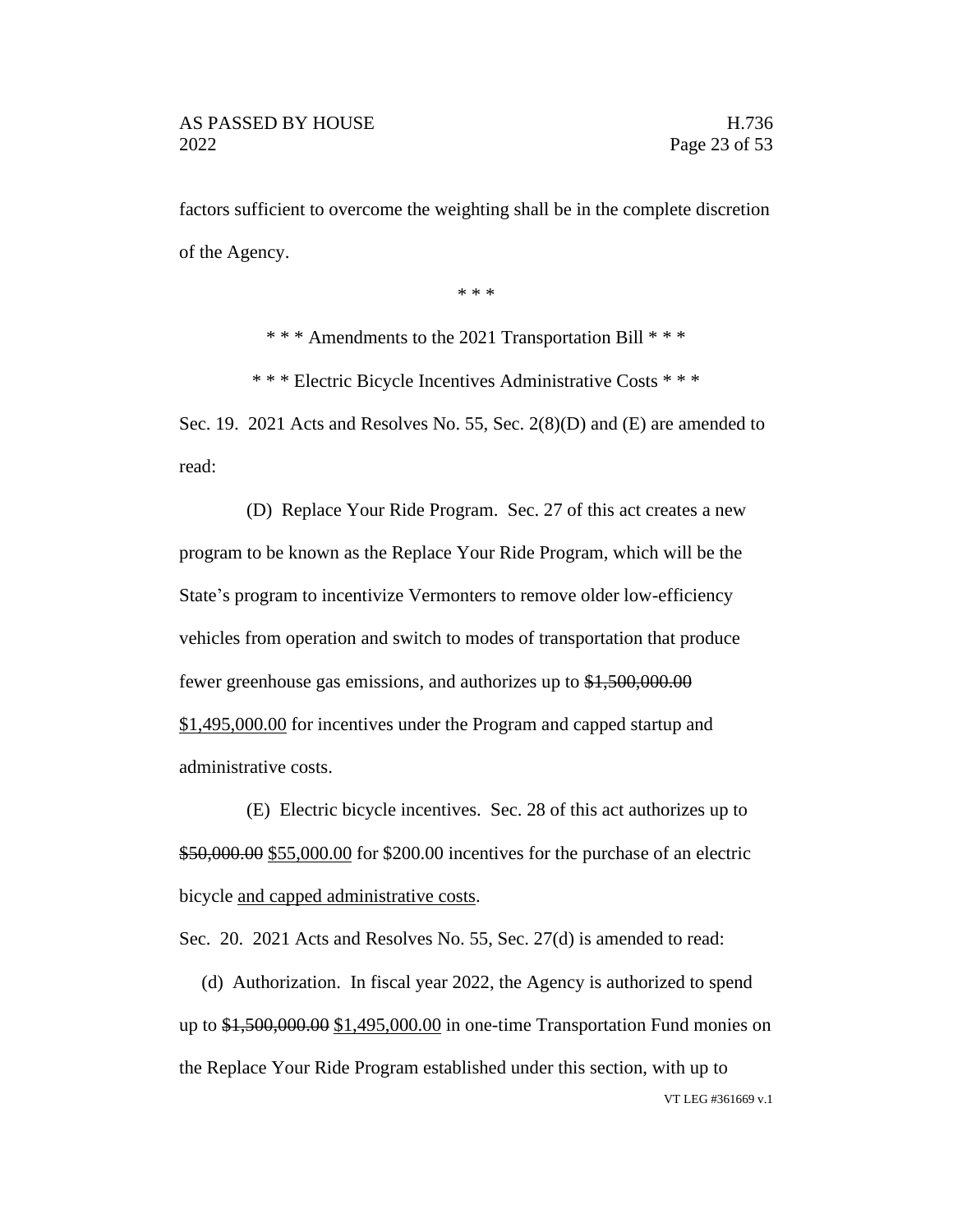\$300,000.00 \$295,000.00 of that \$1,500,000.00 \$1,495,000.00 available for startup costs, outreach education, and costs associated with developing and administering the Replace Your Ride Program.

Sec. 21. 2021 Acts and Resolves No. 55, Sec. 28(b) is amended to read:

(b) Authorization.

(1) In fiscal year 2022, the Agency is authorized to spend up to \$50,000.00 in one-time Transportation Fund monies on the electric bicycle incentives and up to \$5,000.00 on the costs associated with developing and administering the electric bicycle incentives.

(2) If less than \$5,000.00 is expended on administrative costs associated with developing and administering the electric bicycle incentives under subdivision (1) of this subsection, then the balance of that \$5,000.00 shall only be authorized for startup costs, outreach education, and costs associated with developing and administering the Replace Your Ride Program in addition to the authorization in Sec. 27(d) of this act.

\* \* \* EVSE Grant Program \* \* \*

Sec. 22. 2021 Acts and Resolves No. 55, Sec. 29 is amended to read:

Sec. 29. GRANT PROGRAMS FOR LEVEL 2 CHARGERS EVSE IN

#### MULTI-UNIT MULTIUNIT DWELLINGS; REPORT

(a) As used in this section: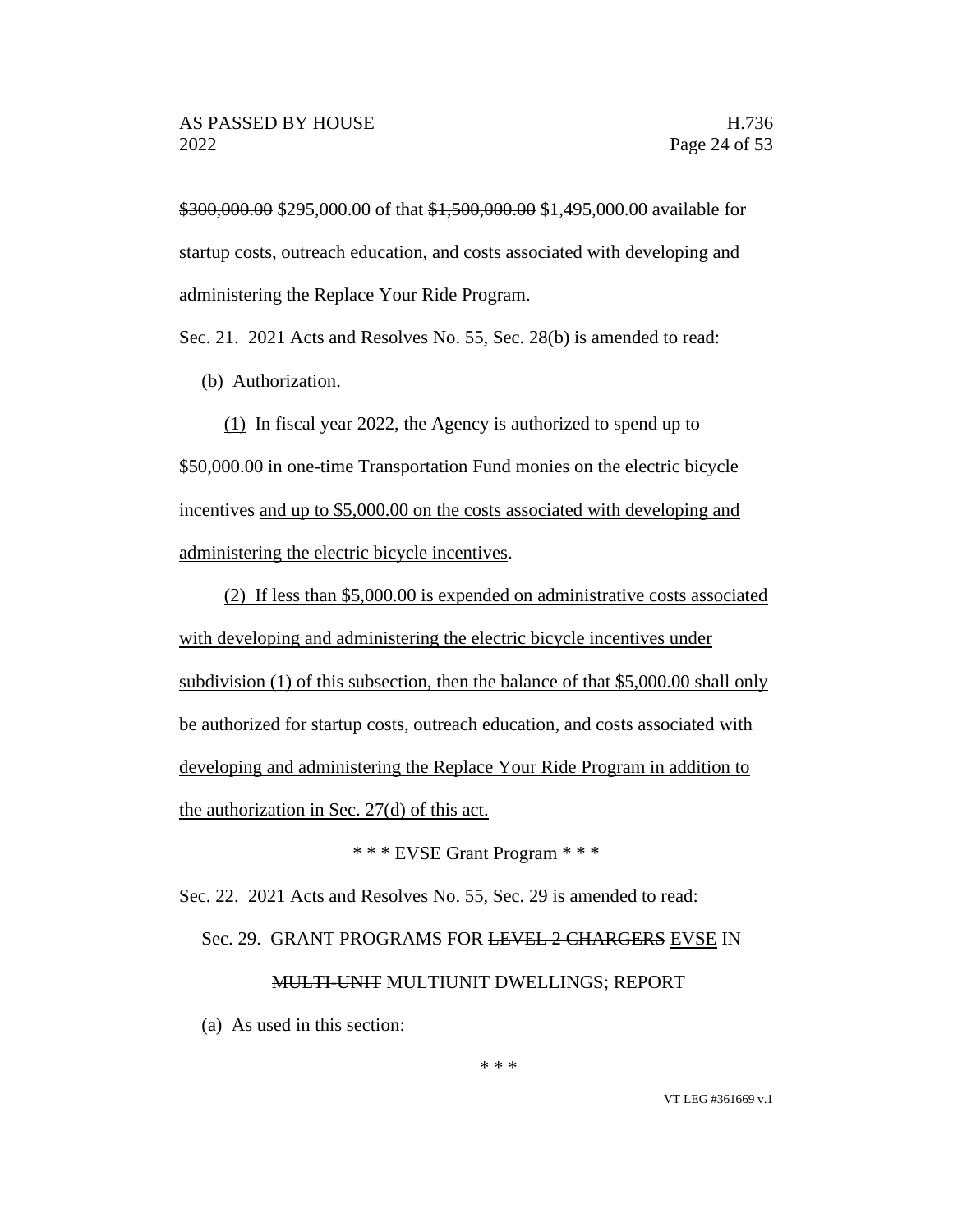(2) "Multi-unit Multiunit affordable housing" means a multi-unit multiunit dwelling where:

\* \* \*

(3) "Multi-unit Multiunit dwelling" means a housing project, such as cooperatives, condominiums, dwellings, or mobile home parks, with 10 or more units constructed or maintained on a tract or tracts of land.

(4) "Multi-unit Multiunit dwelling owned by a nonprofit" means a multi-unit multiunit dwelling owned by a person that has nonprofit status under Section  $501(c)(3)$  of the U.S. Internal Revenue Code, as amended, and is registered as a nonprofit corporation with the Office of the Secretary of State.

(5) "Electric vehicle supply equipment (EVSE)" includes both level 1 chargers, which connect directly into a standard 120-volt AC outlet and supply an average output of 1.3 to 2.4 kilowatts and are also known as level 1 EVSE, and level 2 chargers, which have a single-phase input voltage range from 208 to 240 volts AC and a maximum output current less than or equal to 80 amperes AC and are also known as level 2 EVSE.

VT LEG #361669 v.1 (b) The Agency of Transportation shall establish and administer, through a memorandum of understanding with the Department of Housing and Community Development, a pilot program to support the continued buildout of electric vehicle supply equipment at multi-unit multiunit affordable housing and multi-unit multiunit dwellings owned by a nonprofit and build upon the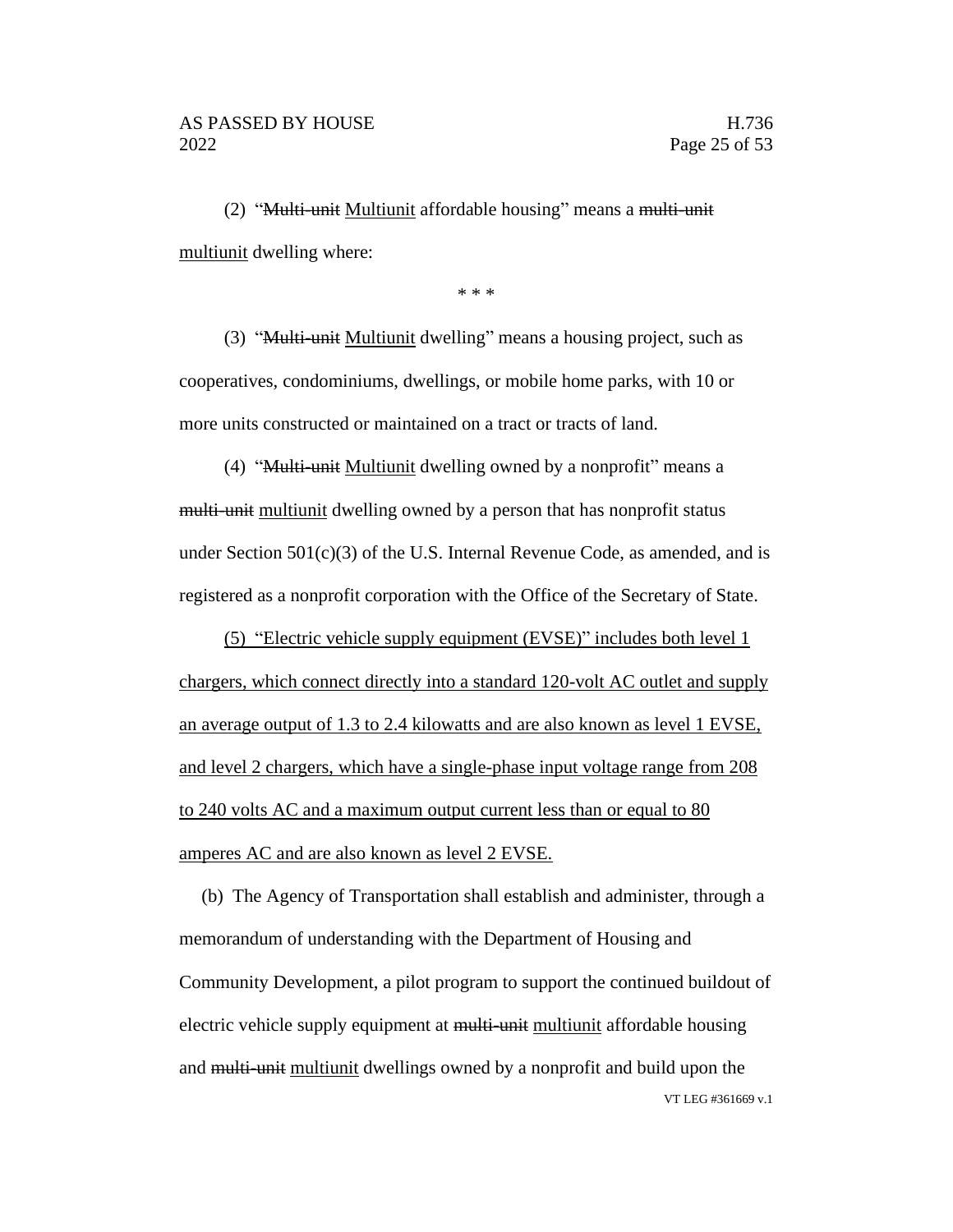existing VW EVSE Grant Program that the Department of Housing and Community Development has been administering on behalf of the Department of Environmental Conservation.

\* \* \*

(d) Pilot program funding shall be awarded with consideration of broad geographic distribution as well as service models ranging from restricted private parking to publicly accessible parking so as to examine multiple strategies to increase access to EVSE.

\* \* \*

(f) If the Agency of Transportation, in consultation with the interagency team, determines that programmatic funding remains available following the first round of grant awards, then the pilot program shall be opened up and made available to any multi-unit multiunit dwelling.

\* \* \*

\* \* \* Bicycle and Pedestrian Planning Integration Pilot

Program; Report \* \* \*

Sec. 23. BICYCLE AND PEDESTRIAN PLANNING INTEGRATION PILOT PROGRAM

(a) Establishment. The Agency of Transportation shall establish a pilot program to support the continued development and buildout of bicycle and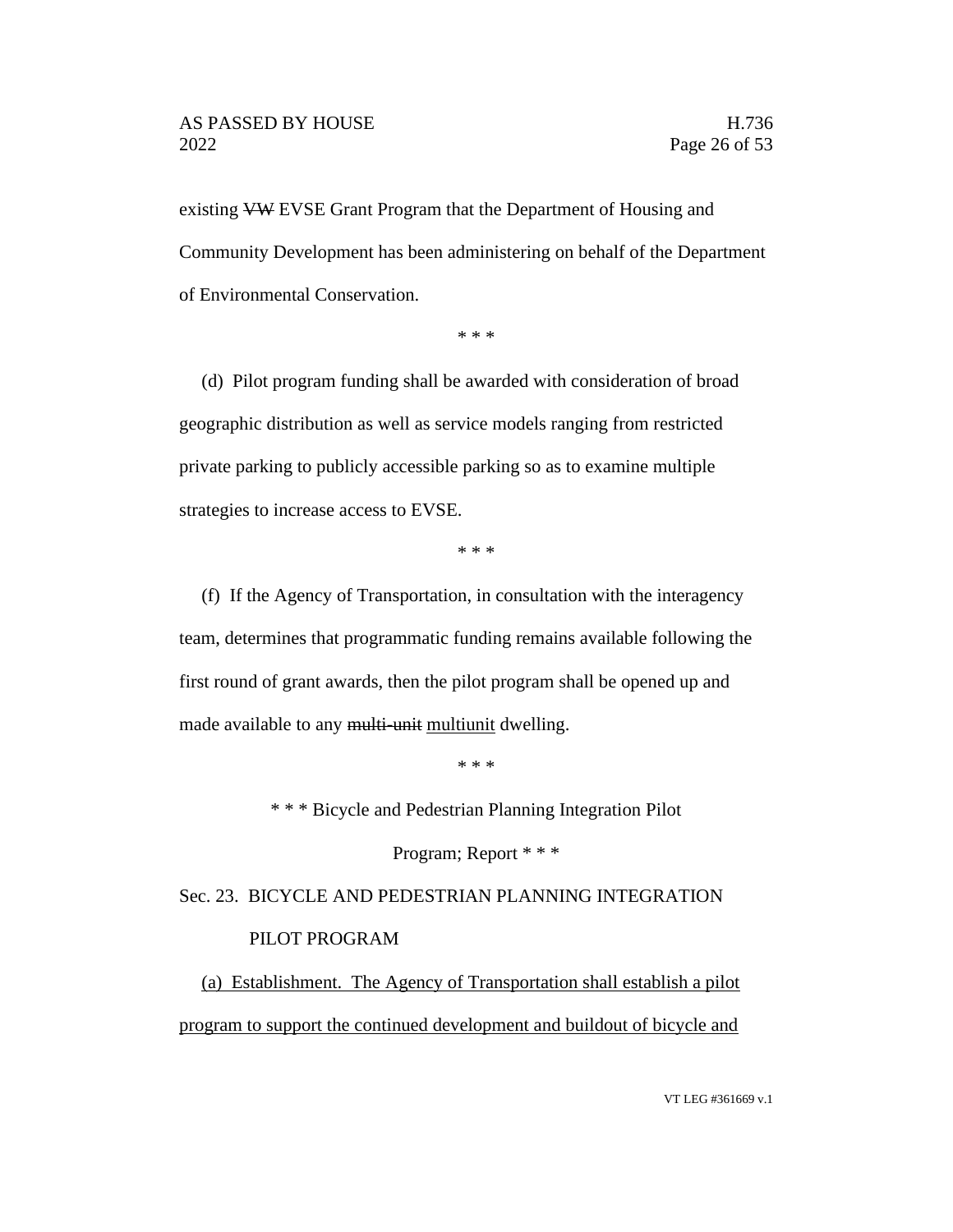pedestrian infrastructure. The purpose of the pilot program is to do at least one of the following:

(1) ensure alignment and integration of municipal and State bicycle and pedestrian infrastructure deployment and to provide a framework for municipal prioritization of bicycle and pedestrian projects that can be integrated into the VTrans Project Selection and Project Prioritization (VPSP2) process as projects are evaluated for funding through State-sponsored programs, including the Bike and Pedestrian Program, the Transportation Alternatives Program, and the Downtown Transportation Fund; or

(2) integrate bicycle and pedestrian elements into Agency-developed projects.

(b) Consultation and implementation. The Agency shall work with the State's Regional Planning Commissions (RPCs) in implementing the pilot program by providing funding through the Transportation Planning Initiative (TPI) Program for RPCs to develop prioritized municipal bicycle and pedestrian plans or to assist member municipalities in developing prioritized municipal bicycle and pedestrian plans.

(c) Report. The Agency of Transportation shall file a written report on the outcomes of the pilot program with the House and Senate Committees on Transportation on or before January 15, 2023.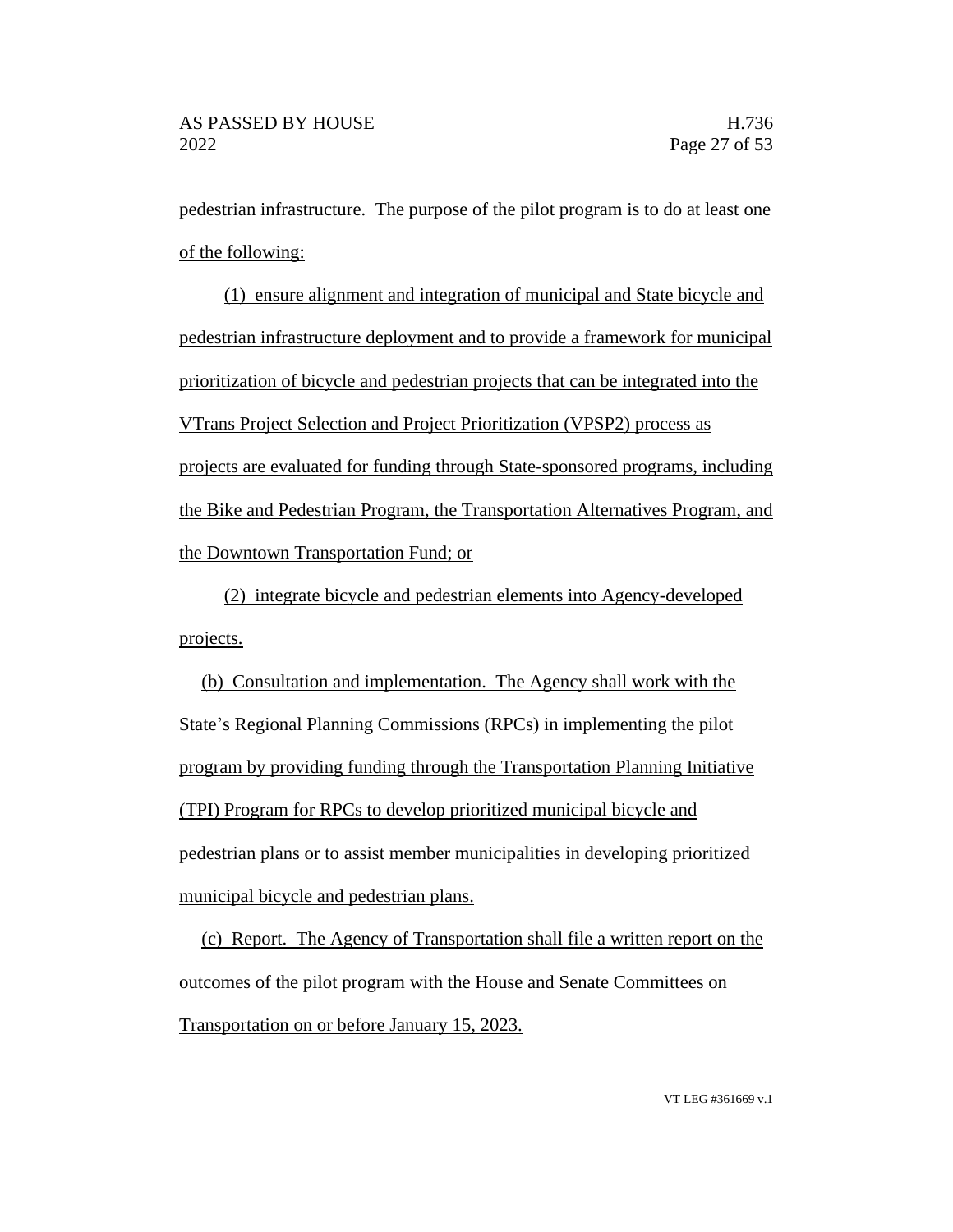\* \* \* Pedestrian Safety Outreach \* \* \*

#### Sec. 24. PEDESTRIAN SAFETY OUTREACH

The Agency shall:

(1) develop outreach information regarding pedestrian safety funding and programs available to communities; and

(2) disseminate that outreach information to communities in

coordination with the State's Regional Planning Commissions (RPCs) and

through both the annual Transportation Planning Initiative (TPI) Program and Local Motion.

\* \* \* Transportation Board \* \* \*

Sec. 25. 5 V.S.A. chapter 3 is redesignated to read:

CHAPTER 3. PROCEEDINGS BY THE BOARD; APPEAL TO SUPERIOR

#### COURT JUDICIAL REVIEW

Sec. 26. 5 V.S.A. § 37 is amended to read:

§ 37. MEMBERS; TERMS; RETIREMENT; APPEAL

(a) When a Board member who hears all or a substantial part of a case retires from office before the case is completed, he or she that individual shall remain a member of the Board for the purpose of concluding and deciding the case, and signing the findings, orders, decrees, and judgments of the case. A retiring chair shall also remain a member for the purpose of certifying questions of law if appeal is taken.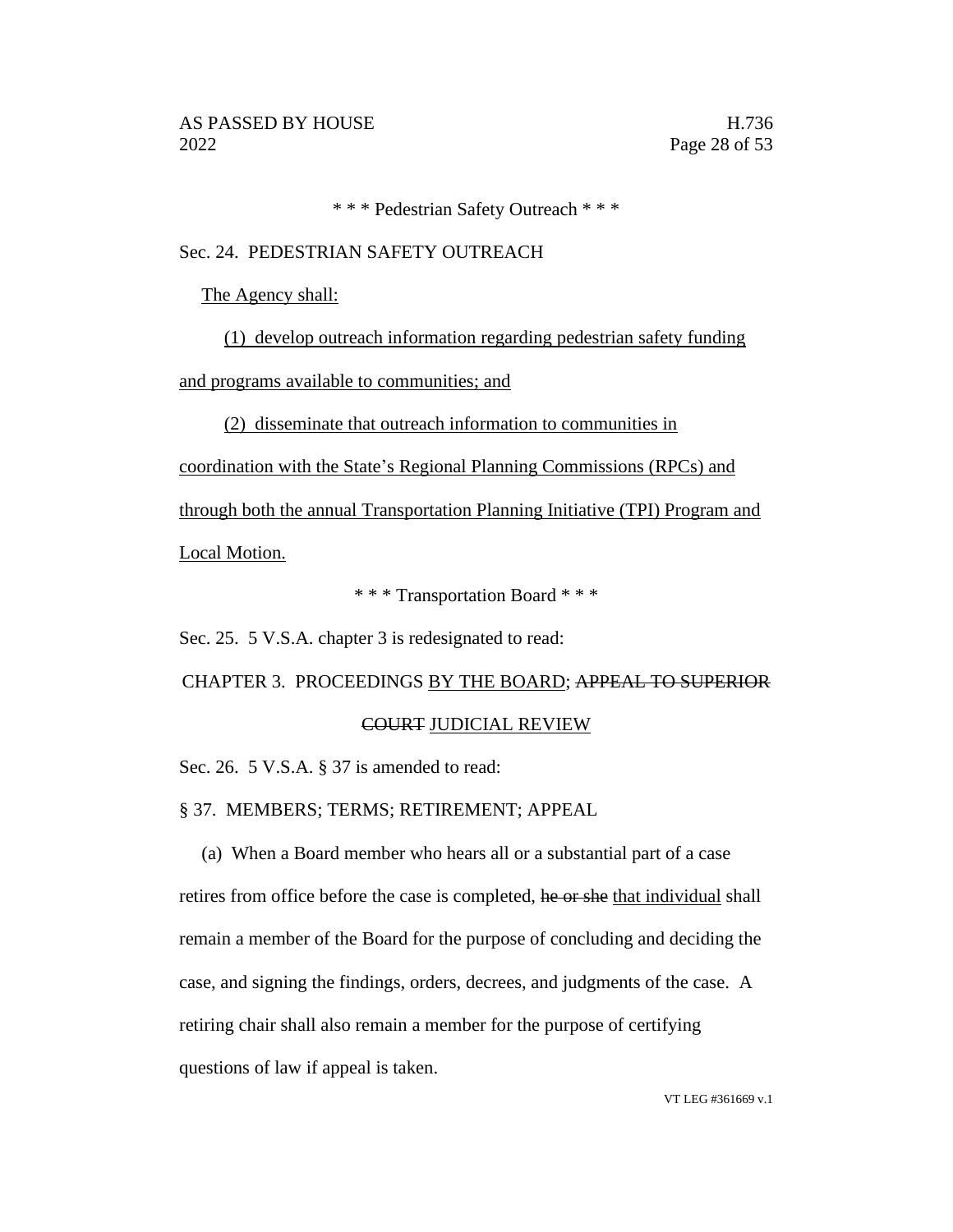(b) A case shall be deemed completed when the Board enters a final order even though the order is appealed to a Superior Court and judicial review is sought pursuant to 19 V.S.A. § 5(c) or the case remanded to the Board. Upon remand, the Board then in office may consider relevant evidence, including any part of the transcript of testimony in the proceedings prior to appeal. Sec. 27. 5 V.S.A. § 40 is amended to read:

#### § 40. PLEADINGS; RULES OF PRACTICE; FINDINGS OF FACT

(a) The forms, pleadings, and rules of practice and procedure before the Board shall be prescribed by the Board.

(b) The Board shall hear all matters within its jurisdiction and make findings of fact. It shall state its rulings of law when required. Upon appeal to a Superior Court judicial review pursuant to 19 V.S.A. § 5(c), the Board's findings of fact shall be accepted unless clearly erroneous.

Sec. 28. 5 V.S.A. §§ 43 and 44 are amended to read:

#### § 43. REVIEW BY SUPERIOR COURT JUDICIAL REVIEW

VT LEG #361669 v.1 A party to a cause who feels aggrieved by the final order, judgment, or decree of the Board may appeal to a Superior Court under Rule 74 of the Vermont Rules of Civil Procedure seek judicial review pursuant to 19 V.S.A. § 5(c). However, the Board, before final judgment, may permit an interlocutory appeal to be taken by any party pursuant to a Superior Court 19 V.S.A.  $\S$  5(c) for determination of questions of law in the same manner as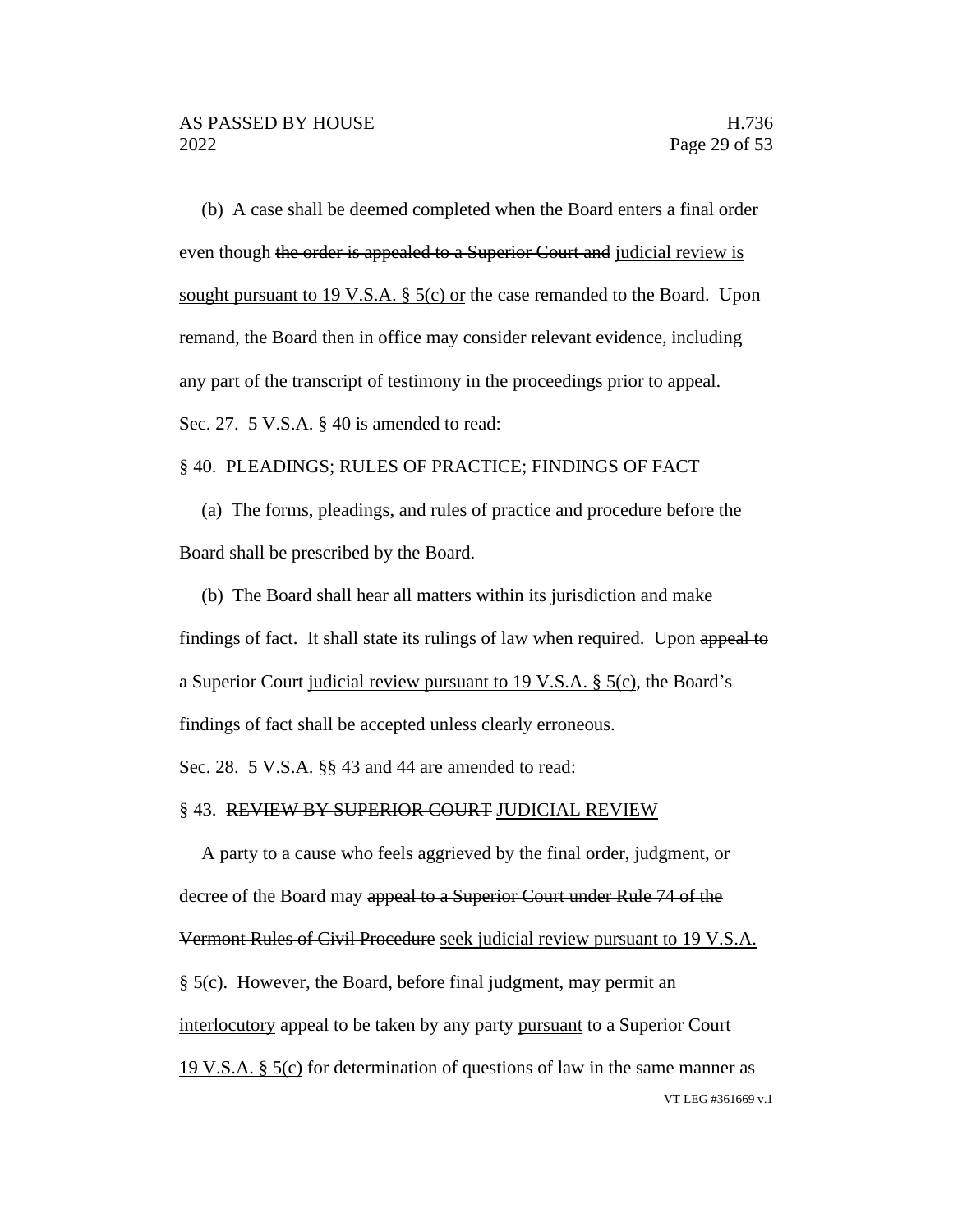the Supreme Court may by rule provide for appeals before final judgment from a Superior Court. Notwithstanding the provisions of the Vermont Rules of Civil Procedure or the Vermont Rules of Appellate Procedure, neither the time for filing a notice of appeal nor the filing of a notice of appeal, as provided in this section, shall operate as a stay of enforcement of an order of the Board unless the Board or a Superior the Supreme Court grants a stay under the provisions of section 44 of this title chapter.

#### § 44. POWERS OF SUPERIOR THE SUPREME COURT

A Superior Upon appeal to the Supreme Court, the Court may reverse or affirm the judgments, orders, or decrees of the Transportation Board and may remand a cause to it with mandates, as law or equity shall require; and the Board shall enter its judgment, order, or decree in accordance with these mandates. Appeals to the Superior Supreme Court shall not have the effect of vacating any judgment, order, or decree of the Board, but the Superior Supreme Court, upon notice to interested parties, may suspend execution of a Board judgment under a decree as justice and equity require unless otherwise specifically provided by law.

Sec. 29. 5 V.S.A. § 207(d) is amended to read:

VT LEG #361669 v.1 (d) The application for a certificate of approval of the site selected shall be in writing and substantially describe the property involved and the general purposes for which it is to be acquired and the manner in which the acquisition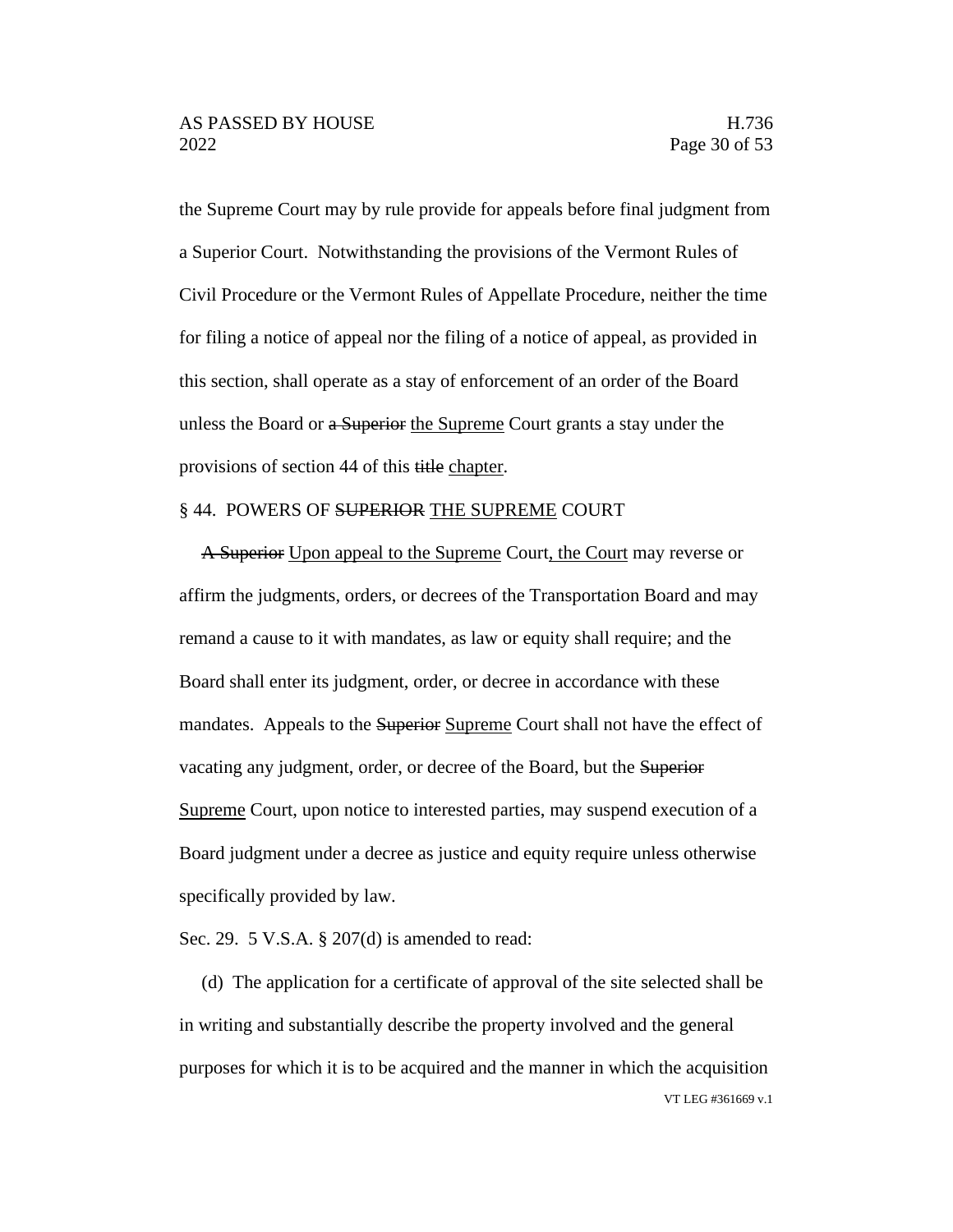VT LEG #361669 v.1 is asserted to serve the public interest. The application shall designate the names of all owners or persons known to be interested in lands adjoining the property and their residences, if known, and shall contain such further matter as the Board by rule shall determine. The application shall be supported by documentation showing that the proposed facility has received municipal approval. After evaluating the application, the Board shall issue its order giving notice of the time and place of hearing on the application. The applicant shall give notice of the proceedings to all persons owning or interested in adjoining lands by delivery of a true copy of the application and order for hearing by registered or certified mail to the last known address of each of the persons; the notice to be mailed at least 12 days prior to the date of the hearing. Notice of the hearing and a general statement of the purpose shall be published at least once in a newspaper of common circulation in the town where the property described in the application is situated at least two days before the date of the hearing, and a similar notice shall be posted in a public place at least 12 days before the hearing. Upon compliance by the applicant with the foregoing provisions for notice, the Board shall hear the applicant and all parties interested on the question of approval of the site or sites and shall consider and determine whether in the public interest the application ought to be granted. Whenever the Board makes an order granting or denying a certificate of approval of an airport, or a restricted landing area, approval to use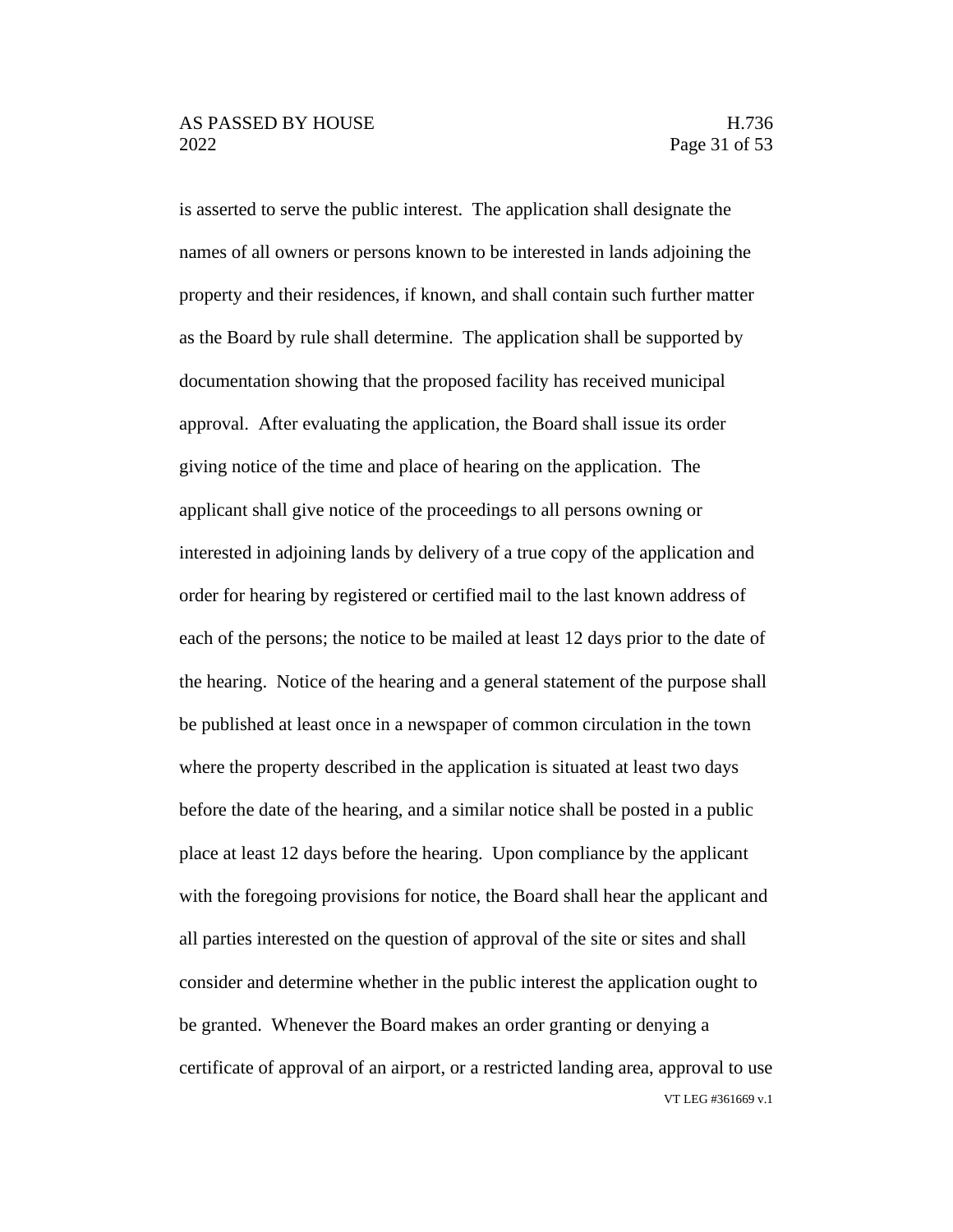or operate an airport or a restricted landing area or other air navigation facility, an aggrieved person may have the decision reviewed on the record by the Superior Court pursuant to Rule 74 of the Vermont Rules of Civil Procedure seek judicial review pursuant to 19 V.S.A. § 5(c).

Sec. 30. 5 V.S.A. § 652 is amended to read:

#### § 652. SUPERIOR COURT JUDICIAL REVIEW

The Secretary of Transportation or the legislative body of a municipality, as defined in 24 V.S.A. § 2001, or the committee representing two or more municipalities, when authorized by vote of their legislative bodies, may proceed in Superior Court as provided in 19 V.S.A. chapter 5, except as otherwise provided in this subchapter.

Sec. 31. 5 V.S.A. § 3639 is amended to read:

#### § 3639. FARM CROSSINGS AND CATTLE GUARDS; CONSTRUCTION

#### AND MAINTENANCE; JUDICIAL REVIEW

(a) A person or corporation owning or operating a railroad shall construct and maintain farm crossings of the road for the use of the proprietors of lands adjoining the railroad, and cattle guards at all farm and road crossings sufficient to prevent cattle and animals from getting on the railroad. A farm crossing may be temporarily or permanently closed or discontinued by mutual agreement between all parties having an interest therein. If no such mutual agreement can be reached by such interested parties, then a person or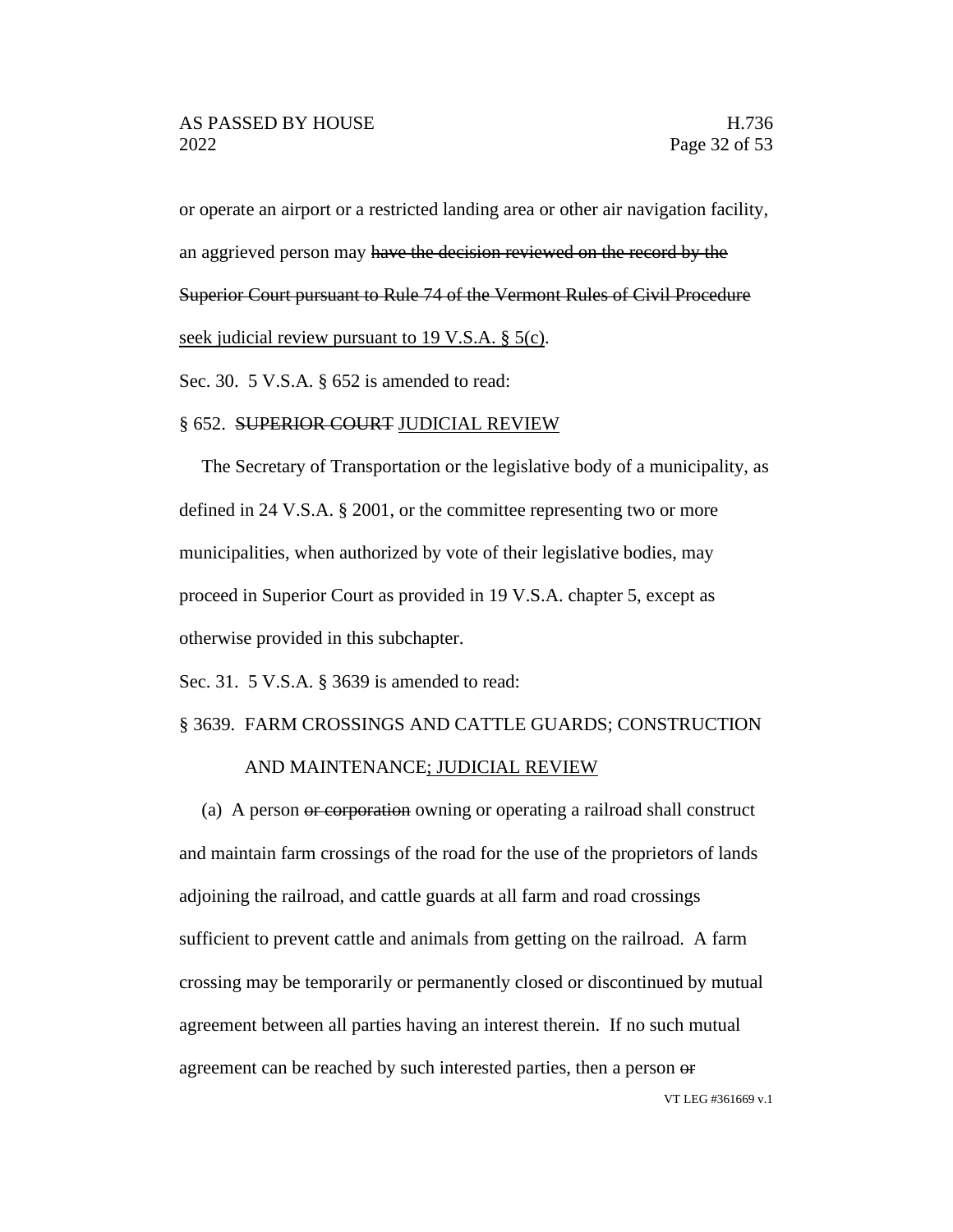corporation owning or operating a railroad and desiring to close any farm crossing shall make application to the Transportation Board. The Board shall thereupon give notice to all parties interested, in such manner as the Board may direct, of hearing on the application, the hearing to be in the county where such crossing is located. After the hearing, a person or corporation owning or operating a railroad shall not close such farm crossing without the approval of the Transportation Board. A person aggrieved by the closing of a farm crossing after January 1, 1955 by a person or corporation owning or operating a railroad may notify the Transportation Board by registered or certified mail of the closing, and thereupon the Board shall conduct a hearing. Notice and place of hearing shall be as set forth in this subsection. The Transportation Board may require the reopening of any such crossing and make such other order as is permitted in section 3649 of this title. At any such hearing, the burden of proof shall rest with the person or persons effecting or seeking to effect the closing of such farm crossing. Any person aggrieved by an the final order of the Transportation Board, who was a party to the proceedings,  $\text{may}$ ,  $\text{in}$ accordance with Rule 74 of the Vermont Rules of Civil Procedure, appeal to the Superior Court, whereupon such cause shall be tried as an original action brought under the provisions of 12 V.S.A. § 402 seek judicial review pursuant to 19 V.S.A.  $\S$  5(c).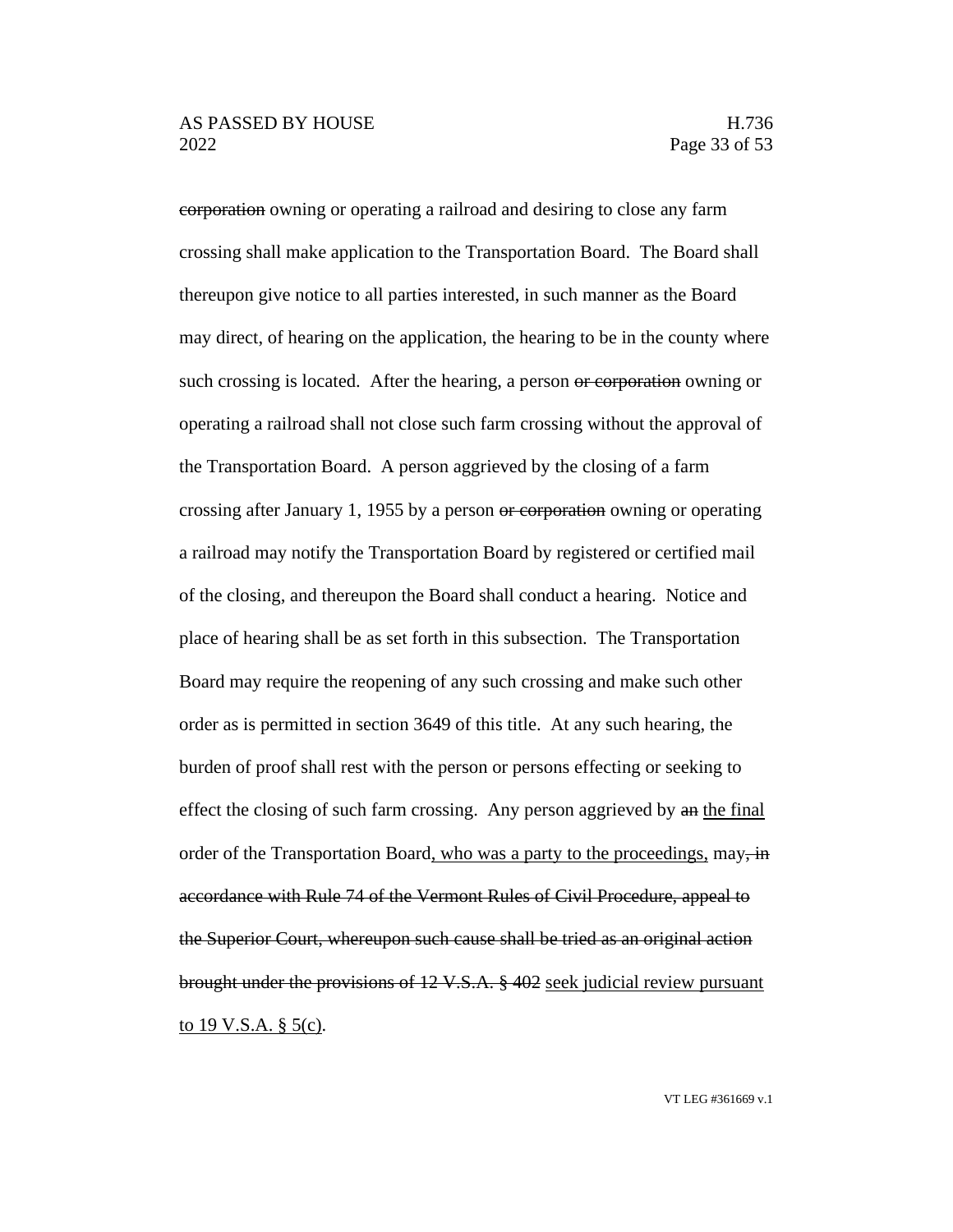(b) A person or railroad corporation closing any farm crossing in violation of a provision of this section or failing to comply with any such order shall be fined not less than \$50.00 nor more than \$500.00, and any person aggrieved by such violation may recover his or her the person's damages in an action on this statute.

Sec. 32. 5 V.S.A. § 3788 is amended to read:

#### § 3788. ORDERS OF BOARD; APPEALS JUDICIAL REVIEW

The order of the Board relating to any matter upon which it may act under the authority of this chapter shall be communicated in writing to the petitioners and to all persons to whom notice of the hearing on such petition was given. Any person aggrieved by such order, who was a party to such proceedings, may appeal from such order to the Superior Court in accordance with Rule 74 of the Vermont Rules of Civil Procedure seek judicial review pursuant to 19 V.S.A. § 5(c).

Sec. 33. 9 V.S.A. § 4100b is amended to read:

#### § 4100b. ENFORCEMENT; TRANSPORTATION BOARD

(a) The Transportation Board established in 19 V.S.A. § 3 shall enforce the provisions of this chapter.

\* \* \*

VT LEG #361669 v.1 (h) Within 20 days after any order or decision of the Board authorized under this chapter, any party to the proceeding may apply for a rehearing with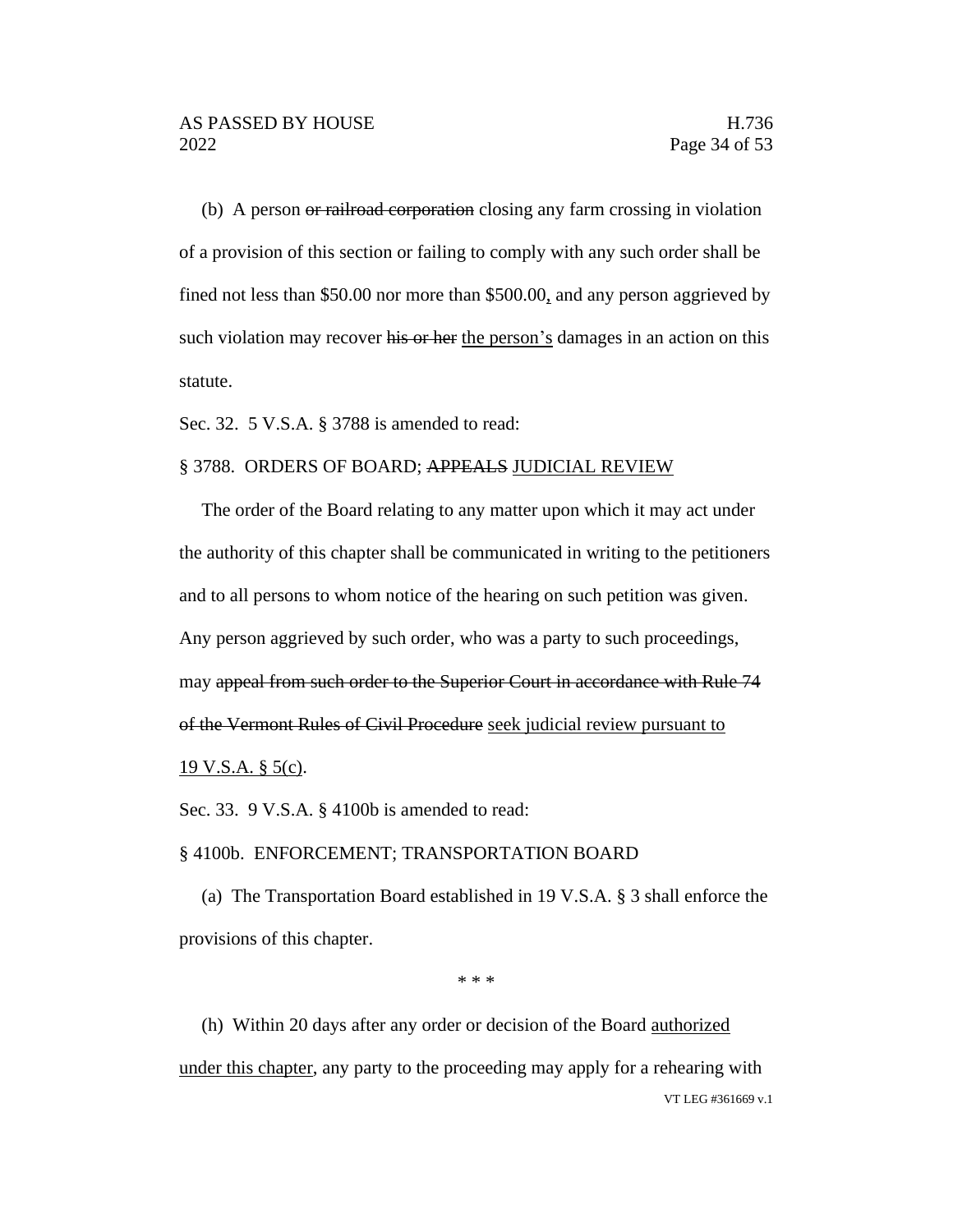respect to any matter determined in the proceeding or covered or included in the order or decision. The application for rehearing shall set forth fully every ground upon which it is claimed that the decision or order complained of is unlawful or unreasonable. No appeal from any order or decision of the Board shall be taken unless the appellant makes an application for rehearing as provided in this subsection, and when the application for rehearing has been made, no ground not set forth in the application shall be urged, relied on, or given any consideration by the Board unless the Board for good cause shown allows the appellant to specify additional grounds. Any party to the proceeding may appeal the final order, including all interlocutory orders or decisions, pursuant to the Superior Court 19 V.S.A. § 5(c) within 30 days after the date the Board rules on the application for reconsideration of the final order or decision. All findings of the Board upon all questions of fact properly before the court shall be prima facie lawful and reasonable. The order or decision appealed from shall not be set aside or vacated except for errors of law. No additional evidence shall be heard or taken by the Superior Supreme Court on appeals from <u>orders or decisions by</u> the Board <u>authorized under this</u> title.

(i) In cases where the Board finds that a violation of this chapter has occurred or there has been a failure to show good cause under section 4089 or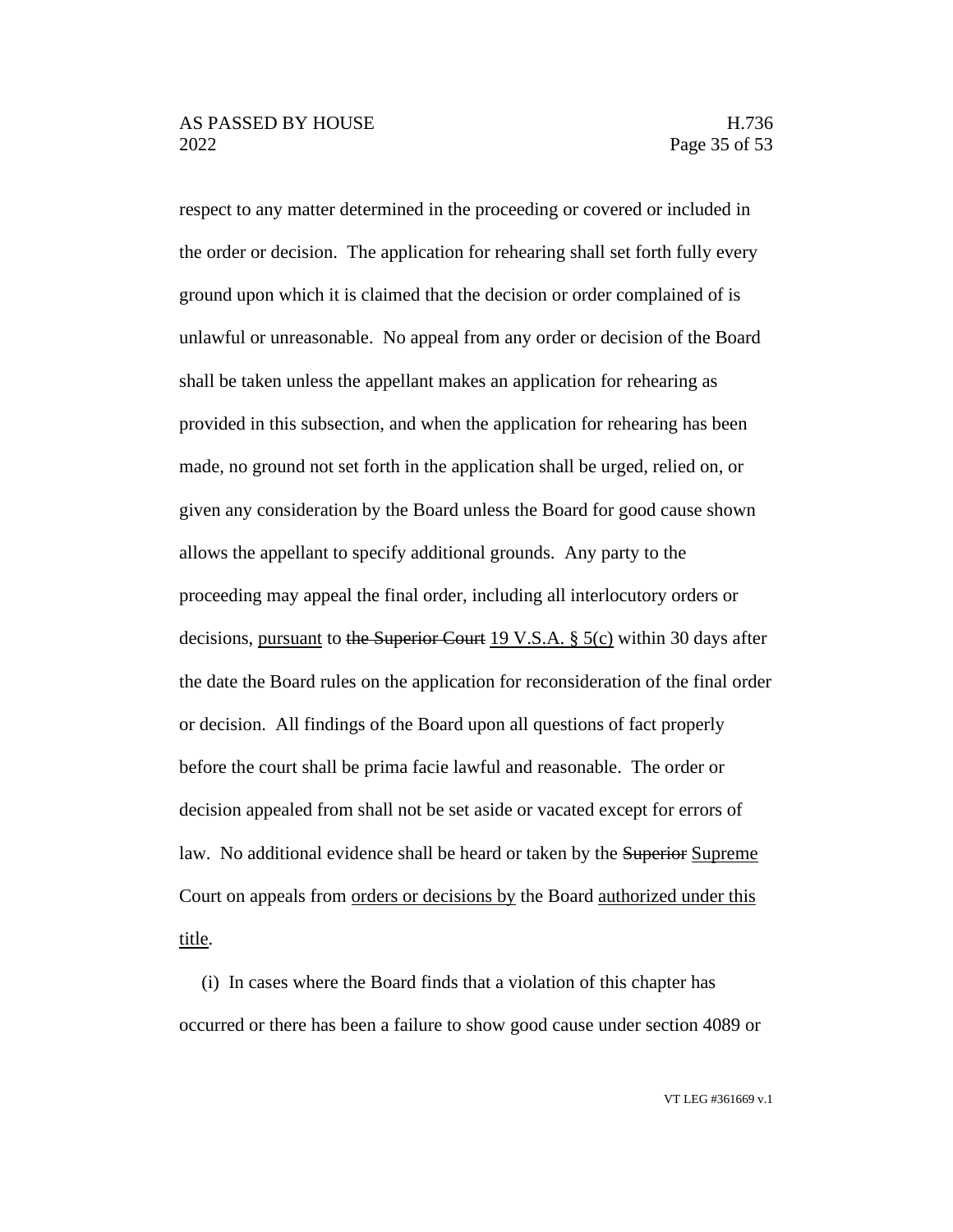4098 of this title, the Superior Court Board, upon petition, shall determine reasonable attorney's fees and costs and award them to the prevailing party. Sec. 34. 19 V.S.A. § 5 is amended to read:

#### § 5. TRANSPORTATION BOARD; POWERS AND DUTIES

(a) General duties and responsibilities; exceptions. The regulatory and quasi-judicial functions relating to transportation shall be vested in the Board, except that the duties and responsibilities of the Commissioner of Motor Vehicles in Titles 23 and 32, including all quasi-judicial powers, shall continue to be vested in the Commissioner.

#### (b) Naming transportation facilities.

(1) Except as otherwise authorized by law, the Board is the sole authority responsible for naming transportation facilities owned, controlled, or maintained by the State, including highways and the bridges thereon, airports, rail facilities, rest areas, and welcome centers. The Board shall exercise its naming authority only upon petition of the legislative body of a municipality of the State, of the head of an Executive Branch agency or department of the State, or of 50 Vermont residents.

VT LEG #361669 v.1 (2) The Board shall hold a public hearing for each facility requested to be named. The Board shall adopt rules governing notice and conduct of hearings, the standards to be applied in rendering decisions under this subsection, and any other matter necessary for the just disposition of naming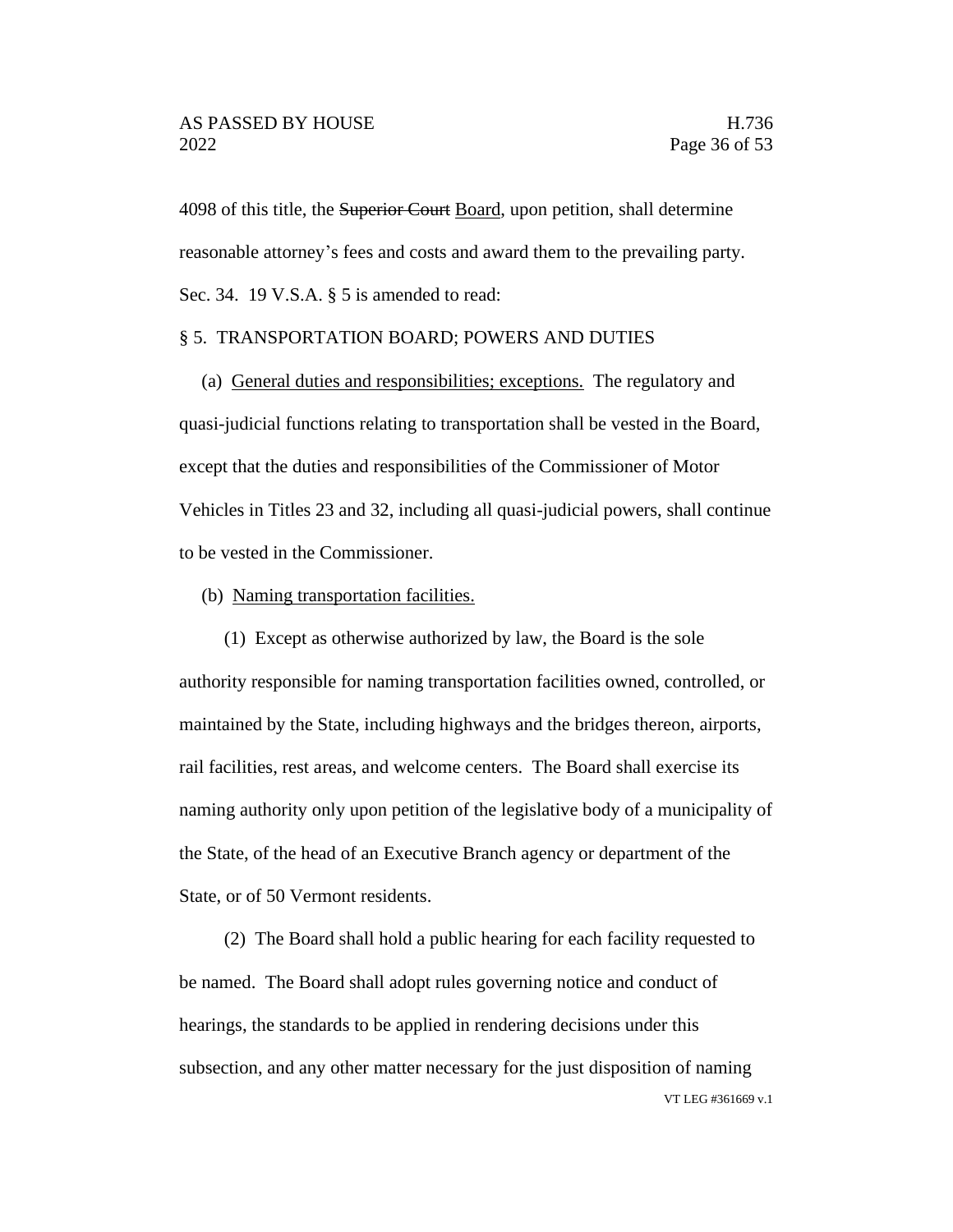requests. The Board shall issue a decision, which shall be subject to review on the record by a Superior Court pursuant to Rule 74 of the Vermont Rules of Civil Procedure subsection (c) of this section. The Board may delegate the responsibility to hold a hearing to a hearing officer or a single Board member, subject to the procedure of subsection (c) of this section, but shall not be bound by 3 V.S.A. chapter 25 in carrying out its duties under this subsection.

(c) Hearing examiners; report of findings; final orders; judicial review.

The Board may delegate the responsibility to hear quasi-judicial matters, and other matters as it may deem appropriate, to a hearing examiner or a single Board member, to hear a case and make findings in accordance with 3 V.S.A. chapter 25, except that highway condemnation proceedings shall be conducted pursuant to the provisions of chapter 5 of this title. A hearing examiner or single Board member so appointed shall report the findings of fact in writing to the Board. Any order resulting from those findings shall be rendered only by a majority of the Board. Final orders of the Board issued pursuant to section 20 of this title (small claims against the Agency) may be reviewed on the record by a Superior Court pursuant to Rule 74 of the Vermont Rules of Civil Procedure. All other final orders of the Board may be reviewed on the record by the Supreme Court.

(d) Specific duties and responsibilities. The Board shall:

\* \* \*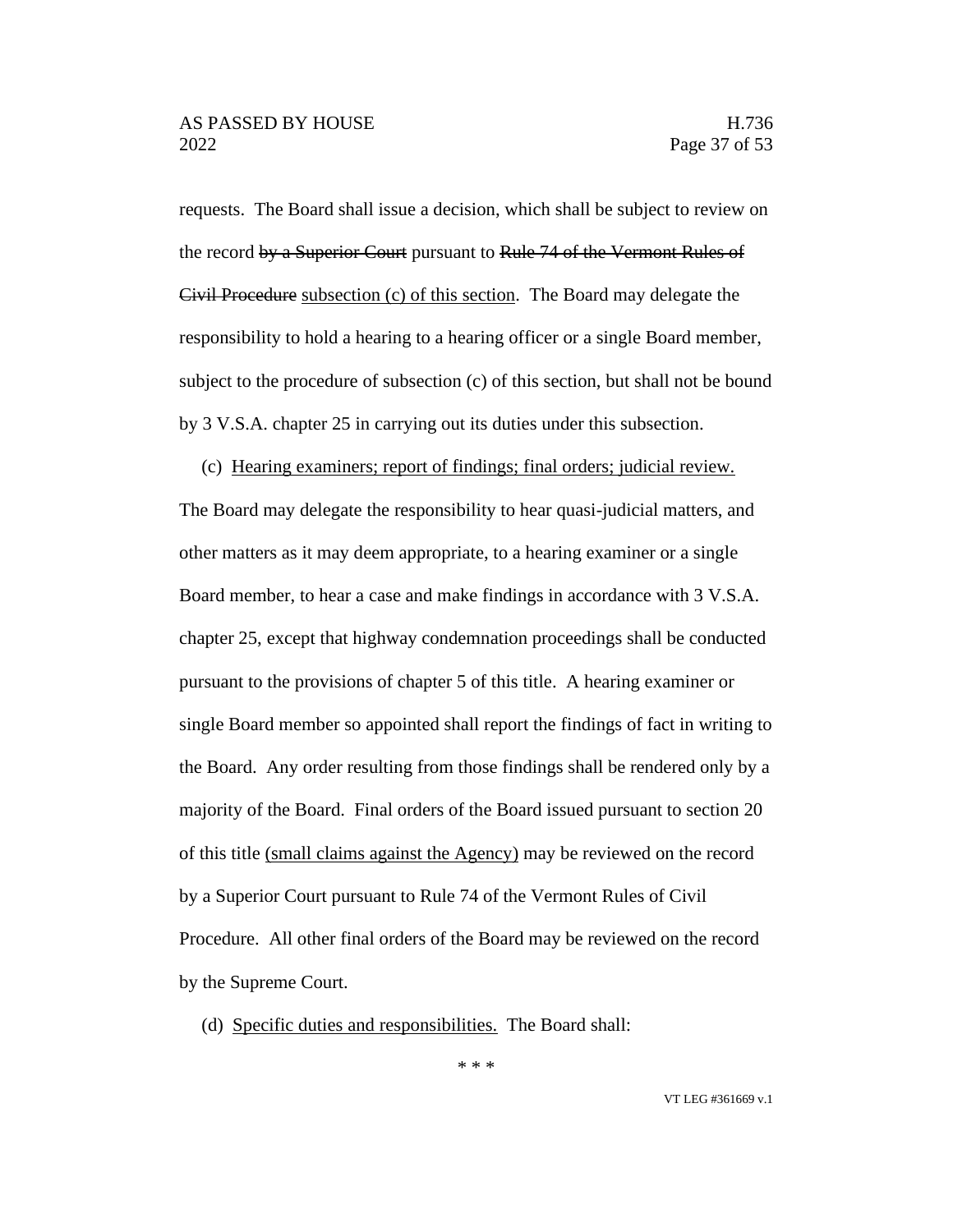(e) Offices and assistance. Suitable offices and office equipment shall be provided by the State for the Board at Montpelier. The Board may employ clerical or other employees and assistants whom it deems necessary in the performance of its duties and in the investigation of matters within its jurisdiction.

(f) Jurisdiction; subpoenas; witness fees. The Board shall have the power to determine and adjudicate all matters over which it is given jurisdiction. It may render judgments and make orders and decrees. Whenever the Board is sitting in a quasi-judicial capacity, it may issue subpoenas for the testimony of witnesses or the production of evidence. The fees for travel and attendance of witnesses shall be the same as for witnesses and officers appearing before a Civil Division of the Superior Court.

(g) Reports to the General Assembly. From time to time, the Board may report to the General Assembly with suggestions of amendment to existing law or of new legislation as it deems necessary and any information concerning the companies, matters, and things under the jurisdiction of the Board and Agency that, in its opinion, will be of interest to the General Assembly.

VT LEG #361669 v.1 (h) Appeals from the Agency to the Board. Unless otherwise provided by law, when an appeal is allowed from the Agency to the Board, the appeal shall be taken by filing a notice of appeal with the Secretary within 30 days of the date of the Agency decision from which the appeal is taken. The Secretary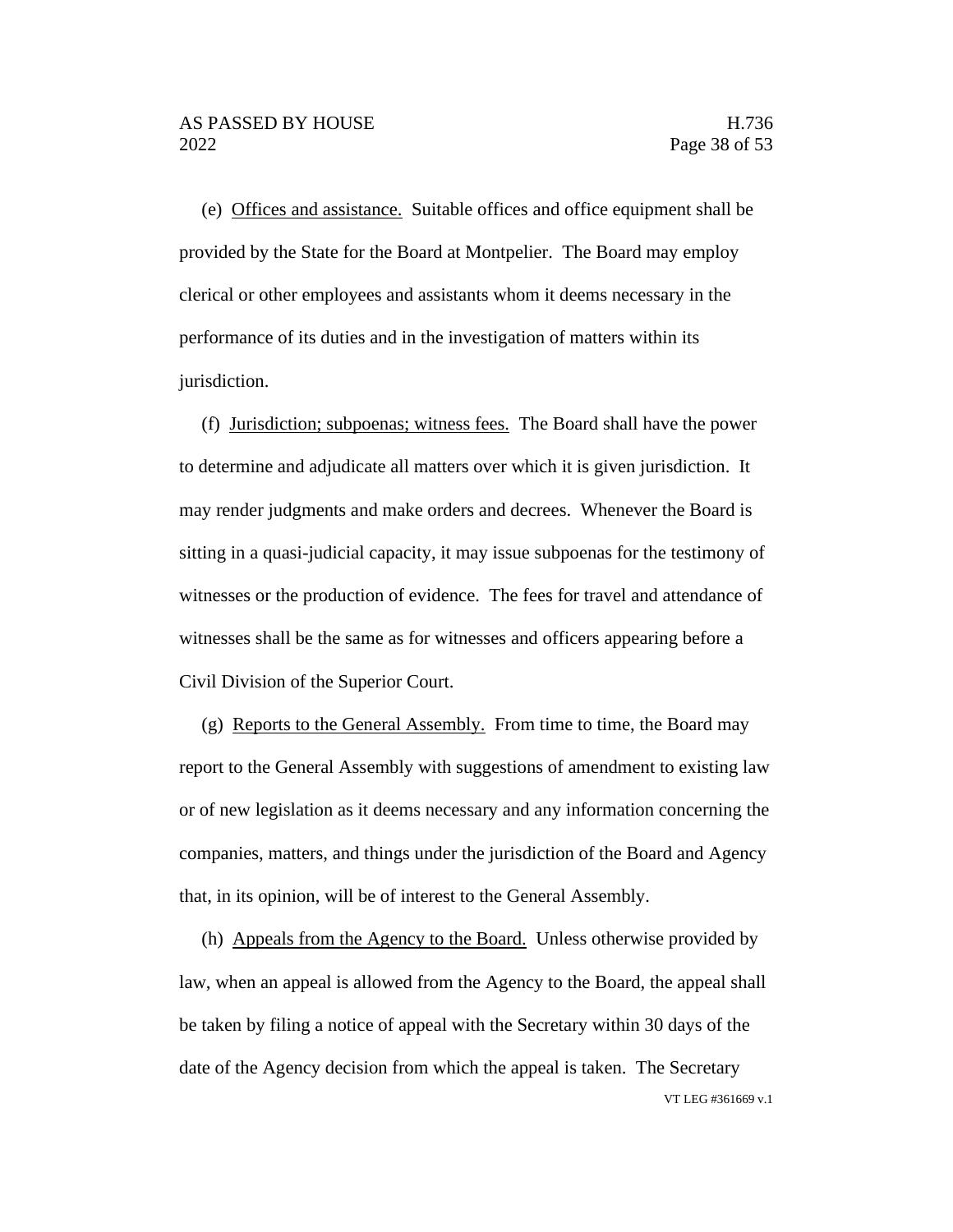shall promptly forward the notice of appeal to the Board, together with the Agency's record of decision.

\* \* \* Repeal of 5 V.S.A. Chapter 5 \* \* \*

Sec. 35. REPEAL

5 V.S.A. chapter 5 (assessments to support Agency of Transportation and Transportation Board) is repealed.

\* \* \* On-Premises Signs \* \* \*

Sec. 36. 10 V.S.A. § 493 is amended to read:

§ 493. ON-PREMISES SIGNS

Owners or occupants of real property may erect and maintain on the property, on-premises signs advertising the sale or lease of the property or activities being conducted on the property. Those signs shall be subject to the regulations set forth below.

VT LEG #361669 v.1 (1) On-premises signs may be erected or maintained, with a total area of not more than 150 square feet, advertising activities being conducted on the same premises. However, this limitation does not apply to signs existing on May 1, 1971, or attached to or part of the building in which the activities are being carried on. An on-premises sign shall not be located more than 1,500 feet from a main entrance from the highway to the activity or premises advertised. The 1,500-foot distance shall be measured along the centerline of the highway or highways between the sign and a main entrance or a straight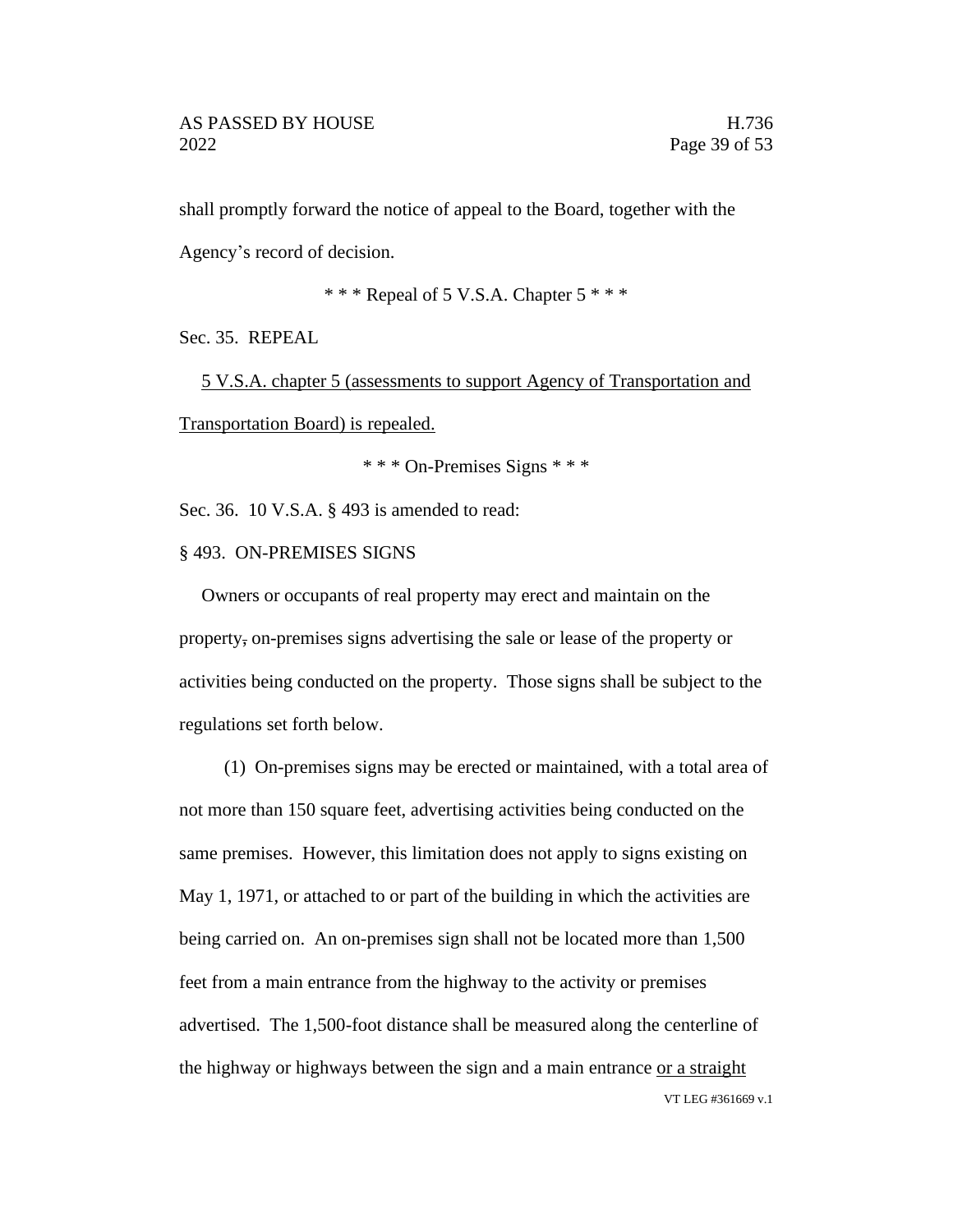line, but only if the difference in elevation between the on-premises sign and a main entrance is more than 100 feet. A main entrance shall be a principal, private roadway or driveway that leads from a public highway to the advertised activity. For the purposes of this subdivision, premises shall not include land that is separated from the activity by a public highway, or other intervening land use not related to the advertised activity. Undeveloped land or farmland shall not be considered as an intervening land use.

\* \* \*

\* \* \* Right-of-Way Permits; 1111 Permits; Municipal

Site Plan Review \* \* \*

Sec. 37. 19 V.S.A. § 1112 is amended to read:

#### § 1112. DEFINITIONS; FEES

(a) As used in this section:

\* \* \*

(4) "Subsurface stormwater system" means a stormwater system, as defined in 10 V.S.A.  $\S$  1264(b)(15), that is beneath the surface.

(b) The Secretary shall collect the following fees for each application for the following types of permits issued pursuant to section 1111 of this title:

\* \* \*

(2) utility installations, including each direct connection to the State highway subsurface stormwater system: \$100.00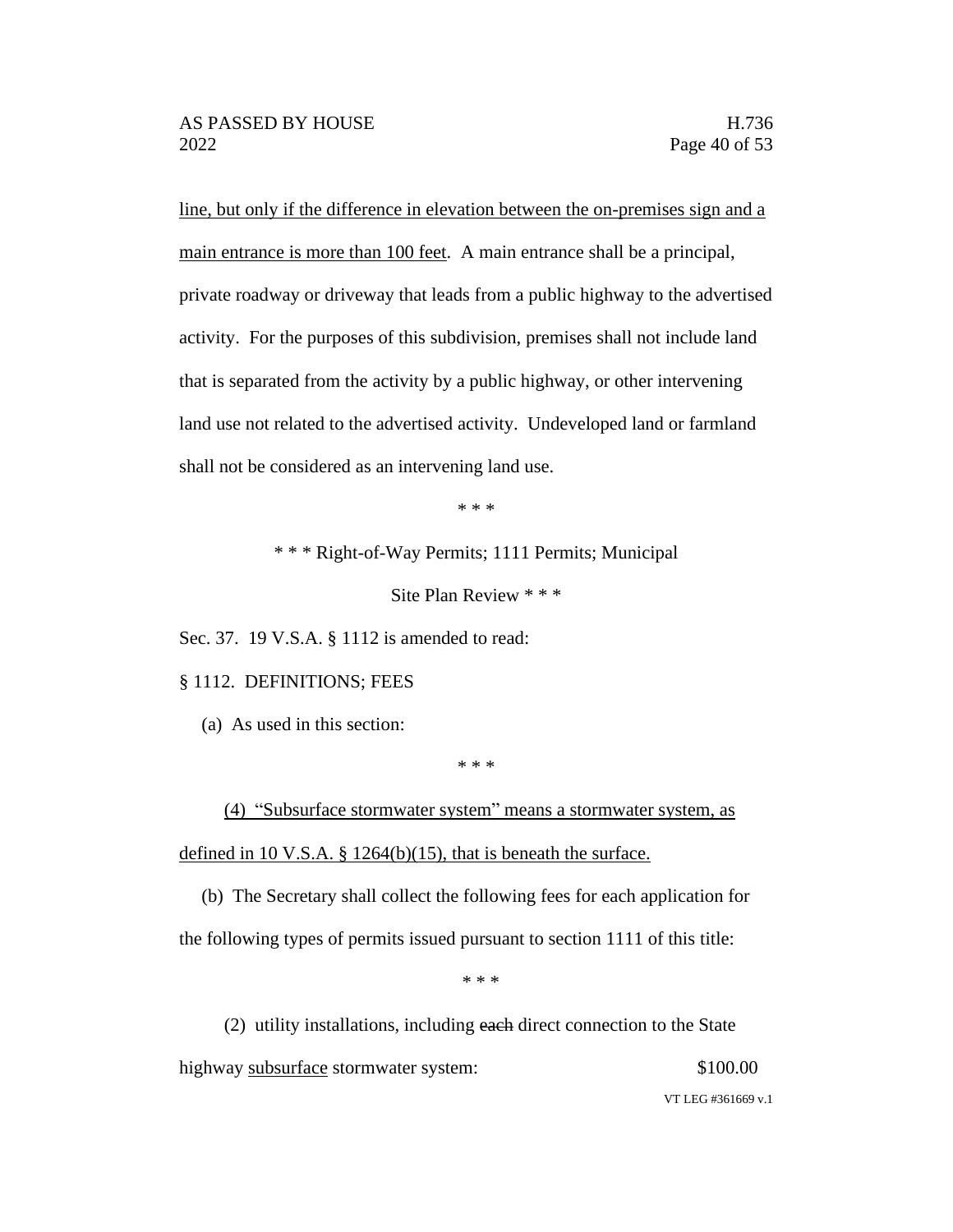\* \* \*

Sec. 38. 24 V.S.A. § 4416(b) is amended to read:

(b) Whenever a proposed site plan involves access to a State highway or other work in the State highway right-of-way such as excavation, grading, paving, or utility installation, the application for site plan approval shall include a letter from the Agency of Transportation confirming that the Agency has reviewed the proposed site plan and determined whether a permit is required under 19 V.S.A. § 1111. If the Agency determines that a permit for the proposed site plan is required under 19 V.S.A. § 1111, then the letter from the Agency shall may set out any conditions that the Agency proposes to attach to the permit required under 19 V.S.A. § 1111.

\* \* \* Smugglers' Notch Motor Vehicle Limitations \* \* \* Sec. 39. 23 V.S.A. § 1006b is amended to read:

# § 1006b. SMUGGLERS' NOTCH; WINTER CLOSURE OF VERMONT ROUTE 108; COMMERCIAL VEHICLE OPERATION PROHIBITED

(a) Winter closure. The Agency of Transportation may close the Smugglers' Notch segment of Vermont Route 108 during periods of winter weather.

(b) Vehicle operation prohibition.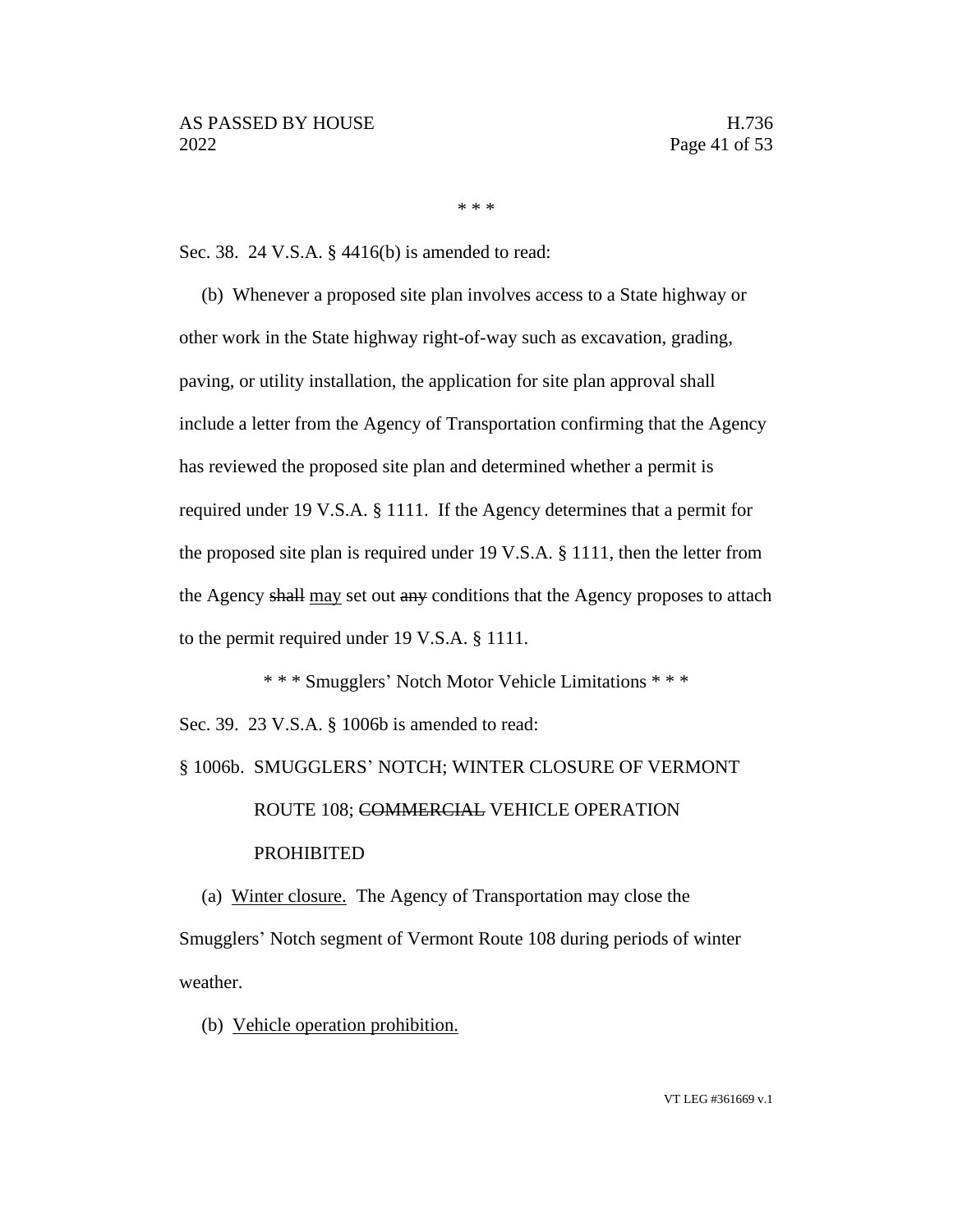(1) As used in this subsection, "commercial vehicle" means trucktractor-semitrailer combinations and truck-tractor-trailer combinations.

(2) Commercial Single-unit motor vehicles over 40 feet in length and combination vehicles over 45 feet in total length are prohibited from operating on the Smugglers' Notch segment of Vermont Route 108.

 $(3)(2)$  Either the The operator of a commercial vehicle who violates this subsection, or and the operator's employer, unless they are the same person, shall each be subject to a civil penalty of \$1,000.00. If \$1,500.00 or, if the violation results in substantially impeding the flow of traffic on Vermont Route 108, the penalty shall be \$2,000.00 a civil penalty of \$3,000.00. For a second or subsequent conviction within a three-year period, the applicable penalty or penalties shall be doubled.

(3) The prohibition in subdivision (1) of this subsection shall not apply to law enforcement, fire, emergency medical services, and search and rescue vehicles involved in training or responding to real-world incidents.

(c) Required signage. The Agency shall erect signs conforming to the standards established by section 1025 of this title to indicate the closures and restrictions authorized under this section.

\* \* \* Municipal Restrictions; Covered Bridges;

Damages and Expenses \* \* \*

Sec. 40. 19 V.S.A. § 313 is amended to read: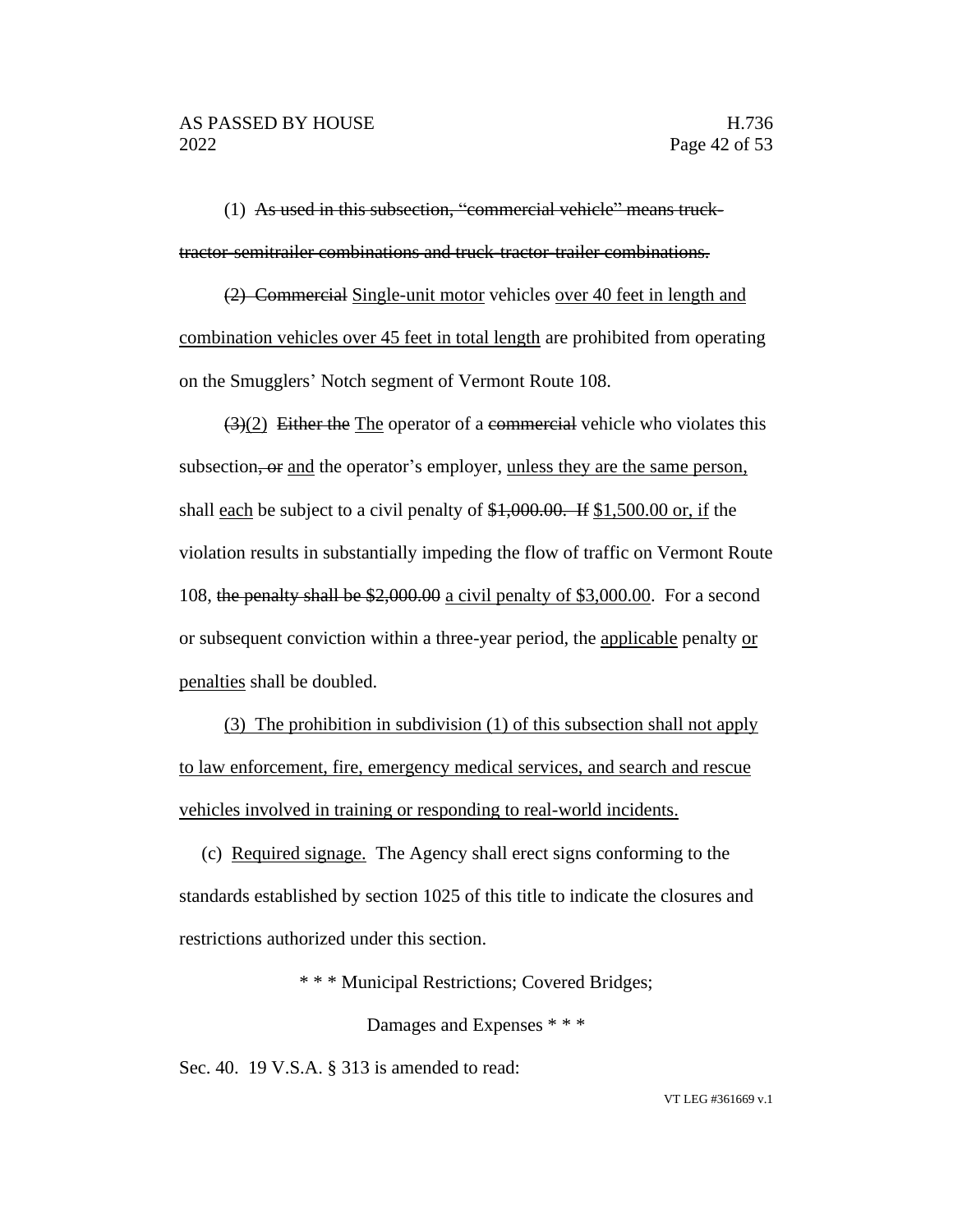#### § 313. RESTRICTING USE OF COVERED BRIDGES

The Agency and the selectmen of the town where a covered bridge is located or, if parts of such a bridge are located in more than one town, the selectmen of the towns acting jointly, may restrict the use of the bridge to vehicles that are within limits as to weight, height, and width as they shall establish. The limitation shall be plainly posted at the approaches to the bridge at approximately 100 feet from each end of the bridge, and at intersections as may be required to enable operators of restricted vehicles to proceed by the most direct alternate unrestricted route. Posting shall be by means of permanent signs of a standard size of at least 24 inches by 24 inches, and with lettering not less than three inches high. [Repealed.] Sec. 41. 19 V.S.A. § 315 is amended to read:

§ 315. PENALTIES

A person who operates a vehicle exceeding the limit prescribed on a bridge thus restricted shall be fined not more than \$200.00 for the first offense and not more than \$300.00 for each subsequent offense. [Repealed.] Sec. 42. 23 V.S.A. § 1396 is redesignated to read:

§ 1396. SPECIAL WEIGHT LIMITS FOR BRIDGES AND HIGHWAYS Sec. 43. 23 V.S.A. § 1397 is redesignated to read: § 1397. WEIGHT LIMIT SIGNS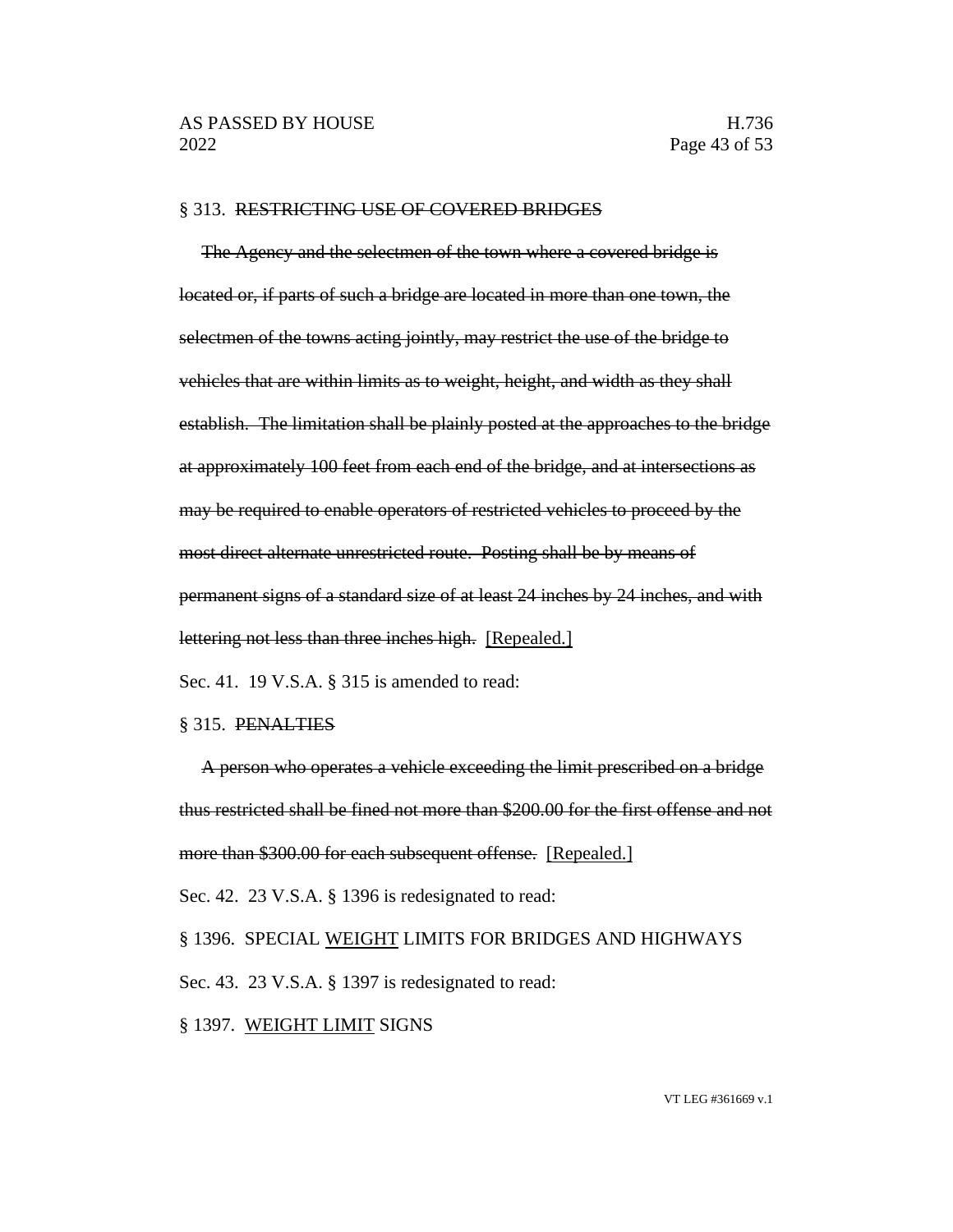Sec. 44. 23 V.S.A. § 1397a is added to read:

#### § 1397a. SPECIAL LIMITS FOR COVERED BRIDGES

The legislative body of a municipality where a covered bridge is located or, if parts of such a bridge are located in more than one municipality, the legislative bodies of the municipalities where a covered bridge is located acting jointly may, after consultation with the Agency of Transportation, restrict the use of the bridge to vehicles that are within limits as to one or more of the following, as they shall establish: weight, height, or width. Any limitation shall be permanently posted by the municipality, with signs that conform to the standards established by section 1025 of this title, approximately 100 feet from the approaches to the bridge and at intersections as may be required to enable operators of restricted vehicles to proceed by the most direct alternate unrestricted route.

Sec. 45. 23 V.S.A. § 1398 is amended to read:

#### § 1398. CERTIFIED STATEMENT TO BE FILED

VT LEG #361669 v.1 A certified statement shall be filed with the clerk in each town, village, or city municipality in which the a posting occurs, as provided in section sections 1397 and 1397a of this title subchapter, stating occurs that states the location of the highway or bridge posted, the legal load limit or limits to which such the highway or bridge is restricted, and the date of posting. If such a restriction is removed at any time by the Secretary of Transportation, selectboard, trustees,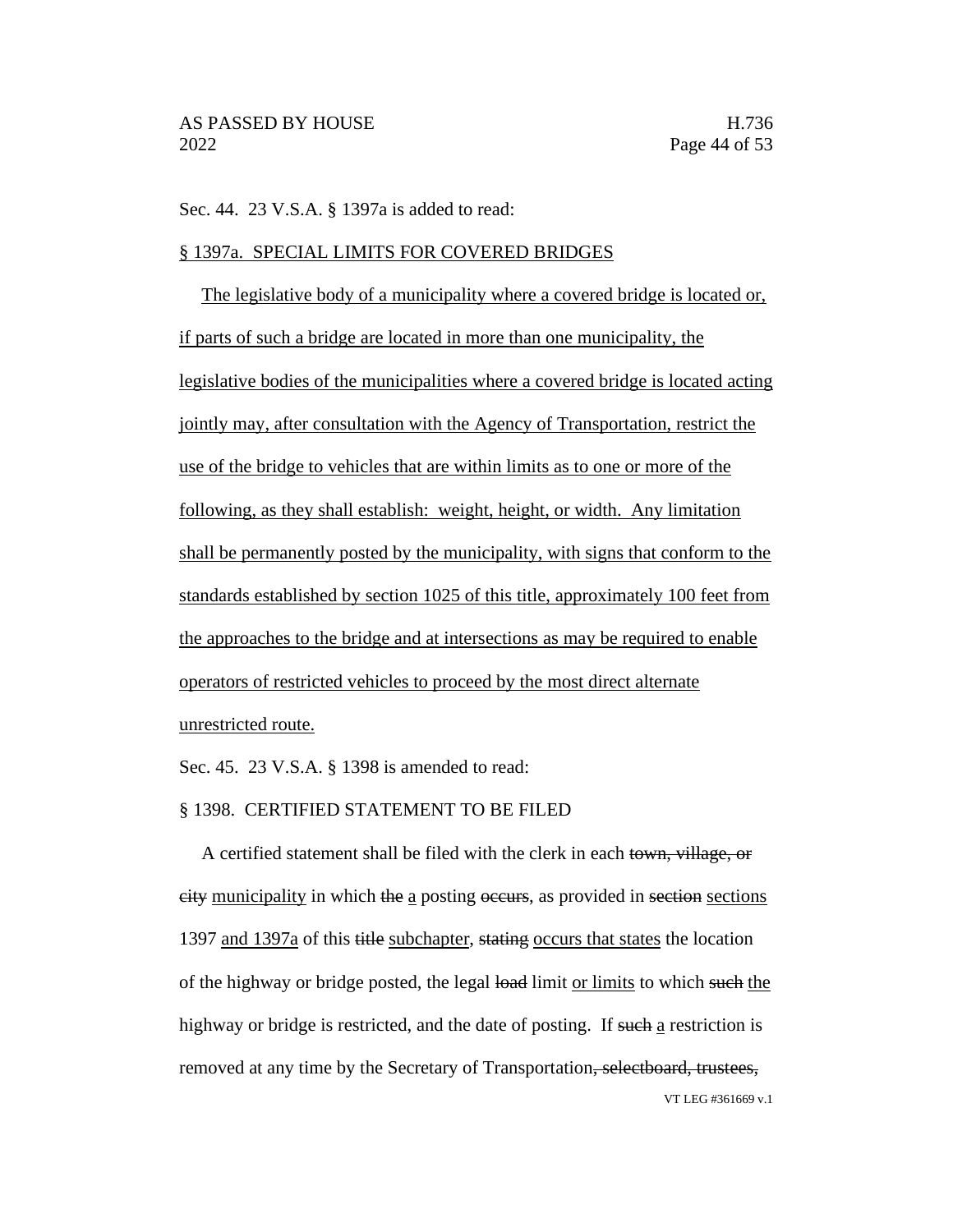or city council, or legislative body of the municipality, or both, a similar certified statement of the removal shall be filed with the clerk of the town, village, or city as the case may be municipality.

Sec. 46. 23 V.S.A. § 1399(b) is amended to read:

(b) Nothing contained in sections 1391–1398 of this title subchapter shall restrict the weight of:

(1) Snow plows, road machines, oilers, traction engines, tractors, rollers, power shovels, dump wagons, trucks, or other construction or maintenance equipment when used by any town, incorporated village, city, or the State in the construction or the maintenance of any highway, provided that such construction or maintenance is performed by persons employed by or under contract with such town, incorporated village, city, or the State for this purpose. However, any operation of motorized highway building equipment or road making appliances used in construction work contracted by a town, incorporated village, city, or the State shall be unrestricted as to weight only within a construction area.

(2) Municipal and volunteer fire apparatus and law enforcement motor vehicles.

(3) Heavy-duty tow and recovery vehicles on the Dwight D. Eisenhower System of Interstate and Defense Highways.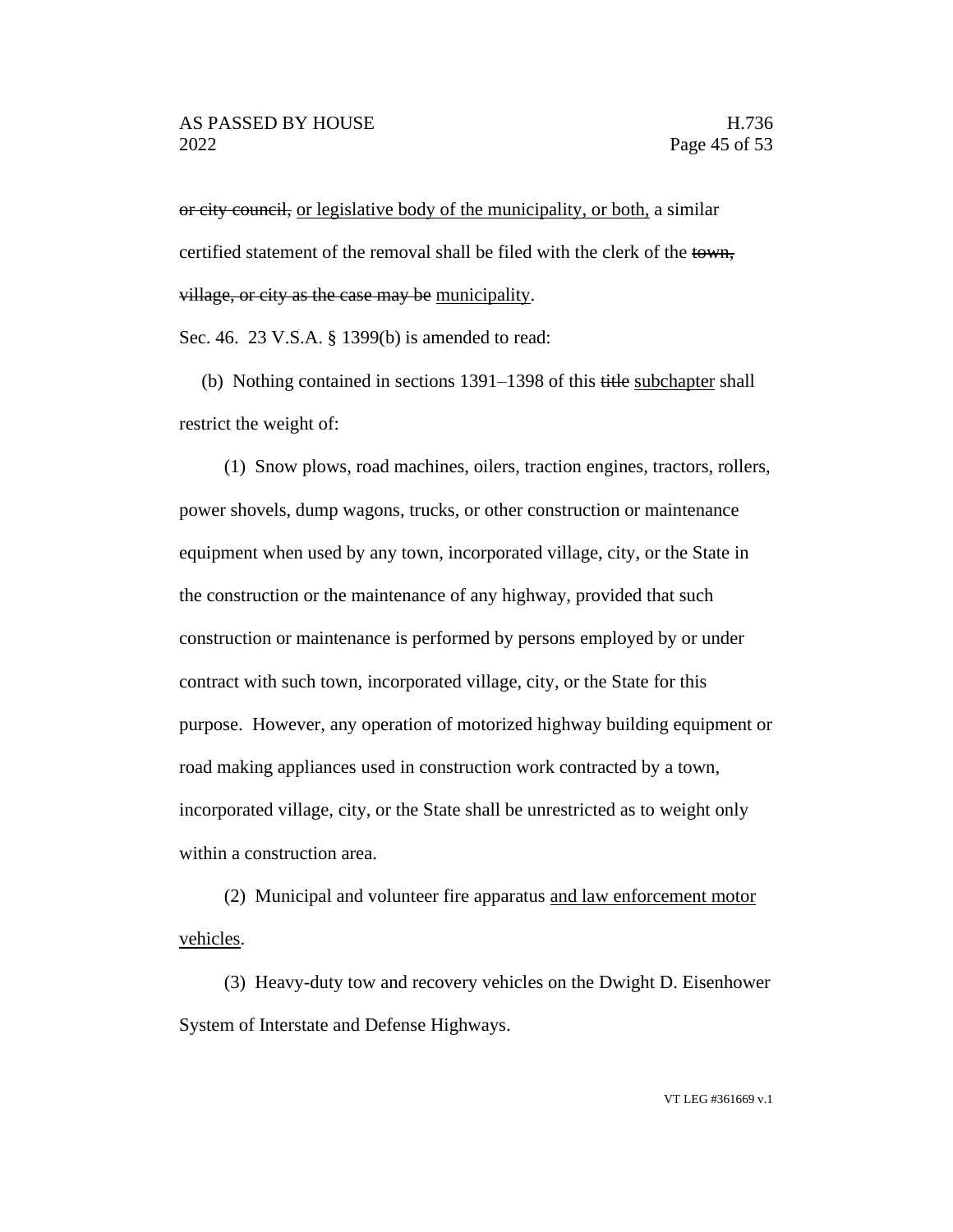Sec. 47. 23 V.S.A. § 1400d is amended to read:

#### § 1400d. AGRICULTURAL SERVICE VEHICLES

(a) An agricultural service vehicle, as defined in subdivision 4(71) of this title, shall be exempt from the provisions of sections 1400 and 1400a and subsection  $1434(c)$  of this title subchapter if the gross weight does not exceed 60,000 pounds.

(b) Municipalities shall not be liable for injuries or damages to agricultural service vehicles or their operators that result from crossing a posted bridge with an agricultural service vehicle that weighs more than the posted weight limit.

Sec. 48. 23 V.S.A. § 1434 is amended to read:

# § 1434. OPERATION IN EXCESS OF WEIGHT, HEIGHT, OR WIDTH LIMITS; PENALTIES

(a) General limits. The operation of a vehicle on a public highway in excess of the legal height, width, or length limits as prescribed in section 1431 or 1432 of this title subchapter without first obtaining a permit to operate the vehicle, whether or not a permit is available, shall be a traffic violation, as defined in section 2302 of this title. A violation shall be, and punishable by a civil penalty of \$300.00 for a first offense, \$600.00 for a second offense within a two-year period, and \$800.00 for a third or subsequent offense within a twoyear period.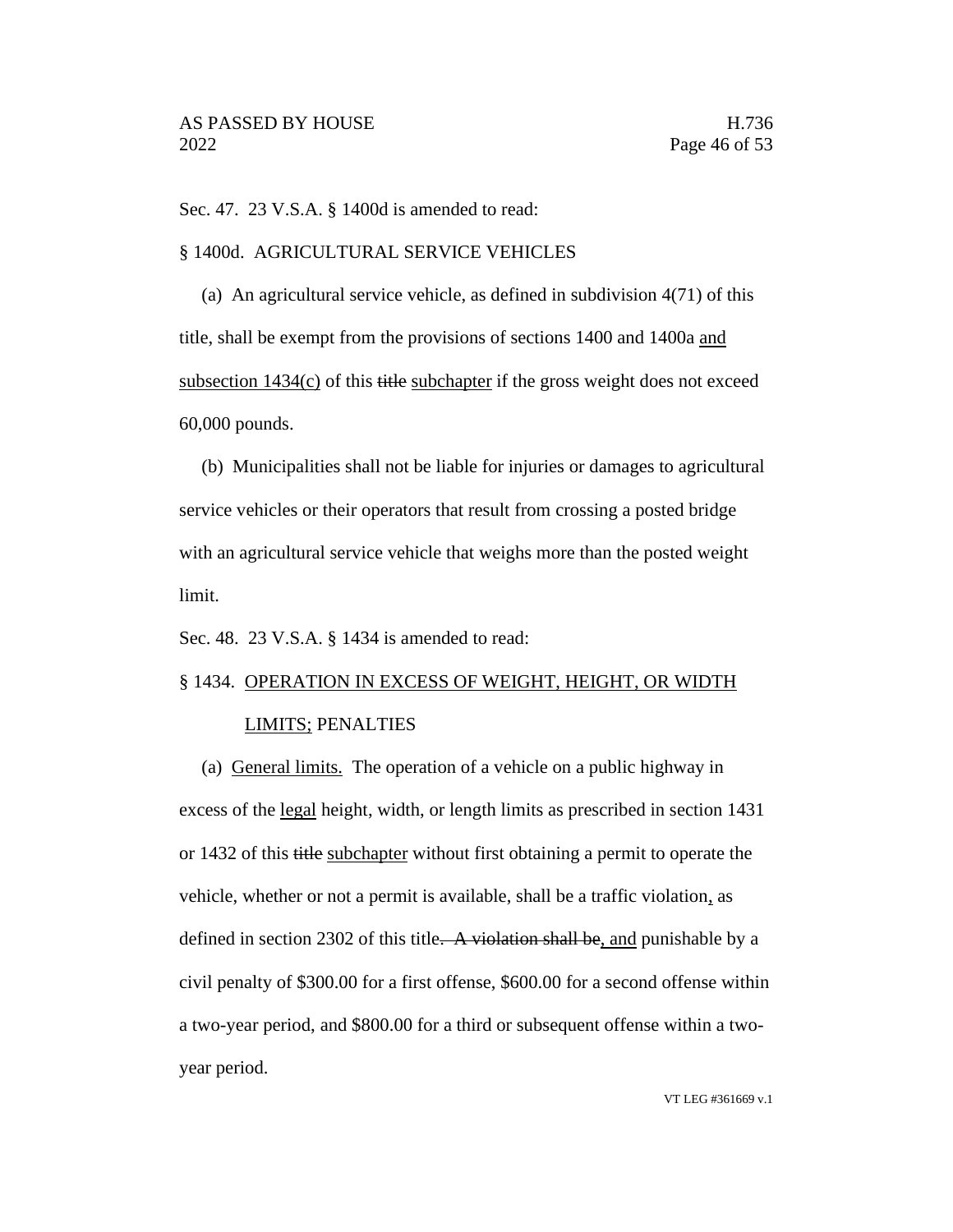(b) Permit limits. The operation of a vehicle on a public highway in excess of the legal height, width, or length limits as prescribed in section 1431 or 1432 of this title subchapter in violation of the terms of a permit issued in conformance with section 1400 of this title subchapter shall be a traffic violation, as defined in section 2302 of this title, and shall be punishable by a civil penalty of \$300.00 for a first offense, \$600.00 for a second offense within a two-year period, and \$800.00 for a third or subsequent offense within a twoyear period.

(c) Covered bridges. The operation of a vehicle on a public highway in excess of the legal limits designated for a covered bridge under section 1397a of this subchapter or applicable under subdivisions 1392(1) and (2) of this subchapter shall be a traffic violation, as defined in section 2302 of this title, and punishable by a civil penalty of \$1,500.00 or, if the violation results in substantially impeding the flow of traffic, \$2,000.00. For a second or subsequent conviction within a three-year period, the applicable penalty shall be doubled.

VT LEG #361669 v.1 (d) Refusal to issue a permit. In the case of a violation under subsection (a) of this section, the Commissioner may refuse to issue a permit to the violator under section 1400 of this title subchapter for a period not to exceed three months, if the owner or lessee commits four or more violations within a twoyear period. If the holder of a permit commits four or more violations under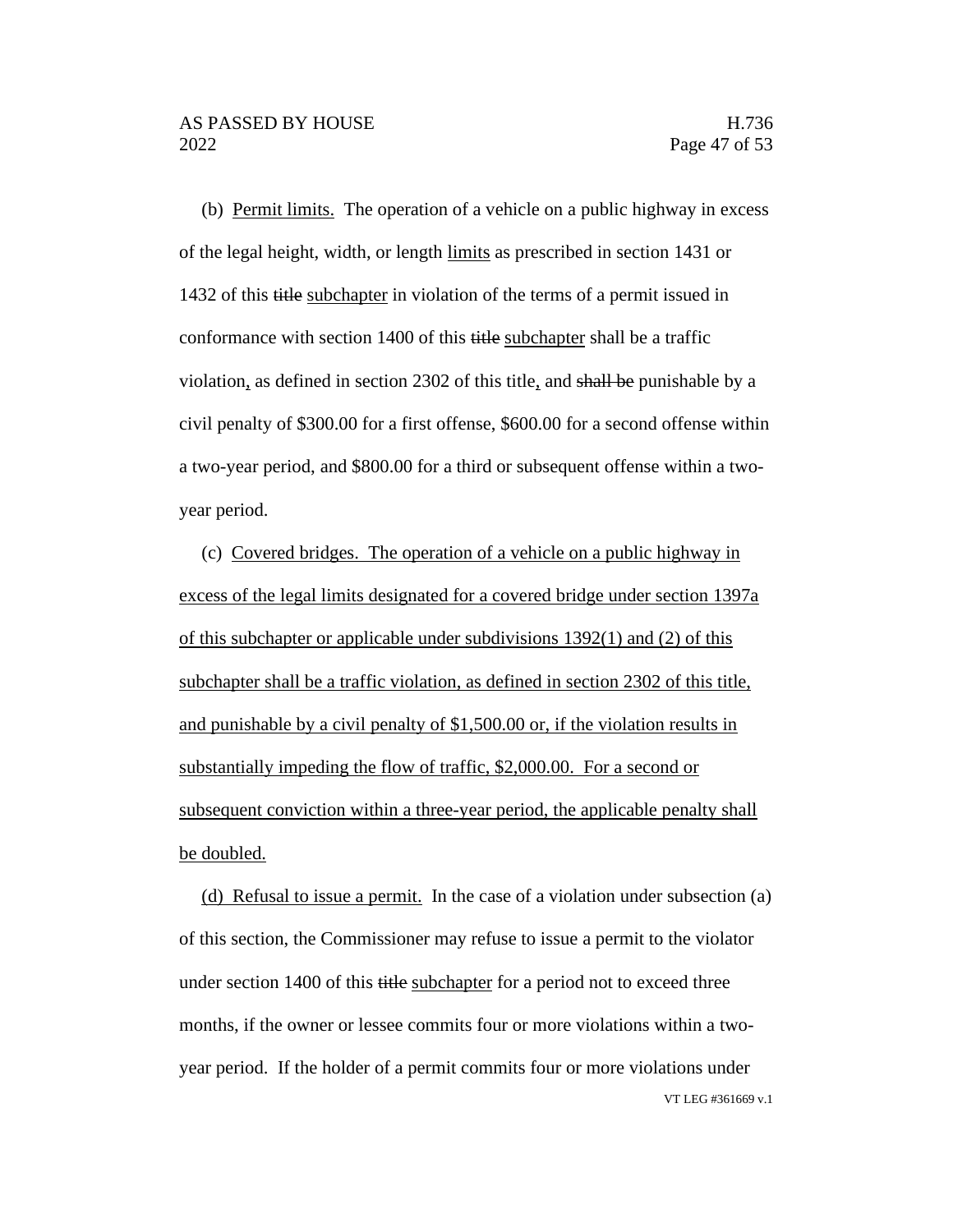subsection (b) of this section within a two-year period, the Commissioner may suspend, for a period not to exceed three months, any permit issued to the violator under section 1400 of this title subchapter. For the purposes of this section, the owner or lessee of the vehicle shall be considered the holder of, or applicant for, the permit.

Sec. 49. 23 V.S.A. § 1492 is amended to read:

#### § 1492. LIABILITY FOR DAMAGE DEFINED; LIMITATIONS

The owner, driver, operator, or mover of any motor truck, tractor, trailer, wagon, cart, carriage, or other object or contrivance which that is moved or operated on any highway in violation of any of the provisions of sections 1098, 1145 1083, 1092, 1302, 1305, and 1431 and subsection 1434(c) of this title, subchapter; such portion of section 1141 sections 1003 and 1081 of this title subchapter as pertains to trucks and buses, and such portion of section 1391 of this title subchapter as relates to weight in relation to tire surface, shall be liable to the State or municipal corporation in which the act is committed for damages to a public highway or bridge occasioned by such moving or operating, to be recovered in a civil action, in the name of the State or municipal corporation, or in an action on the bond provided in this chapter in connection with the issuance of permits, provided the action is brought within two years after such act is committed.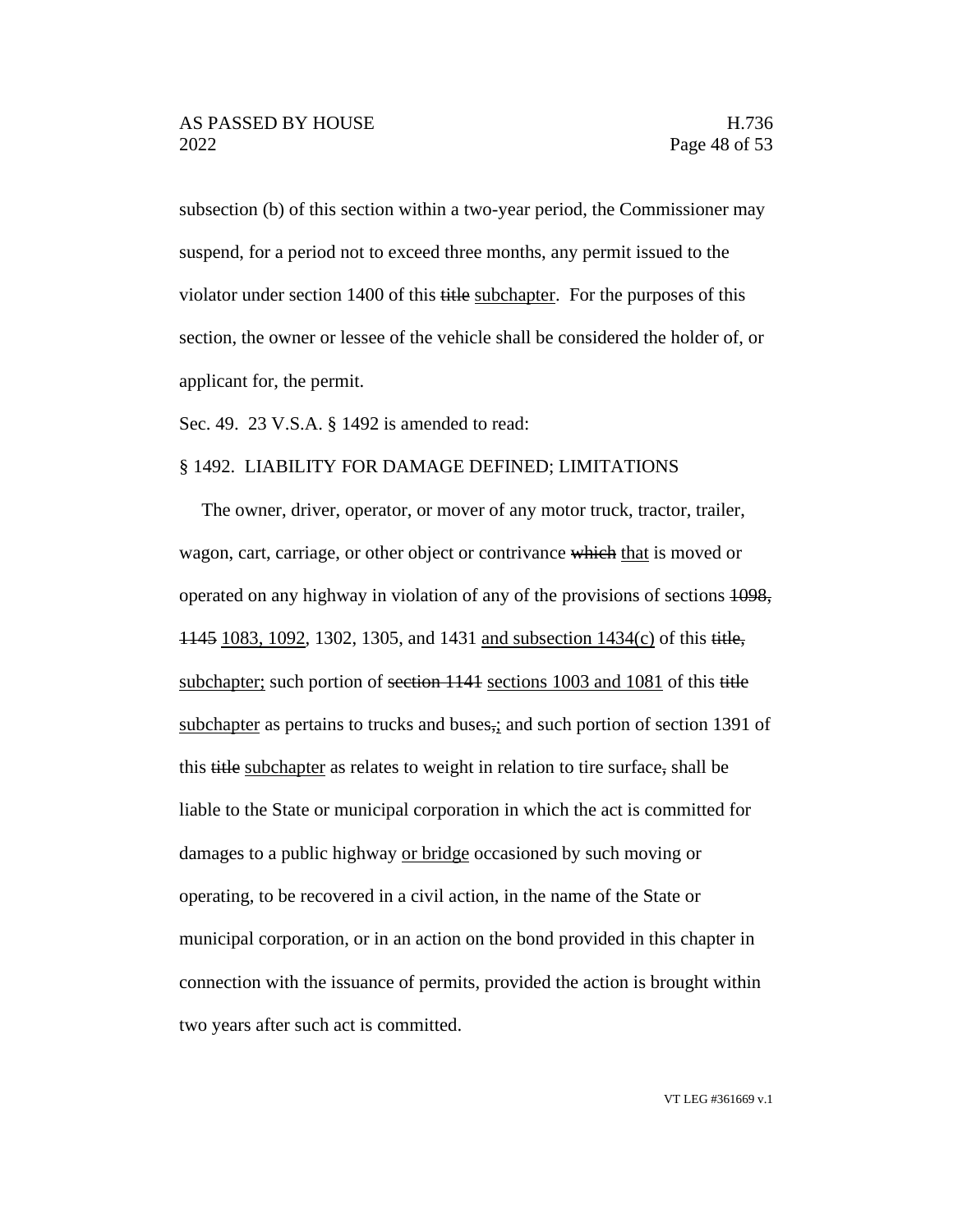Sec. 50. 24 V.S.A. § 2296a is added to read:

#### § 2296a. RIGHT TO RECOVER EXPENSES FOR EMERGENCY

#### **SERVICES**

A municipality that deploys police, fire, ambulance, rescue, or other services to aid stranded operators of vehicles or to move disabled vehicles may recover from the operator or the operator's employer the costs of providing the services.

\* \* \* Fees for State Electric Vehicle Supply Equipment; Sunset \* \* \*

Sec. 51. 2019 Acts and Resolves No. 59, Sec. 38 is amended to read:

Sec. 38. ELECTRIC VEHICLE SUPPLY EQUIPMENT FEES REPEAL

32 V.S.A. § 604 (electric vehicle supply equipment fees) is repealed on

July 1, 2022 2025.

Sec. 52. 32 V.S.A. § 604 is amended to read:

#### § 604. ELECTRIC VEHICLE SUPPLY EQUIPMENT FEES

VT LEG #361669 v.1 (a) Notwithstanding any other provision of this subchapter, any agency or department that owns or controls electric vehicle supply equipment (EVSE), as defined in 30 V.S.A. § 201, may establish, set, and adjust fees for the use of that electric vehicle supply equipment EVSE. The agency or department may establish fees for electric vehicle charging at less than its costs, to cover its costs, or equal to the retail rate charged for the use of electric vehicle supply equipment EVSE available to the public. Fees collected under this section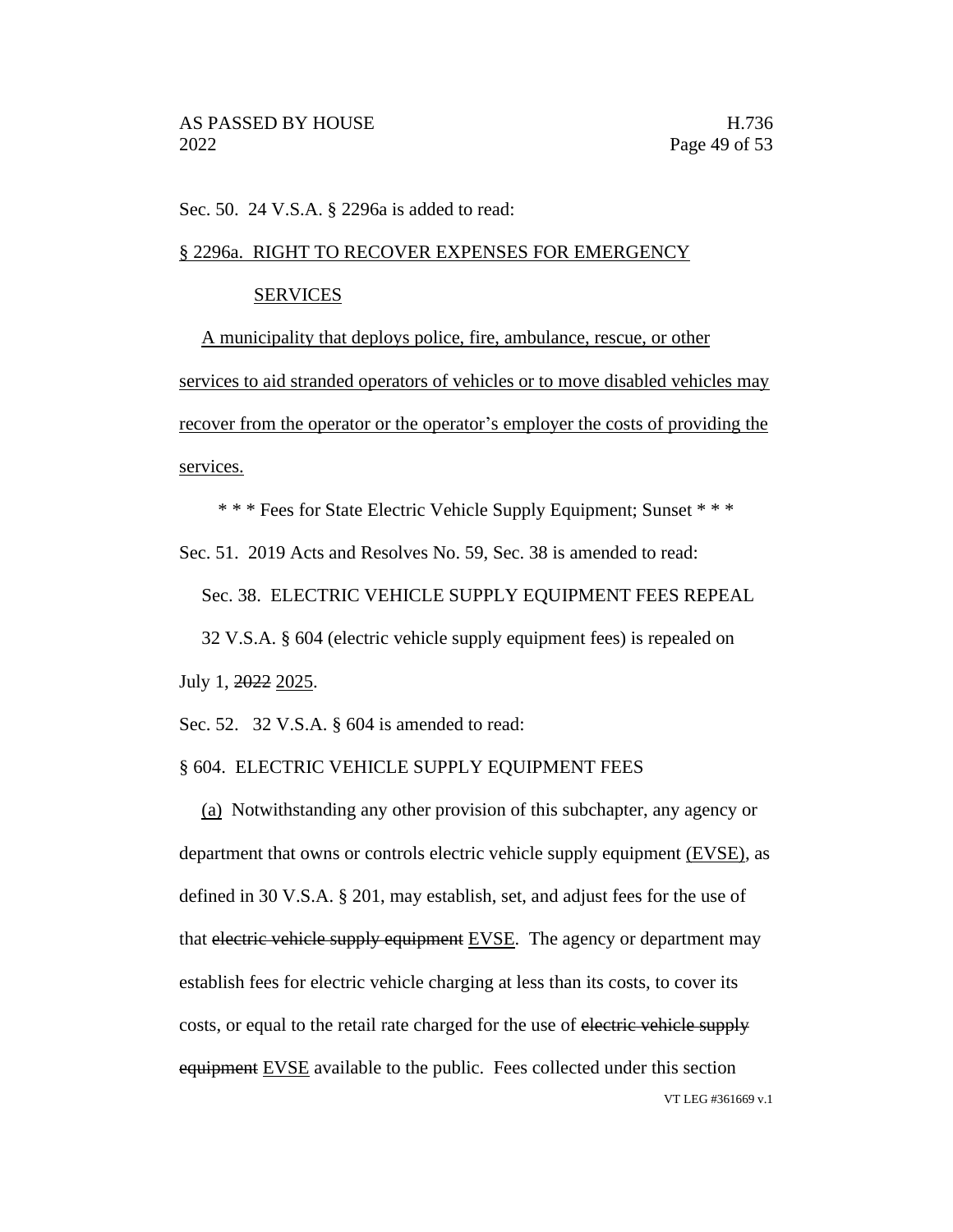shall be deposited in the same fund or account within a fund from which the electric operating expense for the electric vehicle supply equipment EVSE originated.

(b) Notwithstanding 2 V.S.A. § 20(d), the Agency of Transportation, in consultation with the Department of Buildings and General Services, shall file an annual written report with the House Committees on Transportation, on Corrections and Institutions, and on Ways and Means and the Senate Committees on Finance, on Institutions, and on Transportation not later than January 15 that provides an update on the State's efforts to collect fees for the use of EVSE that is owned or controlled by the State pursuant to subsection (a) of this section and any significant national trends with regard to the pricing of EVSE. As part of that report, the Agency of Transportation shall include a copy of any applicable fee schedules, along with an explanation as to whether or not the fee schedule accounts for expenses associated with the EVSE, including electricity costs.

\* \* \* Relinquishment of Vermont Route 207 Extension

in the Town of St. Albans \* \* \*

Sec. 53. 2012 Acts and Resolves No. 153, Sec. 23(a) is amended to read:

VT LEG #361669 v.1 (a) Pursuant to 19 V.S.A.  $\S 15(a)(2)$ , the general assembly General Assembly approves the secretary of transportation Secretary of Transportation to enter into an agreement with the town Town of St. Albans to relinquish to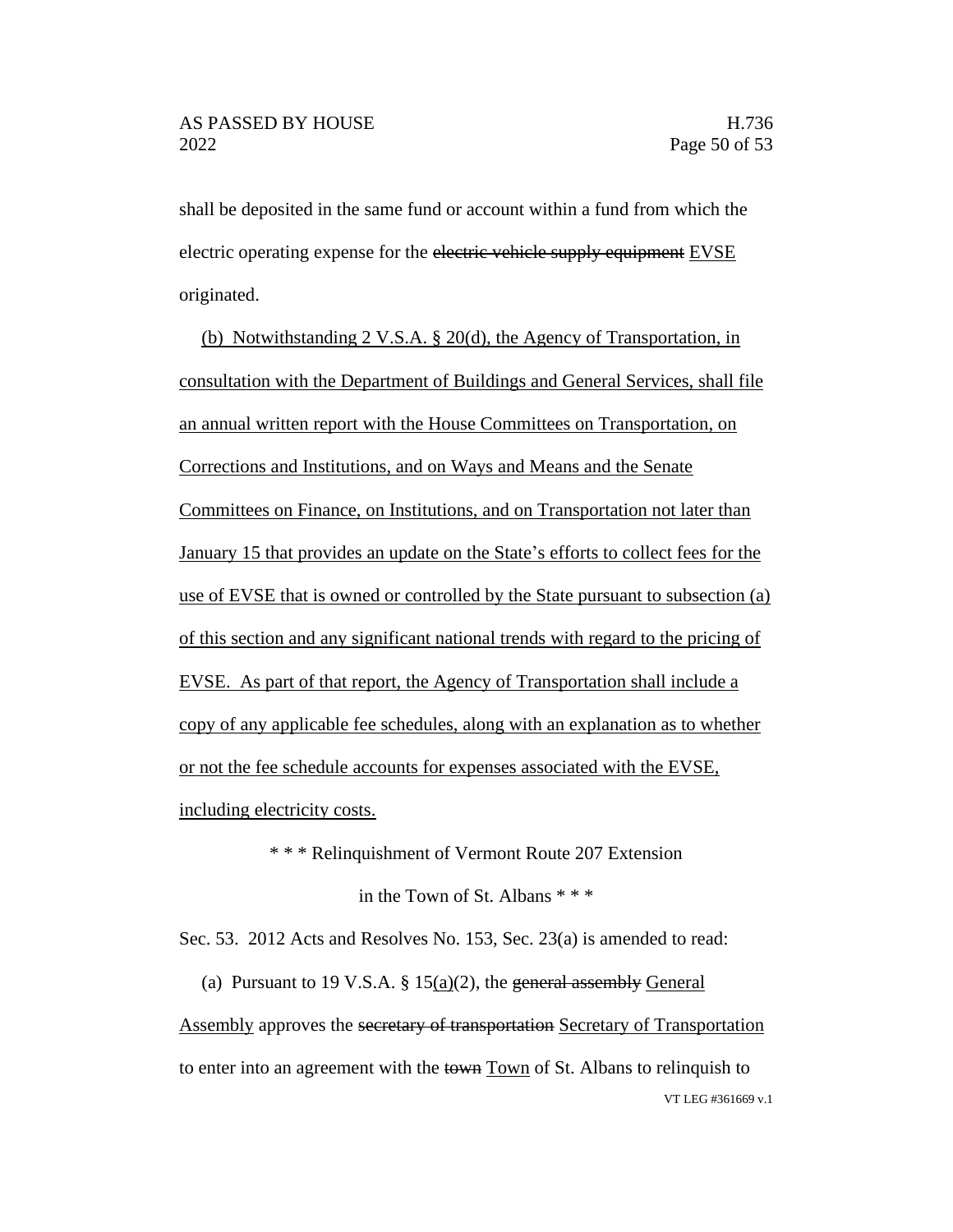the town's Town's jurisdiction a segment of state State highway right-of-way in the town Town of St. Albans, which has not been constructed to be a traveled road, and which was to be known as the Vermont Route 207 Extension. This authority shall expire on June 30, 2022 2032. The segment authorized to be relinquished measures approximately 1.7 acres, is approximately 160 feet in width, and starts at a point 200 feet west of the intersection of the U.S. Route 7/Vermont Route 207 centerline of highway project S0297(2), and continues westerly for 463 feet.

\* \* \* Codified Law Technical Corrections \* \* \*

Sec. 54. REPEAL

19 V.S.A. § 22 (fine applicable for a violation of the since repealed 19 V.S.A.  $\S 21(c)$  is repealed.

Sec. 55. 19 V.S.A. § 11a(b) is amended to read:

VT LEG #361669 v.1 (b) In fiscal year 2017, of the funds appropriated to the Department of Public Safety pursuant to subsection (a) of this section, the amount of \$1,680,000.00 is allocated exclusively for the purchase, outfitting, assignment, and disposal of State Police vehicles. In fiscal year 2018 and in succeeding fiscal years, of the funds appropriated to the Department of Public Safety pursuant to subsection (a) of this section, the amount of \$2,100,000.00 is allocated exclusively for the purchase, outfitting, assignment, and disposal of State Police vehicles. Any unexpended and unencumbered funds remaining in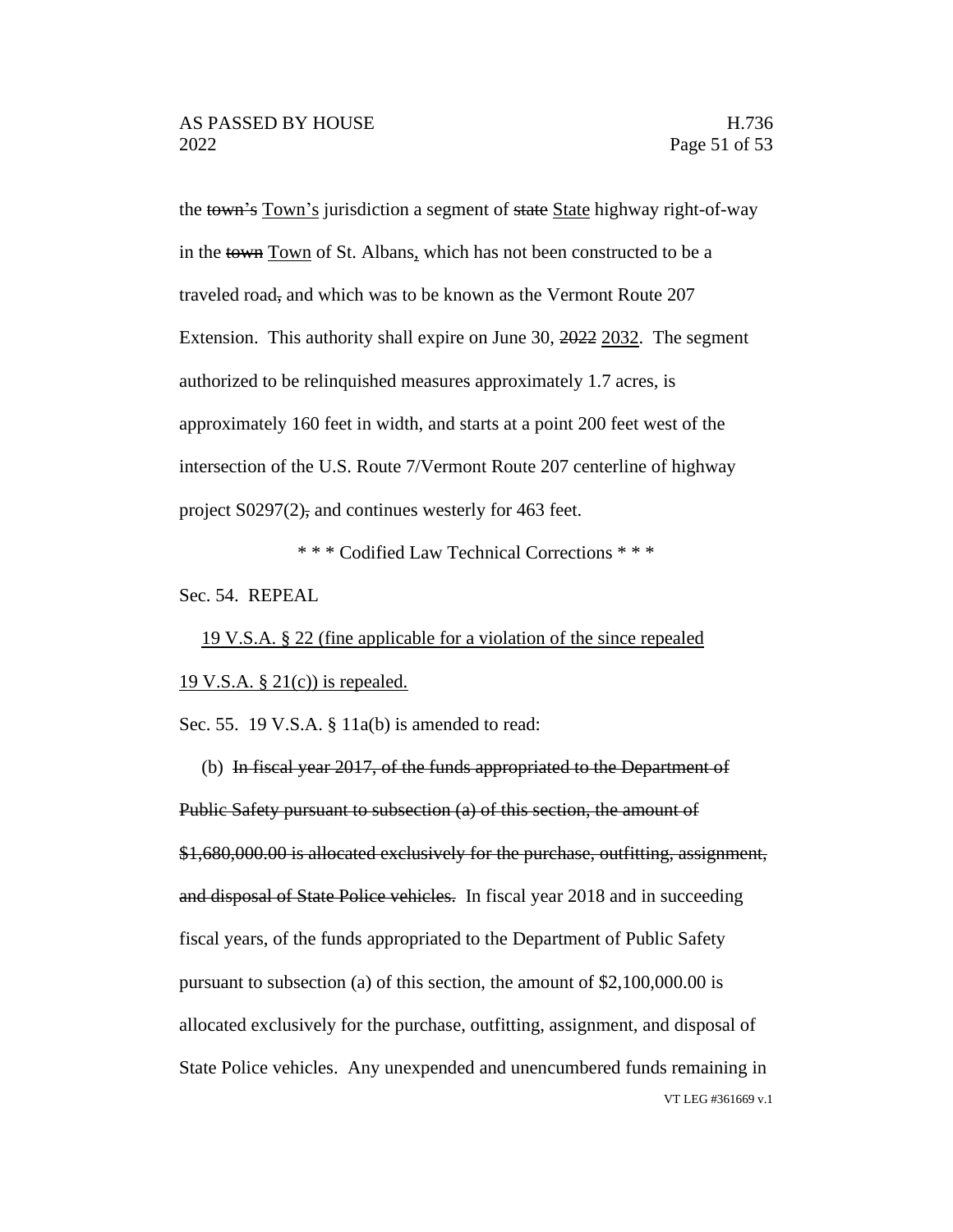this allocation at the close of a fiscal year shall revert to the Transportation Fund. The Department of Public Safety may periodically recommend to the General Assembly that this allocation be adjusted to reflect market conditions for the vehicles and equipment.

Sec. 56. 19 V.S.A. § 996(a) is amended to read:

(a) The Agency of Transportation shall work with municipal representatives to revise the Agency of Transportation's Town Road and Bridge Standards in order to incorporate a suite of practical and cost-effective best management practices, as approved by the Agency of Natural Resources, for the construction, maintenance, and repair of all existing and future State and town highways. These best management practices shall address activities that have a potential for causing pollutants to enter the groundwater and waters of the State, including stormwater runoff and direct discharges to State waters. The best management practices shall not supersede any requirements for stormwater management already set forth in 10 V.S.A. §§ 1264 and 1264a that apply to State and town highways. The Agency of Transportation shall report to the House and Senate committees on Transportation, the house committee on fish, wildlife and water resources, and the Senate Committee on Natural Resources and Energy by January 15, 2011, on the best management practices to be incorporated into the Agency of Transportation's Town Road and Bridge Standards.